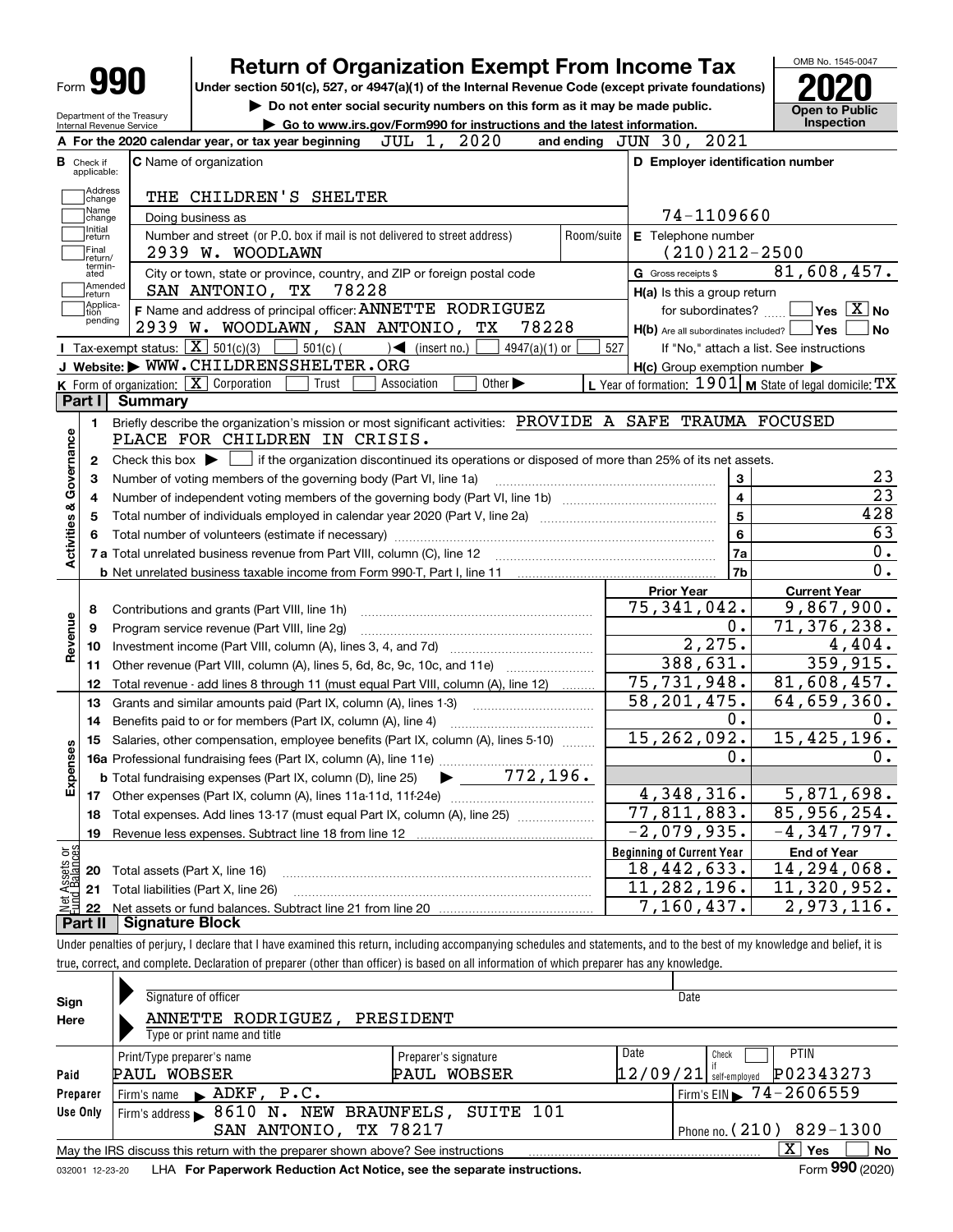|              | 74-1109660<br>THE CHILDREN'S SHELTER<br>Page 2<br>Form 990 (2020)                                                                                                    |
|--------------|----------------------------------------------------------------------------------------------------------------------------------------------------------------------|
|              | <b>Part III   Statement of Program Service Accomplishments</b>                                                                                                       |
|              | $\overline{\mathbf{x}}$                                                                                                                                              |
| 1            | Briefly describe the organization's mission:                                                                                                                         |
|              | PROVIDE A SAFE TRAUMA FOCUSED PLACE FOR CHILDREN IN CRISIS, RESTORING                                                                                                |
|              | INNOCENCE WHILE STRENGTHENING FAMILIES TO BREAK THE CYCLE OF ABUSE.                                                                                                  |
|              |                                                                                                                                                                      |
|              |                                                                                                                                                                      |
| $\mathbf{2}$ | Did the organization undertake any significant program services during the year which were not listed on the                                                         |
|              | $\overline{\ }$ Yes $\overline{\phantom{X}}$ No<br>prior Form 990 or 990-EZ?                                                                                         |
|              | If "Yes," describe these new services on Schedule O.                                                                                                                 |
| 3            | $\overline{\mathsf{Yes}}$ $\overline{\mathsf{X}}$ No<br>Did the organization cease conducting, or make significant changes in how it conducts, any program services? |
|              | If "Yes," describe these changes on Schedule O.                                                                                                                      |
| 4            | Describe the organization's program service accomplishments for each of its three largest program services, as measured by expenses.                                 |
|              | Section 501(c)(3) and 501(c)(4) organizations are required to report the amount of grants and allocations to others, the total expenses, and                         |
|              | revenue, if any, for each program service reported.                                                                                                                  |
| 4a           | 63,099,489. ) (Revenue \$<br>72,384,236.<br>71,376,238.<br>including grants of \$<br>(Code:<br>(Expenses \$                                                          |
|              | THE FAMILY TAPESTRY CONTRACT WAS TERMINATED BY THE<br>FAMILY TAPESTRY -                                                                                              |
|              | CHILDREN'S SHELTER, EFFECTIVE JUNE 30, 2021. THE CHILDREN'S SHELTER WAS                                                                                              |
|              | AWARDED THE BEXAR COUNTY SINGLE SOURCE CONTINUUM CONTRACT<br>(SSCC)<br>FROM                                                                                          |
|              | THE TEXAS DEPARTMENT OF FAMILY AND PROTECTIVE SERVICES<br>(DFFS)<br>TО                                                                                               |
|              | IMPLEMENT COMMUNITY BASED CARE IN REGION 8A-BEXAR COUNTY.                                                                                                            |
|              | THE PROGRAM,                                                                                                                                                         |
|              | KNOWN AS FAMILY TAPESTRY,<br>WAS A RESULT OF THE TEXAS LEGISLATURE'S                                                                                                 |
|              | DIRECTIVE IN 2017 FOR DFPS TO EXPAND THE COMMUNITY'S ROLE TO MEET THE                                                                                                |
|              | CHALLENGES OF SERVING CHILDREN IN FOSTER CARE UNDER FOSTER CARE                                                                                                      |
|              | COMMUNITY BASED CARE WAS A NEW WAY OF PROVIDING FOSTER CARE<br>REDESIGN.                                                                                             |
|              | AND CASE MANAGEMENT SERVICES. IT WAS A COMMUNITY-BASED APPROACH TO                                                                                                   |
|              | MEETING THE INDIVIDUAL AND UNIQUE NEEDS OF CHILDREN, YOUTH AND                                                                                                       |
|              | WITHIN A GEOGRAPHIC SERVICE AREA.<br>FAMILIES.                                                                                                                       |
| 4b           | 5,452,068.<br>486, 158. ) (Revenue \$<br>including grants of \$<br>(Code:<br>(Expenses \$                                                                            |
|              | EMERGENCY SHELTER CARE - THE SHELTER SHUT DOWN THE WHATABURGER CENTER                                                                                                |
|              | FOR CHILDREN AND YOUTH EFFECTIVE DECEMBER 31,<br>2020 AND THE ZACHRY                                                                                                 |
|              | COTTAGE EFFECTIVE APRIL 26, 2021. THE COTTAGE STILL HAS THEIR LICENSE,                                                                                               |
|              | HOWEVER THE WHATABURGER CENTER NO LONGER HAS THEIR LICENSE.<br>THE                                                                                                   |
|              | CONTRACTS WERE TERMINATED ON BOTH PROGRAMS.<br>THE WHATABURGER CENTER FOR                                                                                            |
|              | CHILDREN AND YOUTH PROVIDED TEMPORARY RESIDENTIAL CARE FOR CHILDREN AND                                                                                              |
|              | YOUTH UP TO AGE 17, AND YOUNG ADULTS UP TO AGE 22 IN A THERAPEUTIC                                                                                                   |
|              | 20-BED FACILITY WITH ROUND-THE-CLOCK CARE. CHILDREN AND YOUTH MAY HAVE                                                                                               |
|              | POTENTIALLY BEEN DISCHARGED FROM A PSYCHIATRIC HOSPITAL, RELEASED FROM                                                                                               |
|              | JUVENILE DETENTION, HAVE EMOTIONAL DISORDERS AND CHALLENGING BEHAVIORS,                                                                                              |
|              | AND COMPLEX MEDICAL NEEDS. THE SHELTER HAD A SECOND FACILITY, ZACHRY                                                                                                 |
|              | COTTAGE, WHICH WAS A 66-BED EMERGENCY SHELTER THAT PROVIDED 24-HOUR                                                                                                  |
|              | 934,565. ) (Revenue \$<br>$1,898,450$ and including grants of \$                                                                                                     |
| 4с           | ) (Expenses \$<br>(Code:                                                                                                                                             |
|              | FOSTER CARE AND ADOPTION - THE FOSTER CARE PROGRAM PROVIDES TEMPORARY                                                                                                |
|              | CARE FOR CHILDREN BY RECRUITING FAMILIES FROM DIVERSE BACKGROUNDS TO                                                                                                 |
|              | MATCH EACH CHILD'S ETHNIC BACKGROUND. THE PROGRAM PROVIDES TRAINING AND                                                                                              |
|              | SUPPORT FOR POTENTIAL PARENTS. ADDITIONAL SERVICES INCLUDE CONTRACTED                                                                                                |
|              | MENTAL HEALTH SERVCIES, PSYCHIATRIC CARE, AND RECREATIONAL ACTIVITES                                                                                                 |
|              | FOR THE FOSTER FAMILIES. ADOPTION PROGRAM PROVIDES SUPPORT TO CHILDREN                                                                                               |
|              | AND ADOPTIVE FAMILIES DURING EVERY PHASE OF THE ADOPTION PROCESS.                                                                                                    |
|              | SUPPORT INCLUDES REGULAR HOME VISITS, FACILIATION OF A SUPPORT GROUP                                                                                                 |
|              | THAT MEETS REGULARLY. THIS PROGRAM RECRUITS, TRAINS AND DEVELOPS HOMES                                                                                               |
|              | FOR CHILDREN THAT MEET THE DEFINITION OF SPECIAL NEEDS ADOPTIONS                                                                                                     |
|              |                                                                                                                                                                      |
|              |                                                                                                                                                                      |
|              | 4d Other program services (Describe on Schedule O.)                                                                                                                  |
|              | $139, 148.$ (Revenue \$<br>3, 274, 204. including grants of \$                                                                                                       |
|              | (Expenses \$<br>83,008,958.                                                                                                                                          |
|              | 4e Total program service expenses >                                                                                                                                  |
|              | Form 990 (2020)                                                                                                                                                      |
|              | SEE SCHEDULE O FOR CONTINUATION(S)<br>032002 12-23-20                                                                                                                |
|              | 2                                                                                                                                                                    |

 <sup>08231221 758098 3168.</sup>AUDIT 2020.05010 THE CHILDREN'S SHELTER 3168.AU1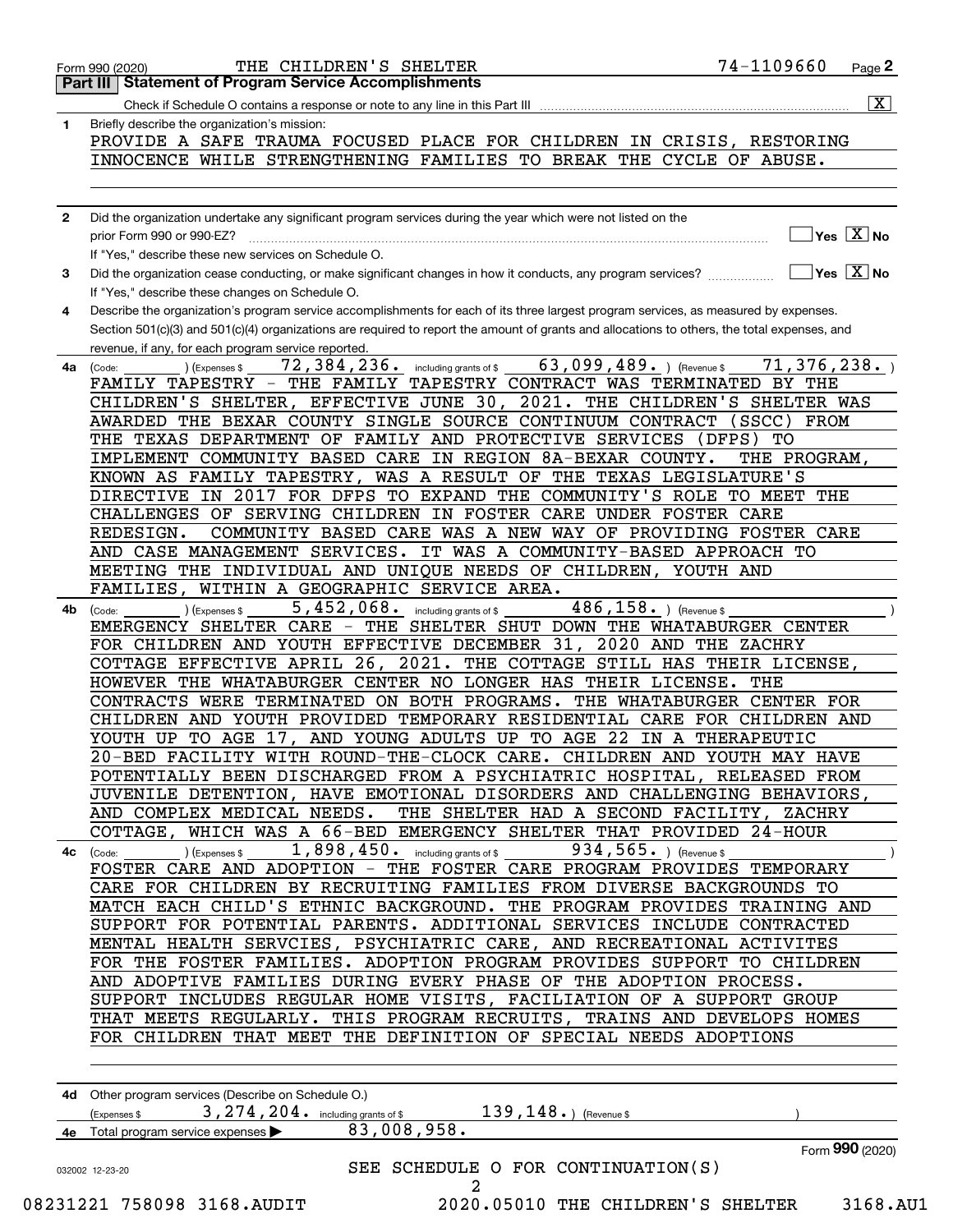Form 990 (2020) THE CHILDREN'S SHELTER 7 4-1109660 <sub>Page</sub> 3<br>**Part IV | Checklist of Required Schedules** 

|     |                                                                                                                                       |                 | Yes         | No              |
|-----|---------------------------------------------------------------------------------------------------------------------------------------|-----------------|-------------|-----------------|
| 1.  | Is the organization described in section $501(c)(3)$ or $4947(a)(1)$ (other than a private foundation)?                               |                 |             |                 |
|     |                                                                                                                                       | 1               | X           |                 |
| 2   |                                                                                                                                       | $\overline{2}$  |             | X               |
| 3   | Did the organization engage in direct or indirect political campaign activities on behalf of or in opposition to candidates for       |                 |             |                 |
|     |                                                                                                                                       | 3               |             | x               |
| 4   | Section 501(c)(3) organizations. Did the organization engage in lobbying activities, or have a section 501(h) election in effect      |                 |             |                 |
|     |                                                                                                                                       | 4               |             | x               |
| 5   | Is the organization a section 501(c)(4), 501(c)(5), or 501(c)(6) organization that receives membership dues, assessments, or          |                 |             |                 |
|     |                                                                                                                                       | 5               |             | x               |
| 6   | Did the organization maintain any donor advised funds or any similar funds or accounts for which donors have the right to             |                 |             |                 |
|     | provide advice on the distribution or investment of amounts in such funds or accounts? If "Yes," complete Schedule D, Part I          | 6               |             | x               |
| 7   | Did the organization receive or hold a conservation easement, including easements to preserve open space,                             |                 |             |                 |
|     |                                                                                                                                       | $\overline{7}$  |             | x               |
| 8   | Did the organization maintain collections of works of art, historical treasures, or other similar assets? If "Yes," complete          |                 |             |                 |
|     |                                                                                                                                       | 8               |             | x               |
| 9   | Did the organization report an amount in Part X, line 21, for escrow or custodial account liability, serve as a custodian for         |                 |             |                 |
|     | amounts not listed in Part X; or provide credit counseling, debt management, credit repair, or debt negotiation services?             |                 |             |                 |
|     |                                                                                                                                       | 9               |             | x               |
| 10  | Did the organization, directly or through a related organization, hold assets in donor-restricted endowments                          |                 |             |                 |
|     |                                                                                                                                       | 10              |             | x               |
| 11  | If the organization's answer to any of the following questions is "Yes," then complete Schedule D, Parts VI, VII, VIII, IX, or X      |                 |             |                 |
|     | as applicable.                                                                                                                        |                 |             |                 |
|     | a Did the organization report an amount for land, buildings, and equipment in Part X, line 10? If "Yes," complete Schedule D,         |                 |             |                 |
|     |                                                                                                                                       | 11a             | X           |                 |
|     | <b>b</b> Did the organization report an amount for investments - other securities in Part X, line 12, that is 5% or more of its total |                 |             |                 |
|     |                                                                                                                                       | 11b             |             | x               |
|     | c Did the organization report an amount for investments - program related in Part X, line 13, that is 5% or more of its total         |                 |             |                 |
|     |                                                                                                                                       | 11c             |             | x               |
|     | d Did the organization report an amount for other assets in Part X, line 15, that is 5% or more of its total assets reported in       |                 |             |                 |
|     |                                                                                                                                       | 11d             |             | x               |
|     | e Did the organization report an amount for other liabilities in Part X, line 25? If "Yes," complete Schedule D, Part X               | 11e             | $\mathbf X$ |                 |
| f   | Did the organization's separate or consolidated financial statements for the tax year include a footnote that addresses               |                 |             |                 |
|     | the organization's liability for uncertain tax positions under FIN 48 (ASC 740)? If "Yes," complete Schedule D, Part X                | 11f             | х           |                 |
|     | 12a Did the organization obtain separate, independent audited financial statements for the tax year? If "Yes," complete               |                 |             |                 |
|     |                                                                                                                                       | 12a             |             | x               |
|     | b Was the organization included in consolidated, independent audited financial statements for the tax year?                           |                 |             |                 |
|     | If "Yes," and if the organization answered "No" to line 12a, then completing Schedule D, Parts XI and XII is optional                 | 12b             | X           | X               |
| 13  |                                                                                                                                       | 13              |             | X               |
| 14a | Did the organization maintain an office, employees, or agents outside of the United States?                                           | 14a             |             |                 |
|     | <b>b</b> Did the organization have aggregate revenues or expenses of more than \$10,000 from grantmaking, fundraising, business,      |                 |             |                 |
|     | investment, and program service activities outside the United States, or aggregate foreign investments valued at \$100,000            |                 |             | x               |
|     | Did the organization report on Part IX, column (A), line 3, more than \$5,000 of grants or other assistance to or for any             | 14b             |             |                 |
| 15  |                                                                                                                                       |                 |             | x               |
| 16  | Did the organization report on Part IX, column (A), line 3, more than \$5,000 of aggregate grants or other assistance to              | 15              |             |                 |
|     |                                                                                                                                       | 16              |             | x               |
| 17  | Did the organization report a total of more than \$15,000 of expenses for professional fundraising services on Part IX,               |                 |             |                 |
|     |                                                                                                                                       | 17              |             | x               |
| 18  | Did the organization report more than \$15,000 total of fundraising event gross income and contributions on Part VIII, lines          |                 |             |                 |
|     |                                                                                                                                       | 18              | х           |                 |
| 19  | Did the organization report more than \$15,000 of gross income from gaming activities on Part VIII, line 9a? If "Yes."                |                 |             |                 |
|     |                                                                                                                                       | 19              |             | x               |
|     |                                                                                                                                       | 20a             |             | X               |
|     | b If "Yes" to line 20a, did the organization attach a copy of its audited financial statements to this return?                        | 20 <sub>b</sub> |             |                 |
| 21  | Did the organization report more than \$5,000 of grants or other assistance to any domestic organization or                           |                 |             |                 |
|     |                                                                                                                                       | 21              |             | x               |
|     | 032003 12-23-20                                                                                                                       |                 |             | Form 990 (2020) |

3

032003 12-23-20

08231221 758098 3168.AUDIT 2020.05010 THE CHILDREN'S SHELTER 3168.AU1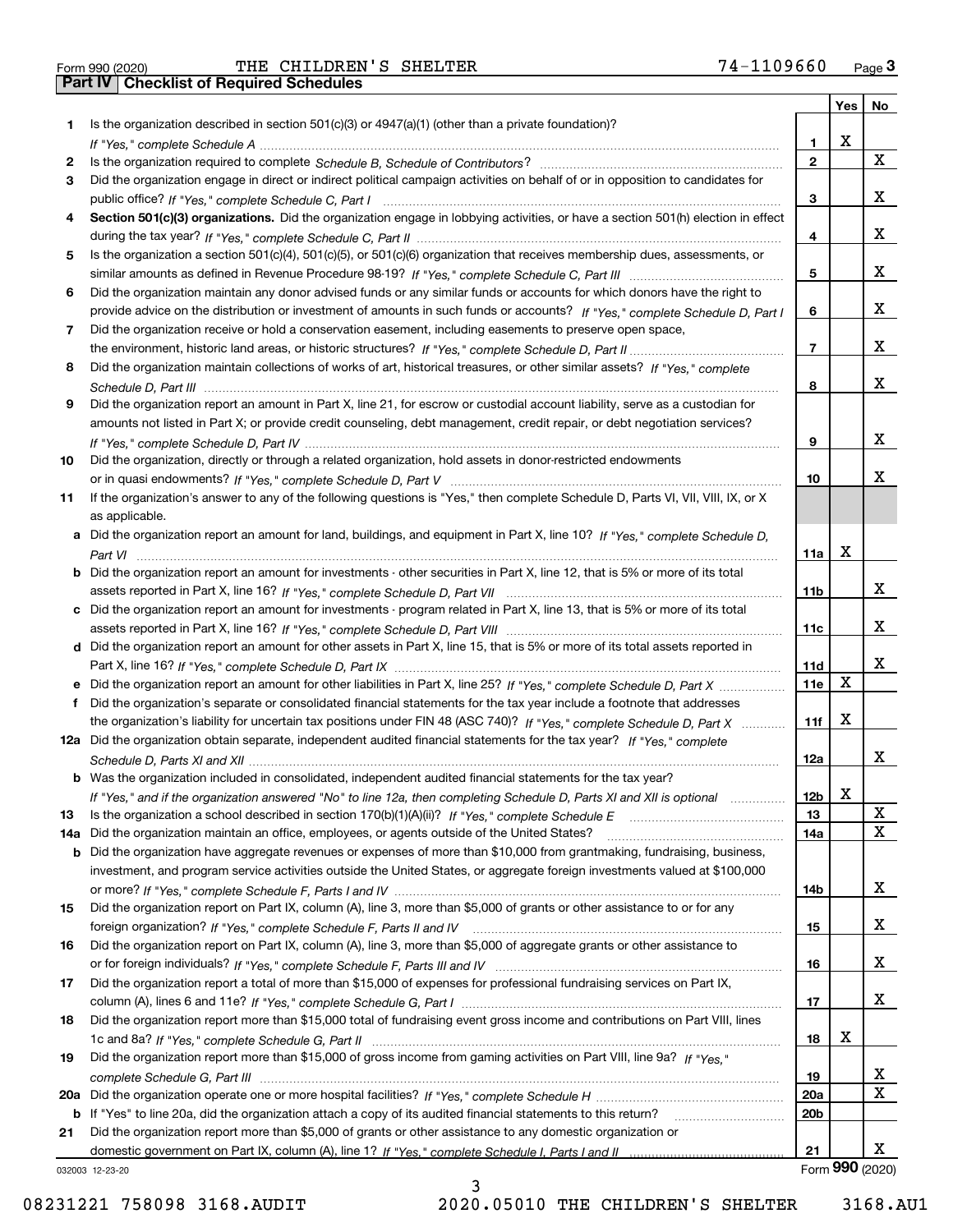*(continued)*

|               |                                                                                                                              |                 | Yes | No.              |
|---------------|------------------------------------------------------------------------------------------------------------------------------|-----------------|-----|------------------|
| 22            | Did the organization report more than \$5,000 of grants or other assistance to or for domestic individuals on                |                 |     |                  |
|               |                                                                                                                              | 22              | Х   |                  |
| 23            | Did the organization answer "Yes" to Part VII, Section A, line 3, 4, or 5 about compensation of the organization's current   |                 |     |                  |
|               | and former officers, directors, trustees, key employees, and highest compensated employees? If "Yes," complete               |                 |     |                  |
|               |                                                                                                                              | 23              | Х   |                  |
|               | 24a Did the organization have a tax-exempt bond issue with an outstanding principal amount of more than \$100,000 as of the  |                 |     |                  |
|               | last day of the year, that was issued after December 31, 2002? If "Yes," answer lines 24b through 24d and complete           |                 |     |                  |
|               |                                                                                                                              | 24a             |     | x                |
|               | b Did the organization invest any proceeds of tax-exempt bonds beyond a temporary period exception?                          | 24b             |     |                  |
|               | c Did the organization maintain an escrow account other than a refunding escrow at any time during the year to defease       |                 |     |                  |
|               |                                                                                                                              | 24c             |     |                  |
|               |                                                                                                                              | 24d             |     |                  |
|               | 25a Section 501(c)(3), 501(c)(4), and 501(c)(29) organizations. Did the organization engage in an excess benefit             |                 |     |                  |
|               |                                                                                                                              | 25a             |     | х                |
|               | b Is the organization aware that it engaged in an excess benefit transaction with a disqualified person in a prior year, and |                 |     |                  |
|               | that the transaction has not been reported on any of the organization's prior Forms 990 or 990-EZ? If "Yes," complete        |                 |     |                  |
|               | Schedule L, Part I                                                                                                           | 25 <sub>b</sub> |     | х                |
| 26            | Did the organization report any amount on Part X, line 5 or 22, for receivables from or payables to any current              |                 |     |                  |
|               | or former officer, director, trustee, key employee, creator or founder, substantial contributor, or 35%                      |                 |     |                  |
|               |                                                                                                                              | 26              |     | х                |
| 27            | Did the organization provide a grant or other assistance to any current or former officer, director, trustee, key employee,  |                 |     |                  |
|               | creator or founder, substantial contributor or employee thereof, a grant selection committee member, or to a 35% controlled  |                 |     |                  |
|               | entity (including an employee thereof) or family member of any of these persons? If "Yes," complete Schedule L, Part III     | 27              |     | х                |
| 28            | Was the organization a party to a business transaction with one of the following parties (see Schedule L, Part IV            |                 |     |                  |
|               | instructions, for applicable filing thresholds, conditions, and exceptions):                                                 |                 |     |                  |
|               | a A current or former officer, director, trustee, key employee, creator or founder, or substantial contributor? If           |                 |     |                  |
|               |                                                                                                                              | 28a             |     | x                |
|               |                                                                                                                              | 28b             |     | $\mathbf X$      |
|               |                                                                                                                              |                 |     |                  |
|               | c A 35% controlled entity of one or more individuals and/or organizations described in lines 28a or 28b? If                  | 28c             |     | х                |
|               |                                                                                                                              | 29              |     | $\mathbf X$      |
| 29            |                                                                                                                              |                 |     |                  |
| 30            | Did the organization receive contributions of art, historical treasures, or other similar assets, or qualified conservation  |                 |     |                  |
|               |                                                                                                                              | 30              |     | x<br>$\mathbf x$ |
| 31            | Did the organization liquidate, terminate, or dissolve and cease operations? If "Yes," complete Schedule N, Part I           | 31              |     |                  |
| 32            | Did the organization sell, exchange, dispose of, or transfer more than 25% of its net assets? If "Yes," complete             |                 |     |                  |
|               | Schedule N, Part II                                                                                                          | 32              |     | x                |
| 33            | Did the organization own 100% of an entity disregarded as separate from the organization under Regulations                   |                 |     |                  |
|               |                                                                                                                              | 33              |     | х                |
| 34            | Was the organization related to any tax-exempt or taxable entity? If "Yes," complete Schedule R, Part II, III, or IV, and    |                 |     |                  |
|               |                                                                                                                              | 34              | X   |                  |
|               | 35a Did the organization have a controlled entity within the meaning of section 512(b)(13)?                                  | <b>35a</b>      |     | X                |
|               | b If "Yes" to line 35a, did the organization receive any payment from or engage in any transaction with a controlled entity  |                 |     |                  |
|               |                                                                                                                              | 35 <sub>b</sub> |     |                  |
| 36            | Section 501(c)(3) organizations. Did the organization make any transfers to an exempt non-charitable related organization?   |                 |     |                  |
|               |                                                                                                                              | 36              |     | X                |
| 37            | Did the organization conduct more than 5% of its activities through an entity that is not a related organization             |                 |     |                  |
|               | and that is treated as a partnership for federal income tax purposes? If "Yes," complete Schedule R, Part VI                 | 37              |     | x                |
| 38            | Did the organization complete Schedule O and provide explanations in Schedule O for Part VI, lines 11b and 19?               |                 |     |                  |
|               | Note: All Form 990 filers are required to complete Schedule O                                                                | 38              | х   |                  |
| <b>Part V</b> | <b>Statements Regarding Other IRS Filings and Tax Compliance</b>                                                             |                 |     |                  |
|               | Check if Schedule O contains a response or note to any line in this Part V                                                   |                 |     |                  |
|               |                                                                                                                              |                 | Yes | No               |
|               | 17<br><b>1a</b> Enter the number reported in Box 3 of Form 1096. Enter -0- if not applicable <i>manumumumum</i><br>1a        |                 |     |                  |
|               | 0<br>1b                                                                                                                      |                 |     |                  |
|               | c Did the organization comply with backup withholding rules for reportable payments to vendors and reportable gaming         |                 |     |                  |
|               | (gambling) winnings to prize winners?                                                                                        | 1c              | х   |                  |
|               | 032004 12-23-20                                                                                                              |                 |     | Form 990 (2020)  |
|               | 4                                                                                                                            |                 |     |                  |

 <sup>08231221 758098 3168.</sup>AUDIT 2020.05010 THE CHILDREN'S SHELTER 3168.AU1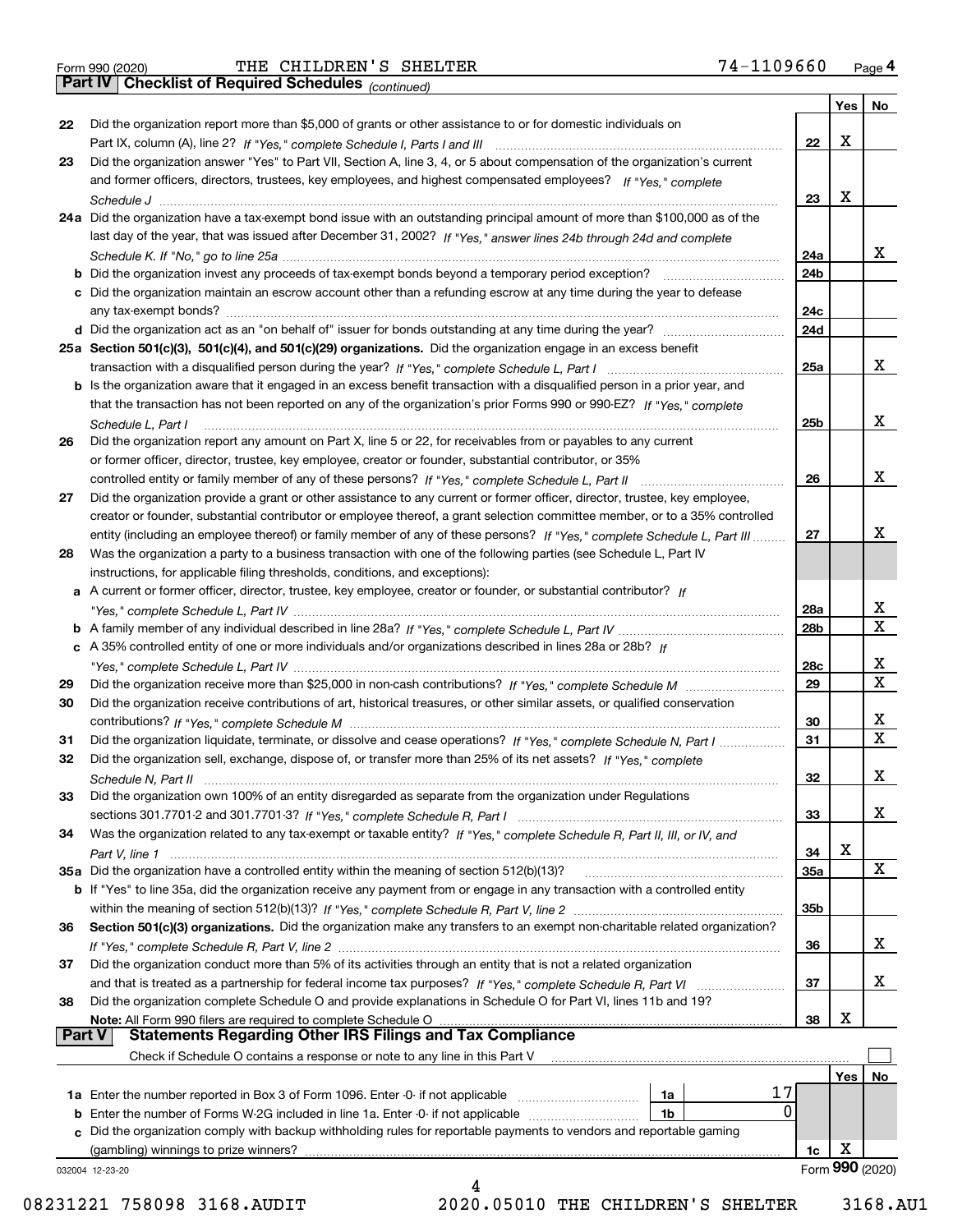|               | 74-1109660<br>THE CHILDREN'S SHELTER<br>Form 990 (2020)                                                                                                                                                                              |                |                             | <u>Page</u> 5 |  |  |  |  |  |  |
|---------------|--------------------------------------------------------------------------------------------------------------------------------------------------------------------------------------------------------------------------------------|----------------|-----------------------------|---------------|--|--|--|--|--|--|
| <b>Part V</b> | Statements Regarding Other IRS Filings and Tax Compliance (continued)                                                                                                                                                                |                |                             |               |  |  |  |  |  |  |
|               |                                                                                                                                                                                                                                      |                | Yes                         | No            |  |  |  |  |  |  |
|               | 2a Enter the number of employees reported on Form W-3, Transmittal of Wage and Tax Statements,                                                                                                                                       |                |                             |               |  |  |  |  |  |  |
|               | 428<br>filed for the calendar year ending with or within the year covered by this return [[[[[[[[[[[[[[[[[[[[[[[[[[[<br>2a                                                                                                           |                |                             |               |  |  |  |  |  |  |
|               |                                                                                                                                                                                                                                      | 2 <sub>b</sub> | X                           |               |  |  |  |  |  |  |
|               |                                                                                                                                                                                                                                      |                |                             |               |  |  |  |  |  |  |
| За            | Did the organization have unrelated business gross income of \$1,000 or more during the year?                                                                                                                                        | 3a             |                             | x             |  |  |  |  |  |  |
|               |                                                                                                                                                                                                                                      | 3b             |                             |               |  |  |  |  |  |  |
|               | 4a At any time during the calendar year, did the organization have an interest in, or a signature or other authority over, a                                                                                                         |                |                             |               |  |  |  |  |  |  |
|               |                                                                                                                                                                                                                                      | 4a             |                             | х             |  |  |  |  |  |  |
|               | <b>b</b> If "Yes," enter the name of the foreign country $\blacktriangleright$                                                                                                                                                       |                |                             |               |  |  |  |  |  |  |
|               | See instructions for filing requirements for FinCEN Form 114, Report of Foreign Bank and Financial Accounts (FBAR).                                                                                                                  |                |                             |               |  |  |  |  |  |  |
|               |                                                                                                                                                                                                                                      | 5a             |                             | х             |  |  |  |  |  |  |
| b             |                                                                                                                                                                                                                                      | 5b             |                             | X             |  |  |  |  |  |  |
| c             |                                                                                                                                                                                                                                      | 5c             |                             |               |  |  |  |  |  |  |
|               | 6a Does the organization have annual gross receipts that are normally greater than \$100,000, and did the organization solicit                                                                                                       |                |                             |               |  |  |  |  |  |  |
|               | any contributions that were not tax deductible as charitable contributions?                                                                                                                                                          | 6a             |                             | х             |  |  |  |  |  |  |
|               | <b>b</b> If "Yes," did the organization include with every solicitation an express statement that such contributions or gifts                                                                                                        |                |                             |               |  |  |  |  |  |  |
|               | were not tax deductible?                                                                                                                                                                                                             | 6b             |                             |               |  |  |  |  |  |  |
| 7             | Organizations that may receive deductible contributions under section 170(c).                                                                                                                                                        |                |                             | х             |  |  |  |  |  |  |
| a             | Did the organization receive a payment in excess of \$75 made partly as a contribution and partly for goods and services provided to the payor?                                                                                      | 7a<br>7b       |                             |               |  |  |  |  |  |  |
|               | <b>b</b> If "Yes," did the organization notify the donor of the value of the goods or services provided?<br>c Did the organization sell, exchange, or otherwise dispose of tangible personal property for which it was required      |                |                             |               |  |  |  |  |  |  |
|               |                                                                                                                                                                                                                                      | 7с             |                             | x             |  |  |  |  |  |  |
|               | 7d<br>d If "Yes," indicate the number of Forms 8282 filed during the year [11] [11] The Section of Holder and The Year [11] The Section of Holder and The Year [11] The Year [11] The Year [11] The Year [11] The Year [11] The Year |                |                             |               |  |  |  |  |  |  |
| е             | Did the organization receive any funds, directly or indirectly, to pay premiums on a personal benefit contract?                                                                                                                      | 7e             |                             |               |  |  |  |  |  |  |
| f             | Did the organization, during the year, pay premiums, directly or indirectly, on a personal benefit contract?                                                                                                                         | 7f             |                             |               |  |  |  |  |  |  |
| g             | If the organization received a contribution of qualified intellectual property, did the organization file Form 8899 as required?                                                                                                     |                |                             |               |  |  |  |  |  |  |
| h.            | If the organization received a contribution of cars, boats, airplanes, or other vehicles, did the organization file a Form 1098-C?                                                                                                   |                |                             |               |  |  |  |  |  |  |
| 8             | Sponsoring organizations maintaining donor advised funds. Did a donor advised fund maintained by the                                                                                                                                 |                |                             |               |  |  |  |  |  |  |
|               | sponsoring organization have excess business holdings at any time during the year?                                                                                                                                                   | 8              |                             |               |  |  |  |  |  |  |
| 9             | Sponsoring organizations maintaining donor advised funds.                                                                                                                                                                            |                |                             |               |  |  |  |  |  |  |
| а             | Did the sponsoring organization make any taxable distributions under section 4966?                                                                                                                                                   | 9а             |                             |               |  |  |  |  |  |  |
|               | <b>b</b> Did the sponsoring organization make a distribution to a donor, donor advisor, or related person?                                                                                                                           | 9b             |                             |               |  |  |  |  |  |  |
| 10            | Section 501(c)(7) organizations. Enter:                                                                                                                                                                                              |                |                             |               |  |  |  |  |  |  |
|               | 10a                                                                                                                                                                                                                                  |                |                             |               |  |  |  |  |  |  |
|               | 10b <br>Gross receipts, included on Form 990, Part VIII, line 12, for public use of club facilities                                                                                                                                  |                |                             |               |  |  |  |  |  |  |
| 11            | Section 501(c)(12) organizations. Enter:                                                                                                                                                                                             |                |                             |               |  |  |  |  |  |  |
| a             | Gross income from members or shareholders<br>11a                                                                                                                                                                                     |                |                             |               |  |  |  |  |  |  |
|               | b Gross income from other sources (Do not net amounts due or paid to other sources against                                                                                                                                           |                |                             |               |  |  |  |  |  |  |
|               | 11b                                                                                                                                                                                                                                  |                |                             |               |  |  |  |  |  |  |
|               | 12a Section 4947(a)(1) non-exempt charitable trusts. Is the organization filing Form 990 in lieu of Form 1041?                                                                                                                       | 12a            |                             |               |  |  |  |  |  |  |
|               | 12b<br><b>b</b> If "Yes," enter the amount of tax-exempt interest received or accrued during the year                                                                                                                                |                |                             |               |  |  |  |  |  |  |
| 13            | Section 501(c)(29) qualified nonprofit health insurance issuers.                                                                                                                                                                     |                |                             |               |  |  |  |  |  |  |
|               | a Is the organization licensed to issue qualified health plans in more than one state?                                                                                                                                               | 13а            |                             |               |  |  |  |  |  |  |
|               | Note: See the instructions for additional information the organization must report on Schedule O.                                                                                                                                    |                |                             |               |  |  |  |  |  |  |
|               | <b>b</b> Enter the amount of reserves the organization is required to maintain by the states in which the                                                                                                                            |                |                             |               |  |  |  |  |  |  |
|               | 13 <sub>b</sub>                                                                                                                                                                                                                      |                |                             |               |  |  |  |  |  |  |
|               | 13с                                                                                                                                                                                                                                  |                |                             |               |  |  |  |  |  |  |
| 14a           | Did the organization receive any payments for indoor tanning services during the tax year?                                                                                                                                           | 14a            |                             | x             |  |  |  |  |  |  |
|               | <b>b</b> If "Yes," has it filed a Form 720 to report these payments? If "No," provide an explanation on Schedule O                                                                                                                   | 14b            |                             |               |  |  |  |  |  |  |
| 15            | Is the organization subject to the section 4960 tax on payment(s) of more than \$1,000,000 in remuneration or                                                                                                                        |                |                             |               |  |  |  |  |  |  |
|               |                                                                                                                                                                                                                                      | 15             |                             | X.            |  |  |  |  |  |  |
|               | If "Yes," see instructions and file Form 4720, Schedule N.                                                                                                                                                                           |                |                             |               |  |  |  |  |  |  |
| 16            | Is the organization an educational institution subject to the section 4968 excise tax on net investment income?                                                                                                                      | 16             |                             | х             |  |  |  |  |  |  |
|               | If "Yes," complete Form 4720, Schedule O.                                                                                                                                                                                            |                |                             |               |  |  |  |  |  |  |
|               |                                                                                                                                                                                                                                      |                | $F_{\text{arm}}$ 990 (2020) |               |  |  |  |  |  |  |

|  |  | Form 990 (2020) |
|--|--|-----------------|
|--|--|-----------------|

032005 12-23-20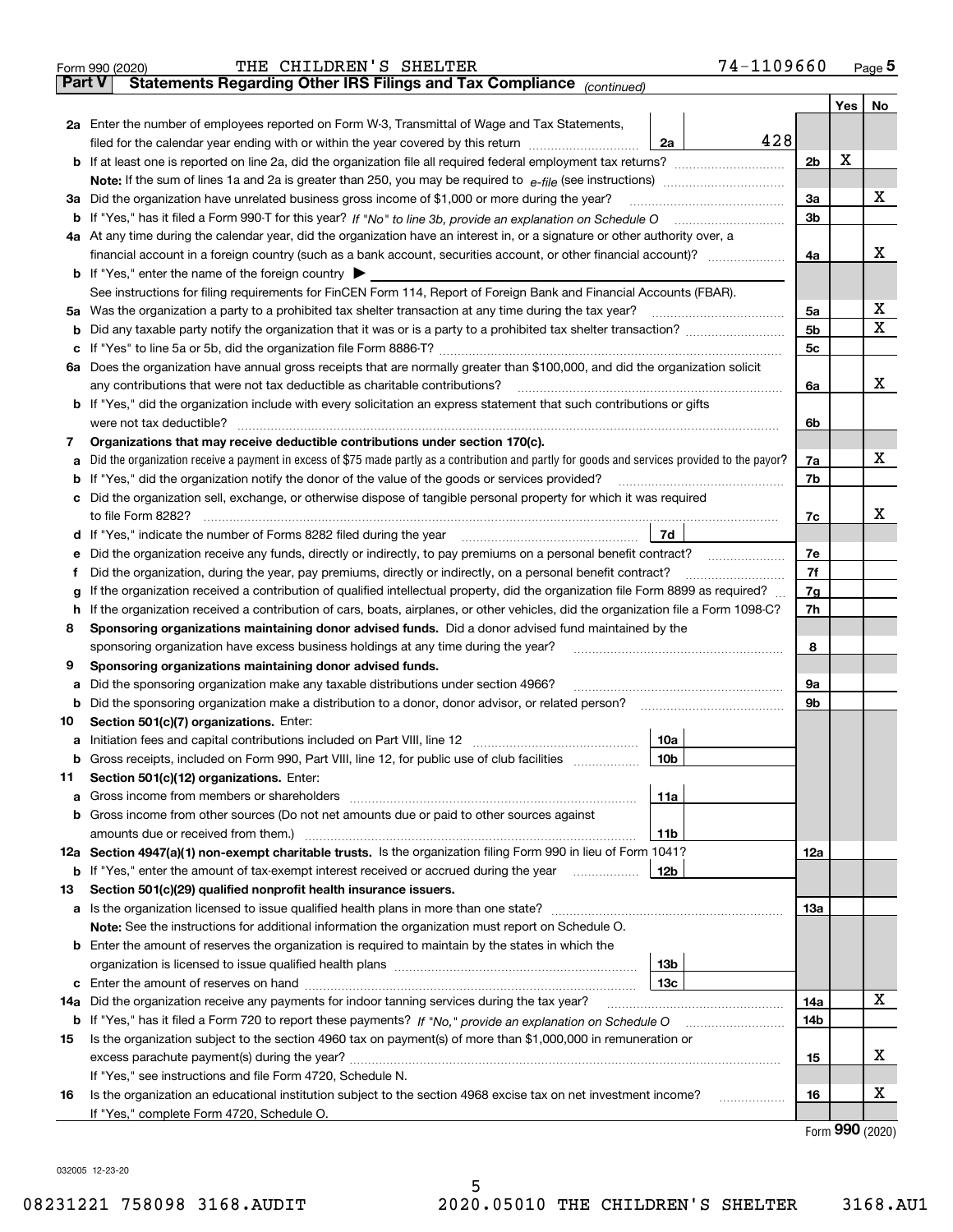|  | Form 990 (2020) |
|--|-----------------|
|  |                 |

### THE CHILDREN'S SHELTER 74-1109660

*For each "Yes" response to lines 2 through 7b below, and for a "No" response to line 8a, 8b, or 10b below, describe the circumstances, processes, or changes on Schedule O. See instructions.* Form 990 (2020) **Form 990 (2020)** THE CHILDREN'S SHELTER **Page 6**<br>**Part VI Governance, Management, and Disclosure** For each "Yes" response to lines 2 through 7b below, and for a "No" response

|     |                                                                                                                                                                                                                               |    |    |                        | Yes   No         |             |
|-----|-------------------------------------------------------------------------------------------------------------------------------------------------------------------------------------------------------------------------------|----|----|------------------------|------------------|-------------|
|     | <b>1a</b> Enter the number of voting members of the governing body at the end of the tax year <i>manumum</i>                                                                                                                  | 1a | 23 |                        |                  |             |
|     | If there are material differences in voting rights among members of the governing body, or if the governing                                                                                                                   |    |    |                        |                  |             |
|     | body delegated broad authority to an executive committee or similar committee, explain on Schedule O.                                                                                                                         |    |    |                        |                  |             |
|     | Enter the number of voting members included on line 1a, above, who are independent                                                                                                                                            | 1b | 23 |                        |                  |             |
| 2   | Did any officer, director, trustee, or key employee have a family relationship or a business relationship with any other                                                                                                      |    |    |                        |                  |             |
|     | officer, director, trustee, or key employee?                                                                                                                                                                                  |    |    | $\mathbf{2}$           |                  | Х           |
| 3   | Did the organization delegate control over management duties customarily performed by or under the direct supervision                                                                                                         |    |    |                        |                  |             |
|     |                                                                                                                                                                                                                               |    |    | 3                      |                  | х           |
| 4   | Did the organization make any significant changes to its governing documents since the prior Form 990 was filed?                                                                                                              |    |    | 4                      |                  | $\mathbf X$ |
| 5   |                                                                                                                                                                                                                               |    |    | 5                      |                  | X           |
| 6   | Did the organization have members or stockholders?                                                                                                                                                                            |    |    | 6                      |                  | $\mathbf X$ |
| 7a  | Did the organization have members, stockholders, or other persons who had the power to elect or appoint one or                                                                                                                |    |    |                        |                  |             |
|     |                                                                                                                                                                                                                               |    |    | 7a                     |                  | Х           |
|     | <b>b</b> Are any governance decisions of the organization reserved to (or subject to approval by) members, stockholders, or                                                                                                   |    |    |                        |                  |             |
|     | persons other than the governing body?                                                                                                                                                                                        |    |    | 7b                     |                  | х           |
| 8   | Did the organization contemporaneously document the meetings held or written actions undertaken during the year by the following:                                                                                             |    |    |                        |                  |             |
| a   |                                                                                                                                                                                                                               |    |    | 8а                     | х                |             |
|     |                                                                                                                                                                                                                               |    |    | 8b                     | $\mathbf X$      |             |
| 9   | Is there any officer, director, trustee, or key employee listed in Part VII, Section A, who cannot be reached at the                                                                                                          |    |    |                        |                  |             |
|     |                                                                                                                                                                                                                               |    |    | 9                      |                  | х           |
|     | Section B. Policies (This Section B requests information about policies not required by the Internal Revenue Code.)                                                                                                           |    |    |                        |                  |             |
|     |                                                                                                                                                                                                                               |    |    |                        | Yes              | <u>No</u>   |
|     |                                                                                                                                                                                                                               |    |    | 10a                    |                  | X           |
|     | b If "Yes," did the organization have written policies and procedures governing the activities of such chapters, affiliates,                                                                                                  |    |    |                        |                  |             |
|     |                                                                                                                                                                                                                               |    |    |                        |                  |             |
|     |                                                                                                                                                                                                                               |    |    | 10 <sub>b</sub><br>11a | X                |             |
|     | 11a Has the organization provided a complete copy of this Form 990 to all members of its governing body before filing the form?                                                                                               |    |    |                        |                  |             |
|     | <b>b</b> Describe in Schedule O the process, if any, used by the organization to review this Form 990.                                                                                                                        |    |    |                        | х                |             |
| 12a |                                                                                                                                                                                                                               |    |    | 12a                    | $\mathbf X$      |             |
| b   |                                                                                                                                                                                                                               |    |    | 12 <sub>b</sub>        |                  |             |
|     | c Did the organization regularly and consistently monitor and enforce compliance with the policy? If "Yes," describe                                                                                                          |    |    |                        |                  |             |
|     | in Schedule O how this was done continuous control to the control of the state of the control of the control o                                                                                                                |    |    | 12c                    | х<br>$\mathbf X$ |             |
| 13  | Did the organization have a written whistleblower policy?<br>The content of the content of the content of the content of the content of the content of the content of the c                                                   |    |    | 13                     |                  |             |
| 14  | Did the organization have a written document retention and destruction policy? manufactured and the organization have a written document retention and destruction policy?                                                    |    |    | 14                     | $\mathbf X$      |             |
| 15  | Did the process for determining compensation of the following persons include a review and approval by independent                                                                                                            |    |    |                        |                  |             |
|     | persons, comparability data, and contemporaneous substantiation of the deliberation and decision?                                                                                                                             |    |    |                        |                  |             |
|     | a The organization's CEO, Executive Director, or top management official manufactured content content of the organization's content of the content of the content of the content of the content of the content of the content |    |    | 15a                    | Х                |             |
|     | <b>b</b> Other officers or key employees of the organization                                                                                                                                                                  |    |    | <b>15b</b>             |                  | х           |
|     | If "Yes" to line 15a or 15b, describe the process in Schedule O (see instructions).                                                                                                                                           |    |    |                        |                  |             |
|     | 16a Did the organization invest in, contribute assets to, or participate in a joint venture or similar arrangement with a                                                                                                     |    |    |                        |                  |             |
|     | taxable entity during the year?                                                                                                                                                                                               |    |    | <b>16a</b>             |                  | x           |
|     | <b>b</b> If "Yes," did the organization follow a written policy or procedure requiring the organization to evaluate its participation                                                                                         |    |    |                        |                  |             |
|     | in joint venture arrangements under applicable federal tax law, and take steps to safeguard the organization's                                                                                                                |    |    |                        |                  |             |
|     | exempt status with respect to such arrangements?                                                                                                                                                                              |    |    | <b>16b</b>             |                  |             |
|     | <b>Section C. Disclosure</b>                                                                                                                                                                                                  |    |    |                        |                  |             |
| 17  | <b>NONE</b><br>List the states with which a copy of this Form 990 is required to be filed $\blacktriangleright$                                                                                                               |    |    |                        |                  |             |
| 18  | Section 6104 requires an organization to make its Forms 1023 (1024 or 1024-A, if applicable), 990, and 990-T (Section 501(c)(3)s only) available                                                                              |    |    |                        |                  |             |
|     | for public inspection. Indicate how you made these available. Check all that apply.                                                                                                                                           |    |    |                        |                  |             |
|     | $ X $ Own website<br>$X$ Upon request<br>Another's website<br>Other (explain on Schedule O)                                                                                                                                   |    |    |                        |                  |             |
| 19  | Describe on Schedule O whether (and if so, how) the organization made its governing documents, conflict of interest policy, and financial                                                                                     |    |    |                        |                  |             |
|     | statements available to the public during the tax year.                                                                                                                                                                       |    |    |                        |                  |             |
| 20  | State the name, address, and telephone number of the person who possesses the organization's books and records                                                                                                                |    |    |                        |                  |             |
|     | THE ORGANIZATION - 210-212-2500                                                                                                                                                                                               |    |    |                        |                  |             |
|     |                                                                                                                                                                                                                               |    |    |                        |                  |             |
|     | 78228<br>2939 W. WOODLAWN,<br>SAN ANTONIO,<br>TХ                                                                                                                                                                              |    |    |                        |                  |             |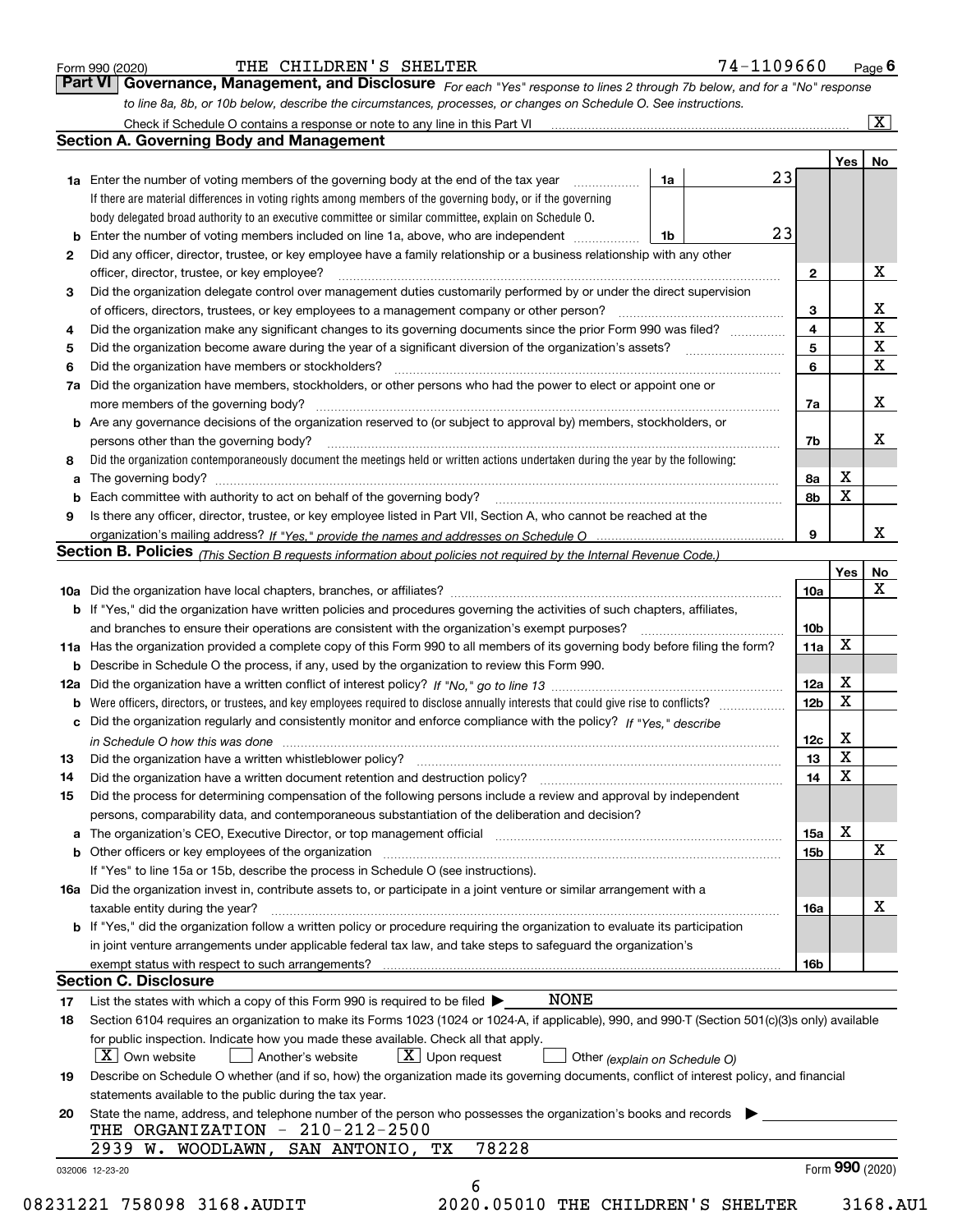$\mathcal{L}^{\text{max}}$ 

# **7Part VII Compensation of Officers, Directors, Trustees, Key Employees, Highest Compensated Employees, and Independent Contractors**

Check if Schedule O contains a response or note to any line in this Part VII

**Section A. Officers, Directors, Trustees, Key Employees, and Highest Compensated Employees**

**1a**  Complete this table for all persons required to be listed. Report compensation for the calendar year ending with or within the organization's tax year. **•** List all of the organization's current officers, directors, trustees (whether individuals or organizations), regardless of amount of compensation.

Enter -0- in columns (D), (E), and (F) if no compensation was paid.

 $\bullet$  List all of the organization's  $\,$ current key employees, if any. See instructions for definition of "key employee."

**•** List the organization's five current highest compensated employees (other than an officer, director, trustee, or key employee) who received reportable compensation (Box 5 of Form W-2 and/or Box 7 of Form 1099-MISC) of more than \$100,000 from the organization and any related organizations.

**•** List all of the organization's former officers, key employees, and highest compensated employees who received more than \$100,000 of reportable compensation from the organization and any related organizations.

**former directors or trustees**  ¥ List all of the organization's that received, in the capacity as a former director or trustee of the organization, more than \$10,000 of reportable compensation from the organization and any related organizations.

See instructions for the order in which to list the persons above.

Check this box if neither the organization nor any related organization compensated any current officer, director, or trustee.  $\mathcal{L}^{\text{max}}$ 

| (A)                                  | (B)<br>(C)             |                                         |                       |             |              |                                                                  |        | (D)                 | (E)                              | (F)                      |
|--------------------------------------|------------------------|-----------------------------------------|-----------------------|-------------|--------------|------------------------------------------------------------------|--------|---------------------|----------------------------------|--------------------------|
| Name and title                       | Average                | Position<br>(do not check more than one |                       |             |              |                                                                  |        | Reportable          | Reportable                       | Estimated                |
|                                      | hours per              |                                         |                       |             |              | box, unless person is both an<br>officer and a director/trustee) |        | compensation        | compensation                     | amount of                |
|                                      | week                   |                                         |                       |             |              |                                                                  |        | from                | from related                     | other                    |
|                                      | (list any<br>hours for |                                         |                       |             |              |                                                                  |        | the<br>organization | organizations<br>(W-2/1099-MISC) | compensation<br>from the |
|                                      | related                |                                         |                       |             |              |                                                                  |        | (W-2/1099-MISC)     |                                  | organization             |
|                                      | organizations          |                                         |                       |             |              |                                                                  |        |                     |                                  | and related              |
|                                      | below                  | ndividual trustee or director           | Institutional trustee |             | Key employee |                                                                  |        |                     |                                  | organizations            |
|                                      | line)                  |                                         |                       | Officer     |              | Highest compensated<br> employee                                 | Former |                     |                                  |                          |
| ANNETTE RODRIGUEZ<br>(1)             | 40.00                  |                                         |                       |             |              |                                                                  |        |                     |                                  |                          |
| PRESIDENT/CEO                        |                        |                                         |                       | $\mathbf X$ |              |                                                                  |        | 261,569.            | $0$ .                            | 18,770.                  |
| (2)<br>MARVIN JONES                  | $\overline{2.00}$      |                                         |                       |             |              |                                                                  |        |                     |                                  |                          |
| <b>CHAIR</b>                         |                        | X                                       |                       | $\mathbf X$ |              |                                                                  |        | $\mathbf 0$ .       | 0.                               | 0.                       |
| <b>BARRY RUPERT</b><br>(3)           | 2.00                   |                                         |                       |             |              |                                                                  |        |                     |                                  |                          |
| FAMILY TAPESTRY COMMITTEE PLANNING C |                        | X                                       |                       | $\mathbf X$ |              |                                                                  |        | 0.                  | 0.                               | 0.                       |
| <b>JESSICA GONZALEZ</b><br>(4)       | 2.00                   |                                         |                       |             |              |                                                                  |        |                     |                                  |                          |
| CHAIRMAN OF FINANCE/TREASURER        |                        | X                                       |                       | $\mathbf X$ |              |                                                                  |        | 0.                  | 0.                               | 0.                       |
| MORRISS HURT<br>(5)                  | 2.00                   |                                         |                       |             |              |                                                                  |        |                     |                                  |                          |
| VOTING BOARD TRUSTEE                 |                        | X                                       |                       | $\mathbf X$ |              |                                                                  |        | 0.                  | 0.                               | 0.                       |
| <b>JANIE SHANNON</b><br>(6)          | 2.00                   |                                         |                       |             |              |                                                                  |        |                     |                                  |                          |
| AUDIT COMMITTEE CHAIR                |                        | X                                       |                       |             |              |                                                                  |        | 0.                  | 0.                               | 0.                       |
| <b>JANE FAIRCHILD</b><br>(7)         | 2.00                   |                                         |                       |             |              |                                                                  |        |                     |                                  |                          |
| SECRETARY/TCS DIRECT SERVI           |                        | X                                       |                       | $\mathbf X$ |              |                                                                  |        | 0.                  | 0.                               | 0.                       |
| SARA BROUILLARD<br>(8)               | 2.00                   |                                         |                       |             |              |                                                                  |        |                     |                                  |                          |
| FUND DEVELOPMENT CO-CHAIR/BOARD DEVE |                        | X                                       |                       |             |              |                                                                  |        | 0.                  | 0.                               | 0.                       |
| <b>JENNIFER CANTU</b><br>(9)         | 2.00                   |                                         |                       |             |              |                                                                  |        |                     |                                  |                          |
| VOTING BOARD TRUSTEE                 |                        | X                                       |                       |             |              |                                                                  |        | 0.                  | 0.                               | 0.                       |
| (10) SUSAN CRUMRINE                  | 2.00                   |                                         |                       |             |              |                                                                  |        |                     |                                  |                          |
| VOTING BOARD TRUSTEE                 |                        | X                                       |                       |             |              |                                                                  |        | 0.                  | 0.                               | 0.                       |
| (11) MARK DEHOYOS                    | 2.00                   |                                         |                       |             |              |                                                                  |        |                     |                                  |                          |
| VOTING BOARD TRUSTEE                 |                        | X                                       |                       |             |              |                                                                  |        | 0.                  | 0.                               | 0.                       |
| (12) DAVID DURAN                     | 2.00                   |                                         |                       |             |              |                                                                  |        |                     |                                  |                          |
| <b>VOTING BOARD TRUSTEE</b>          |                        | X                                       |                       |             |              |                                                                  |        | 0.                  | 0.                               | 0.                       |
| (13) KRISTINE GOMEZ                  | 2.00                   |                                         |                       |             |              |                                                                  |        |                     |                                  |                          |
| VOTING BOARD TRUSTEE                 |                        | X                                       |                       |             |              |                                                                  |        | 0.                  | 0.                               | 0.                       |
| (14) CRISTINA CORBO JENNINGS         | 2.00                   |                                         |                       |             |              |                                                                  |        |                     |                                  |                          |
| VOTING BOARD TRUSTEE                 |                        | X                                       |                       |             |              |                                                                  |        | 0.                  | $\mathbf 0$ .                    | 0.                       |
| (15) LARHESA MOON                    | 2.00                   |                                         |                       |             |              |                                                                  |        |                     |                                  |                          |
| VOTING BOARD TRUSTEE                 |                        | X                                       |                       |             |              |                                                                  |        | 0.                  | $\mathbf 0$ .                    | 0.                       |
| (16) SARA ANN NEEL                   | 2.00                   |                                         |                       |             |              |                                                                  |        |                     |                                  |                          |
| VOTING BOARD TRUSTEE                 |                        | $\mathbf X$                             |                       |             |              |                                                                  |        | 0.                  | $\mathbf 0$ .                    | 0.                       |
| (17) MATT PROFFITT                   | 2.00                   |                                         |                       |             |              |                                                                  |        |                     |                                  |                          |
| VOTING BOARD TRUSTEE                 |                        | $\mathbf X$                             |                       |             |              |                                                                  |        | 0.                  | $\mathbf 0$ .                    | 0.                       |
| 032007 12-23-20                      |                        |                                         |                       |             |              |                                                                  |        |                     |                                  | Form 990 (2020)          |

032007 12-23-20

08231221 758098 3168.AUDIT 2020.05010 THE CHILDREN'S SHELTER 3168.AU1

7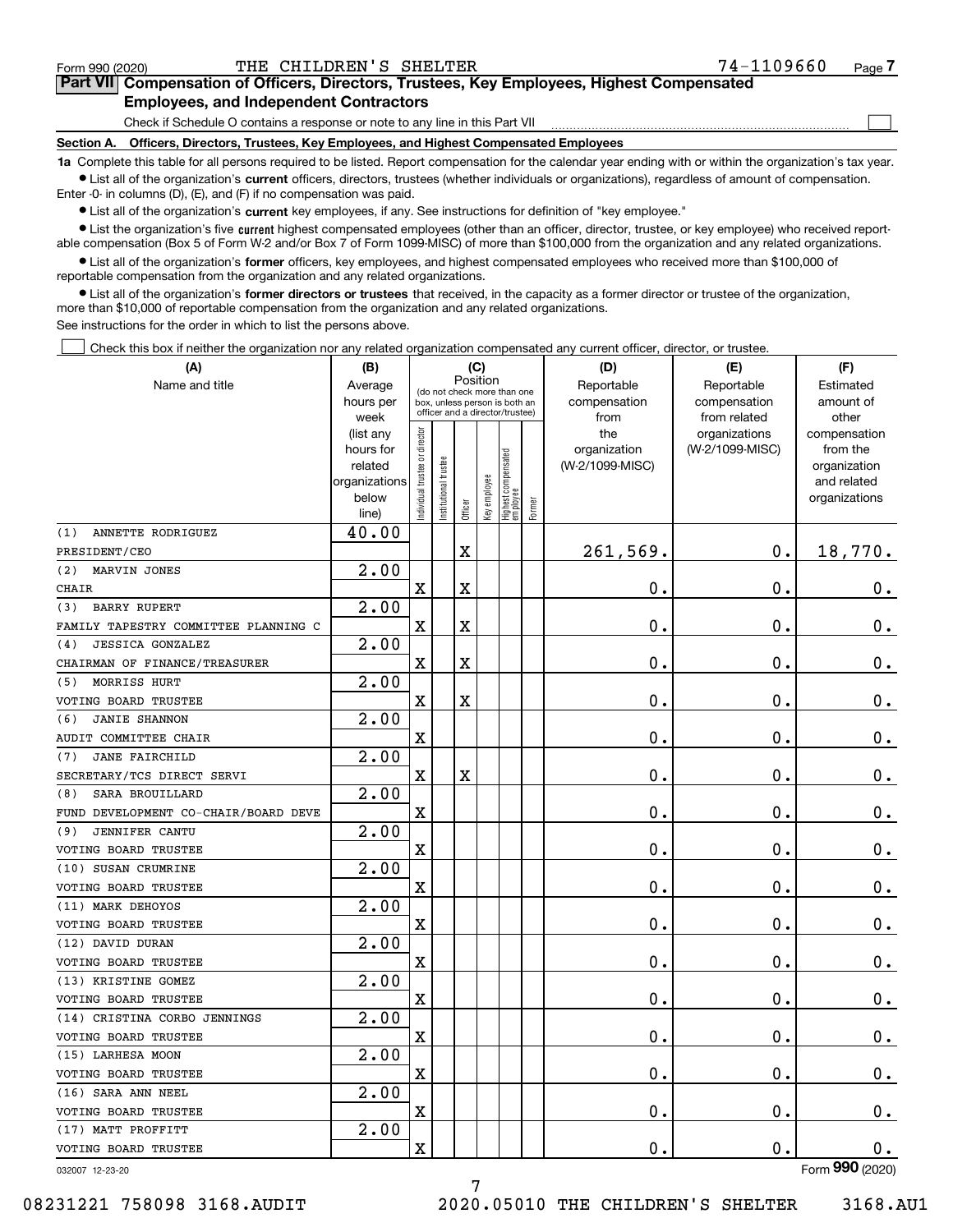| THE CHILDREN'S SHELTER<br>Form 990 (2020)                                                                                                            |                                                                      |                                |                            |         |                 |                                                                                                 |        |                                           | 74-1109660                                        |   |                                                                          | Page 8  |
|------------------------------------------------------------------------------------------------------------------------------------------------------|----------------------------------------------------------------------|--------------------------------|----------------------------|---------|-----------------|-------------------------------------------------------------------------------------------------|--------|-------------------------------------------|---------------------------------------------------|---|--------------------------------------------------------------------------|---------|
| <b>Part VII</b><br>Section A. Officers, Directors, Trustees, Key Employees, and Highest Compensated Employees (continued)                            |                                                                      |                                |                            |         |                 |                                                                                                 |        |                                           |                                                   |   |                                                                          |         |
| (A)<br>Name and title                                                                                                                                | (B)<br>Average<br>hours per<br>week                                  |                                |                            |         | (C)<br>Position | (do not check more than one<br>box, unless person is both an<br>officer and a director/trustee) |        | (D)<br>Reportable<br>compensation<br>from | (E)<br>Reportable<br>compensation<br>from related |   | (F)<br>Estimated<br>amount of<br>other                                   |         |
|                                                                                                                                                      | (list any<br>hours for<br>related<br>organizations<br>below<br>line) | Individual trustee or director | trustee<br>Institutional t | Officer | key employee    | Highest compensated<br> employee                                                                | Former | the<br>organization<br>(W-2/1099-MISC)    | organizations<br>(W-2/1099-MISC)                  |   | compensation<br>from the<br>organization<br>and related<br>organizations |         |
| (18) W. JEFFERY LANDERS                                                                                                                              | 2.00                                                                 |                                |                            |         |                 |                                                                                                 |        |                                           |                                                   |   |                                                                          |         |
| VOTING BOARD TRUSTEE                                                                                                                                 |                                                                      | X                              |                            |         |                 |                                                                                                 |        | $0$ .                                     | 0.                                                |   |                                                                          | $0$ .   |
| (19) ROBERT WEYGANDT                                                                                                                                 | 2.00                                                                 |                                |                            |         |                 |                                                                                                 |        |                                           |                                                   |   |                                                                          |         |
| VOTING BOARD TRUSTEE                                                                                                                                 | 2.00                                                                 | $\mathbf X$                    |                            |         |                 |                                                                                                 |        | 0.                                        | 0.                                                |   |                                                                          | 0.      |
| (20) MARK WILLIAMS<br>VOTING BOARD TRUSTEE                                                                                                           |                                                                      | $\mathbf X$                    |                            |         |                 |                                                                                                 |        | 0.                                        | 0.                                                |   |                                                                          | 0.      |
| (21) ERIC REBLIN                                                                                                                                     | 2.00                                                                 |                                |                            |         |                 |                                                                                                 |        |                                           |                                                   |   |                                                                          |         |
| FUND DEVELOPMENT CO-CHAIR                                                                                                                            |                                                                      | $\mathbf X$                    |                            |         |                 |                                                                                                 |        | Ο.                                        | 0.                                                |   |                                                                          | 0.      |
| (22) ROXANNE BOND                                                                                                                                    | 2.00                                                                 |                                |                            |         |                 |                                                                                                 |        |                                           |                                                   |   |                                                                          |         |
| PAST CHAIR                                                                                                                                           |                                                                      | X                              |                            | X       |                 |                                                                                                 |        | 0.                                        | 0.                                                |   |                                                                          | 0.      |
| (23) STEVEN ZARZOUR JR.                                                                                                                              | 2.00                                                                 |                                |                            |         |                 |                                                                                                 |        |                                           |                                                   |   |                                                                          |         |
| FINANCE COMMITTEE CHAIR                                                                                                                              |                                                                      | $\mathbf X$                    |                            |         |                 |                                                                                                 |        | 0.                                        | 0.                                                |   |                                                                          | 0.      |
| (24) SUSAN CAMPBELL                                                                                                                                  | 2.00                                                                 |                                |                            |         |                 |                                                                                                 |        |                                           |                                                   |   |                                                                          |         |
| VOTING BOARD TRUSTEE                                                                                                                                 |                                                                      | $\mathbf X$                    |                            |         |                 |                                                                                                 |        | 0.                                        | о.                                                |   |                                                                          | 0.      |
|                                                                                                                                                      |                                                                      |                                |                            |         |                 |                                                                                                 |        |                                           |                                                   |   |                                                                          |         |
|                                                                                                                                                      |                                                                      |                                |                            |         |                 |                                                                                                 |        |                                           |                                                   |   |                                                                          |         |
|                                                                                                                                                      |                                                                      |                                |                            |         |                 |                                                                                                 |        |                                           |                                                   |   |                                                                          |         |
| 1b Subtotal                                                                                                                                          |                                                                      |                                |                            |         |                 |                                                                                                 |        | 261,569.                                  | 0.                                                |   |                                                                          | 18,770. |
| c Total from continuation sheets to Part VII, Section A                                                                                              |                                                                      |                                |                            |         |                 |                                                                                                 |        | 0.                                        | 0.                                                |   |                                                                          | $0$ .   |
|                                                                                                                                                      |                                                                      |                                |                            |         |                 |                                                                                                 |        | $\overline{261,569}$ .                    | $\overline{0}$ .                                  |   |                                                                          | 18,770. |
| Total number of individuals (including but not limited to those listed above) who received more than \$100,000 of reportable<br>2                    |                                                                      |                                |                            |         |                 |                                                                                                 |        |                                           |                                                   |   |                                                                          |         |
| compensation from the organization $\blacktriangleright$                                                                                             |                                                                      |                                |                            |         |                 |                                                                                                 |        |                                           |                                                   |   |                                                                          | 6       |
|                                                                                                                                                      |                                                                      |                                |                            |         |                 |                                                                                                 |        |                                           |                                                   |   | Yes                                                                      | No      |
| Did the organization list any former officer, director, trustee, key employee, or highest compensated employee on<br>3                               |                                                                      |                                |                            |         |                 |                                                                                                 |        |                                           |                                                   |   |                                                                          |         |
| line 1a? If "Yes," complete Schedule J for such individual manufactured contained and the line 1a? If "Yes," complete Schedule J for such individual |                                                                      |                                |                            |         |                 |                                                                                                 |        |                                           |                                                   | 3 |                                                                          | x       |
| For any individual listed on line 1a, is the sum of reportable compensation and other compensation from the organization<br>4                        |                                                                      |                                |                            |         |                 |                                                                                                 |        |                                           |                                                   |   |                                                                          |         |
|                                                                                                                                                      |                                                                      |                                |                            |         |                 |                                                                                                 |        |                                           |                                                   | 4 | X                                                                        |         |
| Did any person listed on line 1a receive or accrue compensation from any unrelated organization or individual for services<br>5                      |                                                                      |                                |                            |         |                 |                                                                                                 |        |                                           |                                                   | 5 |                                                                          | x       |
| <b>Section B. Independent Contractors</b>                                                                                                            |                                                                      |                                |                            |         |                 |                                                                                                 |        |                                           |                                                   |   |                                                                          |         |
| Complete this table for your five highest compensated independent contractors that received more than \$100,000 of compensation from<br>1            |                                                                      |                                |                            |         |                 |                                                                                                 |        |                                           |                                                   |   |                                                                          |         |
| the organization. Report compensation for the calendar year ending with or within the organization's tax year.                                       |                                                                      |                                |                            |         |                 |                                                                                                 |        |                                           |                                                   |   |                                                                          |         |
| (A)                                                                                                                                                  |                                                                      |                                |                            |         |                 |                                                                                                 |        | (B)                                       |                                                   |   | (C)                                                                      |         |
| Name and business address                                                                                                                            |                                                                      |                                | <b>NONE</b>                |         |                 |                                                                                                 |        | Description of services                   |                                                   |   | Compensation                                                             |         |
|                                                                                                                                                      |                                                                      |                                |                            |         |                 |                                                                                                 |        |                                           |                                                   |   |                                                                          |         |
|                                                                                                                                                      |                                                                      |                                |                            |         |                 |                                                                                                 |        |                                           |                                                   |   |                                                                          |         |
|                                                                                                                                                      |                                                                      |                                |                            |         |                 |                                                                                                 |        |                                           |                                                   |   |                                                                          |         |
|                                                                                                                                                      |                                                                      |                                |                            |         |                 |                                                                                                 |        |                                           |                                                   |   |                                                                          |         |
|                                                                                                                                                      |                                                                      |                                |                            |         |                 |                                                                                                 |        |                                           |                                                   |   |                                                                          |         |
|                                                                                                                                                      |                                                                      |                                |                            |         |                 |                                                                                                 |        |                                           |                                                   |   |                                                                          |         |
|                                                                                                                                                      |                                                                      |                                |                            |         |                 |                                                                                                 |        |                                           |                                                   |   |                                                                          |         |
|                                                                                                                                                      |                                                                      |                                |                            |         |                 |                                                                                                 |        |                                           |                                                   |   |                                                                          |         |
| Total number of independent contractors (including but not limited to those listed above) who received more than<br>2                                |                                                                      |                                |                            |         |                 |                                                                                                 |        |                                           |                                                   |   |                                                                          |         |
| \$100,000 of compensation from the organization                                                                                                      |                                                                      |                                |                            |         |                 | 0                                                                                               |        |                                           |                                                   |   |                                                                          |         |

032008 12-23-20

Form (2020) **990**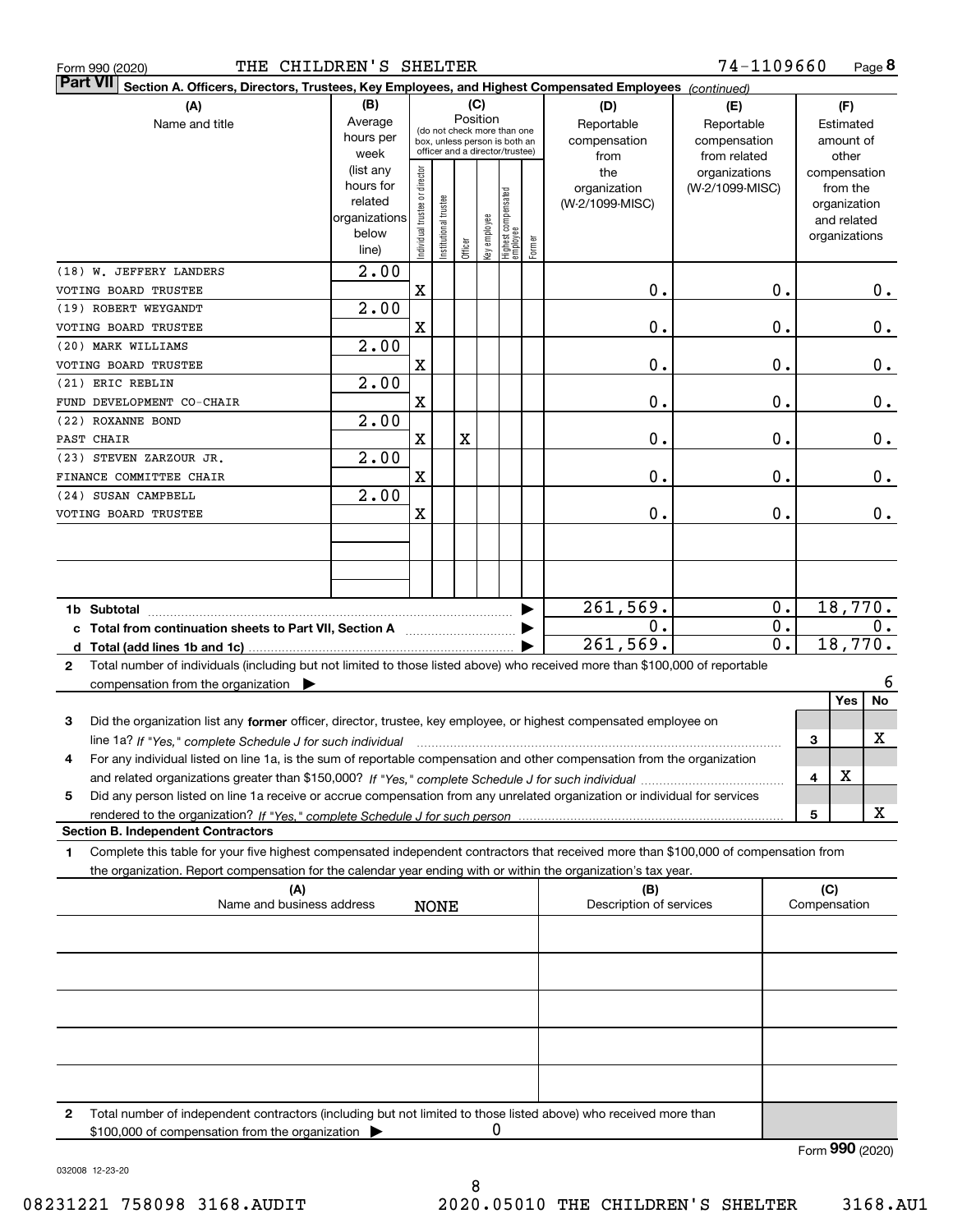|                                                           |                  | THE CHILDREN'S SHELTER<br>Form 990 (2020)                                                                                                                                                                                            |                                |                      |                                                         | 74-1109660                    | Page 9                                                          |
|-----------------------------------------------------------|------------------|--------------------------------------------------------------------------------------------------------------------------------------------------------------------------------------------------------------------------------------|--------------------------------|----------------------|---------------------------------------------------------|-------------------------------|-----------------------------------------------------------------|
|                                                           | <b>Part VIII</b> | <b>Statement of Revenue</b>                                                                                                                                                                                                          |                                |                      |                                                         |                               |                                                                 |
|                                                           |                  | Check if Schedule O contains a response or note to any line in this Part VIII                                                                                                                                                        |                                |                      | $\overbrace{ }$ (B) $\overbrace{ }$ (C) $\overbrace{ }$ |                               |                                                                 |
|                                                           |                  |                                                                                                                                                                                                                                      |                                | (A)<br>Total revenue | Related or exempt<br>function revenue                   | Unrelated<br>business revenue | (D)<br>Revenue excluded<br>from tax under<br>sections 512 - 514 |
|                                                           |                  | 1a<br>1 a Federated campaigns                                                                                                                                                                                                        | 834,169.                       |                      |                                                         |                               |                                                                 |
| Contributions, Gifts, Grants<br>and Other Similar Amounts |                  | 1 <sub>b</sub><br><b>b</b> Membership dues<br>$\ldots \ldots \ldots \ldots \ldots$                                                                                                                                                   |                                |                      |                                                         |                               |                                                                 |
|                                                           |                  | 1 <sub>c</sub><br>c Fundraising events                                                                                                                                                                                               |                                |                      |                                                         |                               |                                                                 |
|                                                           |                  | 1 <sub>d</sub><br>d Related organizations                                                                                                                                                                                            |                                |                      |                                                         |                               |                                                                 |
|                                                           | е                | 1e<br>Government grants (contributions)                                                                                                                                                                                              | 6,787,393.                     |                      |                                                         |                               |                                                                 |
|                                                           |                  | f All other contributions, gifts, grants, and                                                                                                                                                                                        |                                |                      |                                                         |                               |                                                                 |
|                                                           |                  | similar amounts not included above<br>1f                                                                                                                                                                                             | 2,246,338.                     |                      |                                                         |                               |                                                                 |
|                                                           | g                | $1g$ \$<br>Noncash contributions included in lines 1a-1f                                                                                                                                                                             |                                |                      |                                                         |                               |                                                                 |
|                                                           |                  |                                                                                                                                                                                                                                      |                                | 9,867,900.           |                                                         |                               |                                                                 |
|                                                           |                  | 2 a FAMILY TAPESTRY                                                                                                                                                                                                                  | <b>Business Code</b><br>900099 |                      | 71, 376, 238.                                           |                               |                                                                 |
| Program Service<br>Revenue                                |                  |                                                                                                                                                                                                                                      |                                | 71, 376, 238.        |                                                         |                               |                                                                 |
|                                                           | b                | the control of the control of the control of the control of the control of                                                                                                                                                           |                                |                      |                                                         |                               |                                                                 |
| evenue                                                    | c<br>d           | <u>state and the state of the state of the state of the state of the state of the state of the state of the state of the state of the state of the state of the state of the state of the state of the state of the state of the</u> |                                |                      |                                                         |                               |                                                                 |
|                                                           | е                | <u> 1989 - Johann Barn, mars ann an t-Amhain ann an t-Amhain an t-Amhain an t-Amhain an t-Amhain ann an t-Amhain </u>                                                                                                                |                                |                      |                                                         |                               |                                                                 |
|                                                           |                  | f All other program service revenue                                                                                                                                                                                                  |                                |                      |                                                         |                               |                                                                 |
|                                                           |                  |                                                                                                                                                                                                                                      |                                | 71, 376, 238.        |                                                         |                               |                                                                 |
|                                                           | 3                | Investment income (including dividends, interest, and                                                                                                                                                                                |                                |                      |                                                         |                               |                                                                 |
|                                                           |                  |                                                                                                                                                                                                                                      |                                | 4,404.               |                                                         |                               | 4,404.                                                          |
|                                                           | 4                | Income from investment of tax-exempt bond proceeds                                                                                                                                                                                   |                                |                      |                                                         |                               |                                                                 |
|                                                           | 5                |                                                                                                                                                                                                                                      |                                |                      |                                                         |                               |                                                                 |
|                                                           |                  | (i) Real                                                                                                                                                                                                                             | (ii) Personal                  |                      |                                                         |                               |                                                                 |
|                                                           |                  | 6a<br>6 a Gross rents                                                                                                                                                                                                                |                                |                      |                                                         |                               |                                                                 |
|                                                           |                  | 6 <sub>b</sub><br><b>b</b> Less: rental expenses $\ldots$                                                                                                                                                                            |                                |                      |                                                         |                               |                                                                 |
|                                                           | c                | 6c<br>Rental income or (loss)                                                                                                                                                                                                        |                                |                      |                                                         |                               |                                                                 |
|                                                           |                  | d Net rental income or (loss)<br>(i) Securities<br>7 a Gross amount from sales of                                                                                                                                                    | (ii) Other                     |                      |                                                         |                               |                                                                 |
|                                                           |                  | assets other than inventory<br>7a                                                                                                                                                                                                    |                                |                      |                                                         |                               |                                                                 |
|                                                           |                  | <b>b</b> Less: cost or other basis                                                                                                                                                                                                   |                                |                      |                                                         |                               |                                                                 |
|                                                           |                  | 7b<br>and sales expenses                                                                                                                                                                                                             |                                |                      |                                                         |                               |                                                                 |
| evenue                                                    |                  | 7c<br>c Gain or (loss)                                                                                                                                                                                                               |                                |                      |                                                         |                               |                                                                 |
|                                                           |                  | d Net gain or (loss)                                                                                                                                                                                                                 |                                |                      |                                                         |                               |                                                                 |
| Other R                                                   |                  | 8 a Gross income from fundraising events (not                                                                                                                                                                                        |                                |                      |                                                         |                               |                                                                 |
|                                                           |                  | including \$<br>and the contract of the contract of                                                                                                                                                                                  |                                |                      |                                                         |                               |                                                                 |
|                                                           |                  | contributions reported on line 1c). See                                                                                                                                                                                              |                                |                      |                                                         |                               |                                                                 |
|                                                           |                  |                                                                                                                                                                                                                                      | 21,000.<br>8а                  |                      |                                                         |                               |                                                                 |
|                                                           |                  |                                                                                                                                                                                                                                      | $\mathbf{0}$ .<br>8b           |                      |                                                         |                               |                                                                 |
|                                                           |                  | c Net income or (loss) from fundraising events                                                                                                                                                                                       |                                | 21,000.              |                                                         |                               | 21,000.                                                         |
|                                                           |                  | 9 a Gross income from gaming activities. See                                                                                                                                                                                         |                                |                      |                                                         |                               |                                                                 |
|                                                           |                  |                                                                                                                                                                                                                                      | 9а                             |                      |                                                         |                               |                                                                 |
|                                                           |                  | <b>b</b> Less: direct expenses <b>manually</b>                                                                                                                                                                                       | 9 <sub>b</sub>                 |                      |                                                         |                               |                                                                 |
|                                                           |                  | c Net income or (loss) from gaming activities                                                                                                                                                                                        | .                              |                      |                                                         |                               |                                                                 |
|                                                           |                  | 10 a Gross sales of inventory, less returns                                                                                                                                                                                          |                                |                      |                                                         |                               |                                                                 |
|                                                           |                  | <b>b</b> Less: cost of goods sold                                                                                                                                                                                                    | 10a<br>10bl                    |                      |                                                         |                               |                                                                 |
|                                                           |                  | c Net income or (loss) from sales of inventory                                                                                                                                                                                       |                                |                      |                                                         |                               |                                                                 |
|                                                           |                  |                                                                                                                                                                                                                                      | <b>Business Code</b>           |                      |                                                         |                               |                                                                 |
|                                                           |                  | 11 a THRIFT STORE                                                                                                                                                                                                                    | 900099                         | 311,473.             |                                                         |                               | 311, 473.                                                       |
| Miscellaneous                                             |                  | <b>b</b> OTHER                                                                                                                                                                                                                       | 900099                         | 27,442.              |                                                         |                               | 27,442.                                                         |
| aevenu∉                                                   | c                |                                                                                                                                                                                                                                      |                                |                      |                                                         |                               |                                                                 |
|                                                           |                  |                                                                                                                                                                                                                                      |                                |                      |                                                         |                               |                                                                 |
|                                                           |                  |                                                                                                                                                                                                                                      |                                | 338,915.             |                                                         |                               |                                                                 |
|                                                           | 12               |                                                                                                                                                                                                                                      |                                | 81,608,457.          | 71, 376, 238.                                           | 0.                            | 364, 319.                                                       |
|                                                           | 032009 12-23-20  |                                                                                                                                                                                                                                      |                                |                      |                                                         |                               | Form 990 (2020)                                                 |

9

08231221 758098 3168.AUDIT 2020.05010 THE CHILDREN'S SHELTER 3168.AU1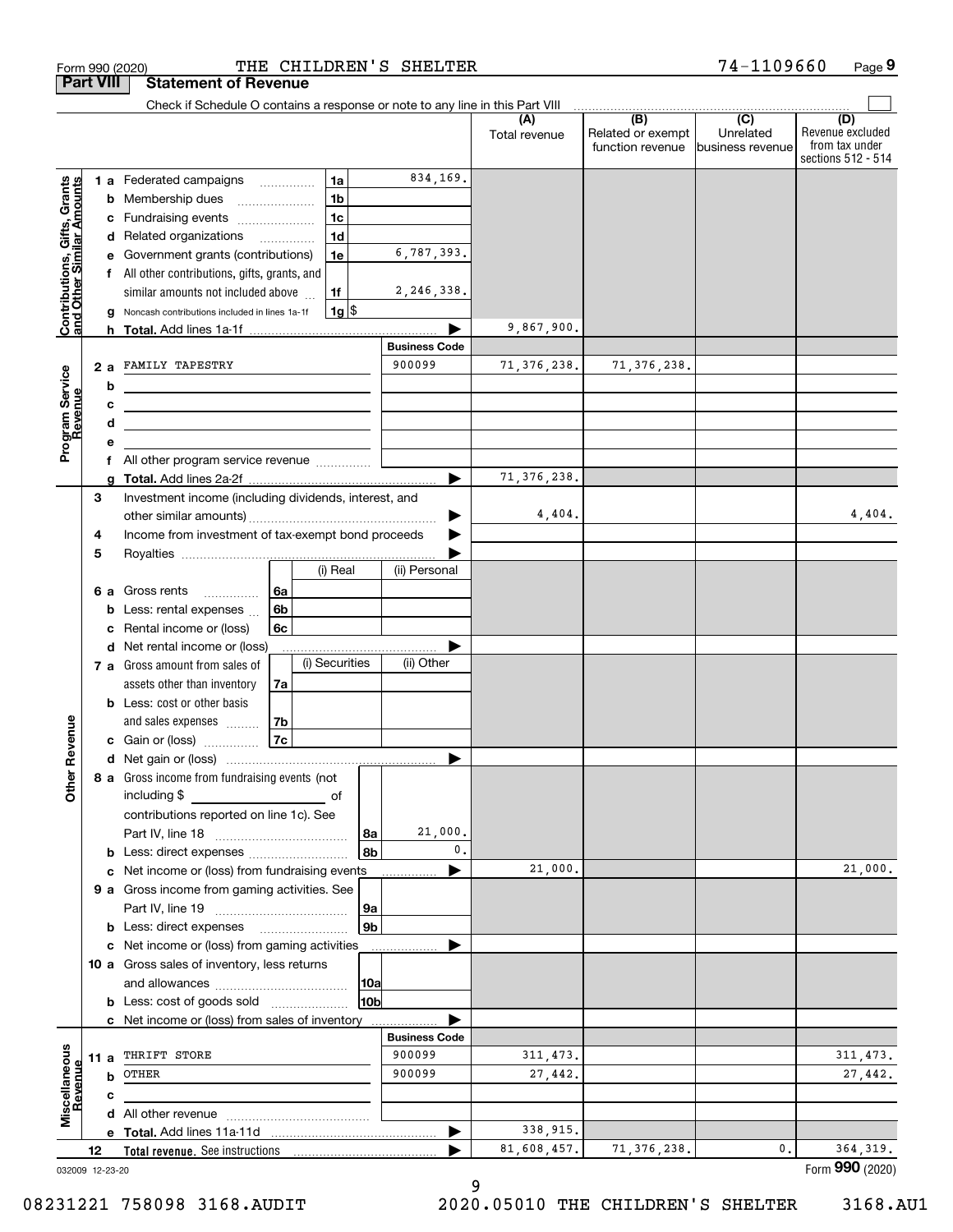Form 990 (2020) THE CHILDREN'S SHELTER 7 $4\text{--}110$ 9660  $\,$  Page **Part IX Statement of Functional Expenses**

|              | Section 501(c)(3) and 501(c)(4) organizations must complete all columns. All other organizations must complete column (A).                                                                                 |                        |                                    |                                           |                                |
|--------------|------------------------------------------------------------------------------------------------------------------------------------------------------------------------------------------------------------|------------------------|------------------------------------|-------------------------------------------|--------------------------------|
|              | Check if Schedule O contains a response or note to any line in this Part IX                                                                                                                                |                        |                                    |                                           |                                |
|              | Do not include amounts reported on lines 6b,<br>7b, 8b, 9b, and 10b of Part VIII.                                                                                                                          | (A)<br>Total expenses  | (B)<br>Program service<br>expenses | (C)<br>Management and<br>general expenses | (D)<br>Fundraising<br>expenses |
| 1            | Grants and other assistance to domestic organizations                                                                                                                                                      |                        |                                    |                                           |                                |
|              | and domestic governments. See Part IV, line 21                                                                                                                                                             |                        |                                    |                                           |                                |
| $\mathbf{2}$ | Grants and other assistance to domestic                                                                                                                                                                    |                        |                                    |                                           |                                |
|              | individuals. See Part IV, line 22                                                                                                                                                                          |                        | $64, 659, 360.$ 64, 659, 360.      |                                           |                                |
| 3            | Grants and other assistance to foreign                                                                                                                                                                     |                        |                                    |                                           |                                |
|              | organizations, foreign governments, and foreign                                                                                                                                                            |                        |                                    |                                           |                                |
|              | individuals. See Part IV, lines 15 and 16                                                                                                                                                                  |                        |                                    |                                           |                                |
| 4            | Benefits paid to or for members                                                                                                                                                                            |                        |                                    |                                           |                                |
| 5            | Compensation of current officers, directors,                                                                                                                                                               |                        |                                    |                                           |                                |
|              | trustees, and key employees                                                                                                                                                                                | 896,208.               | 792,551.                           | 67, 302.                                  | 36, 355.                       |
| 6            | Compensation not included above to disqualified                                                                                                                                                            |                        |                                    |                                           |                                |
|              | persons (as defined under section 4958(f)(1)) and                                                                                                                                                          |                        |                                    |                                           |                                |
|              | persons described in section 4958(c)(3)(B)<br>1.1.1.1.1.1.1                                                                                                                                                |                        |                                    |                                           |                                |
| 7            | Other salaries and wages                                                                                                                                                                                   | 12,398,820.            | 10,964,761.                        | 931, 103.                                 | 502,956.                       |
| 8            | Pension plan accruals and contributions (include                                                                                                                                                           |                        |                                    |                                           |                                |
|              | section 401(k) and 403(b) employer contributions)                                                                                                                                                          |                        |                                    |                                           |                                |
| 9            |                                                                                                                                                                                                            | 2,130,168.             | 1,852,669.                         | 167, 246.                                 | 110, 253.                      |
| 10           |                                                                                                                                                                                                            |                        |                                    |                                           |                                |
| 11           | Fees for services (nonemployees):                                                                                                                                                                          |                        |                                    |                                           |                                |
| a            |                                                                                                                                                                                                            |                        |                                    |                                           |                                |
| b            |                                                                                                                                                                                                            |                        |                                    |                                           |                                |
|              |                                                                                                                                                                                                            |                        |                                    |                                           |                                |
| d            | Lobbying                                                                                                                                                                                                   |                        |                                    |                                           |                                |
|              | Professional fundraising services. See Part IV, line 17                                                                                                                                                    |                        |                                    |                                           |                                |
| f            | Investment management fees                                                                                                                                                                                 |                        |                                    |                                           |                                |
| g            | Other. (If line 11g amount exceeds 10% of line 25,                                                                                                                                                         |                        |                                    |                                           |                                |
|              | column (A) amount, list line 11g expenses on Sch O.)                                                                                                                                                       | 2,485,865.             | 2,015,210.                         | 445,050.                                  | 25,605.                        |
| 12           |                                                                                                                                                                                                            | 164, 410.              | 108, 242.                          | 56, 125.                                  | 43.                            |
| 13           |                                                                                                                                                                                                            | 571,350.               | 323,018.                           | 221,975.                                  | 26, 357.                       |
| 14           |                                                                                                                                                                                                            |                        |                                    |                                           |                                |
| 15           |                                                                                                                                                                                                            |                        |                                    |                                           |                                |
| 16           |                                                                                                                                                                                                            | 1,051,592.             | 1,002,612.                         | 34,672.                                   | 14,308.                        |
| 17           |                                                                                                                                                                                                            | 170,834.               | 148, 113.                          | 19,501.                                   | 3,220.                         |
| 18           | Payments of travel or entertainment expenses                                                                                                                                                               |                        |                                    |                                           |                                |
|              | for any federal, state, or local public officials                                                                                                                                                          |                        |                                    |                                           |                                |
| 19           | Conferences, conventions, and meetings                                                                                                                                                                     | 89,964.                | 77,748.                            | 11,266.                                   | 950.                           |
| 20           | Interest                                                                                                                                                                                                   | 37,968.                | 7,705.                             | 11,316.                                   | 18,947.                        |
| 21           |                                                                                                                                                                                                            |                        |                                    |                                           |                                |
| 22           | Depreciation, depletion, and amortization                                                                                                                                                                  | 229,638.               | 215,599.                           | 9,353.                                    | 4,686.                         |
| 23           | Insurance                                                                                                                                                                                                  | $\overline{207,258}$ . | 192, 316.                          | 6, 251.                                   | 8,691.                         |
| 24           | Other expenses. Itemize expenses not covered<br>above (List miscellaneous expenses on line 24e. If<br>line 24e amount exceeds 10% of line 25, column (A)<br>amount, list line 24e expenses on Schedule O.) |                        |                                    |                                           |                                |
| a            | REPAIRS AND MAINTENANCE                                                                                                                                                                                    | 565, 126.              | 499,675.                           | 60,834.                                   | 4,617.                         |
| b            | <b>BAD DEBT</b>                                                                                                                                                                                            | 137,000.               | 137,000.                           |                                           |                                |
| C            | SPECIFIC ASSISTANCE                                                                                                                                                                                        | 117, 364.              |                                    | 103,087.                                  | 14,277.                        |
| d            | <b>DUES</b>                                                                                                                                                                                                | 43,329.                | 12,379.                            | 30,019.                                   | 931.                           |
|              | e All other expenses                                                                                                                                                                                       |                        |                                    |                                           |                                |
| 25           | Total functional expenses. Add lines 1 through 24e                                                                                                                                                         | 85, 956, 254.          | 83,008,958.                        | 2, 175, 100.                              | 772,196.                       |
| 26           | Joint costs. Complete this line only if the organization                                                                                                                                                   |                        |                                    |                                           |                                |
|              | reported in column (B) joint costs from a combined                                                                                                                                                         |                        |                                    |                                           |                                |
|              | educational campaign and fundraising solicitation.                                                                                                                                                         |                        |                                    |                                           |                                |

10

032010 12-23-20

Check here

08231221 758098 3168.AUDIT 2020.05010 THE CHILDREN'S SHELTER 3168.AU1

 $\mathcal{L}^{\text{max}}$ 

if following SOP 98-2 (ASC 958-720)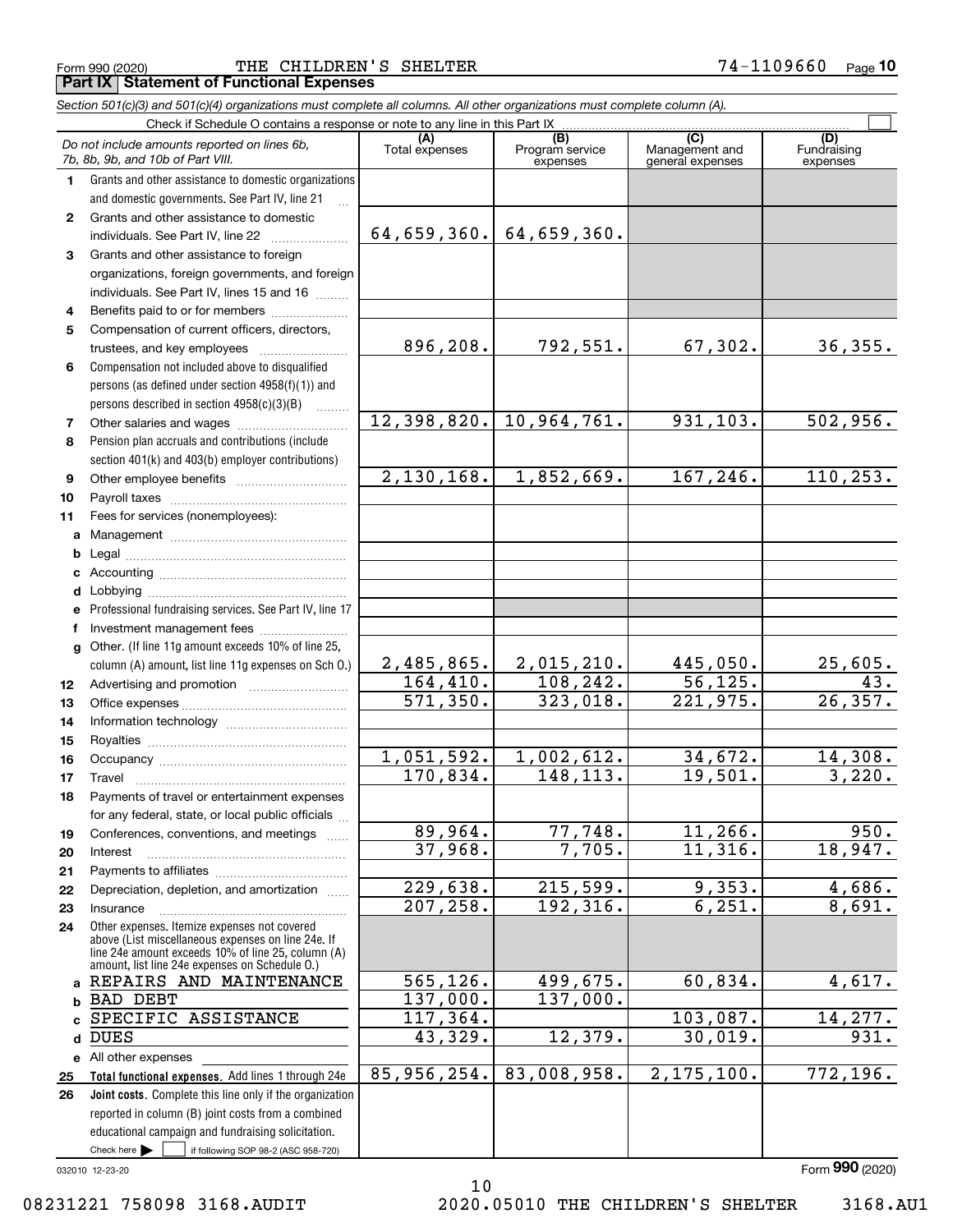**33**

Total liabilities and net assets/fund balances

Form (2020) **990**

|                             |              | Check if Schedule O contains a response or note to any line in this Part X                                                                                                                                                     |                            |                     |                                      |                 |                    |
|-----------------------------|--------------|--------------------------------------------------------------------------------------------------------------------------------------------------------------------------------------------------------------------------------|----------------------------|---------------------|--------------------------------------|-----------------|--------------------|
|                             |              |                                                                                                                                                                                                                                |                            |                     | (A)<br>Beginning of year             |                 | (B)<br>End of year |
|                             | 1            | Cash - non-interest-bearing                                                                                                                                                                                                    |                            |                     | 5,644,456.                           | $\mathbf{1}$    | 6,076,151.         |
|                             | $\mathbf{2}$ |                                                                                                                                                                                                                                |                            |                     |                                      | $\mathbf{2}$    |                    |
|                             | З            |                                                                                                                                                                                                                                |                            |                     | 908,000.                             | 3               | 522,000.           |
|                             | 4            |                                                                                                                                                                                                                                |                            | 10, 269, 399.       | $\overline{4}$                       | 6, 299, 943.    |                    |
|                             | 5            | Loans and other receivables from any current or former officer, director,                                                                                                                                                      |                            |                     |                                      |                 |                    |
|                             |              | trustee, key employee, creator or founder, substantial contributor, or 35%                                                                                                                                                     |                            |                     |                                      |                 |                    |
|                             |              | controlled entity or family member of any of these persons                                                                                                                                                                     |                            |                     |                                      | 5               |                    |
|                             | 6            | Loans and other receivables from other disqualified persons (as defined                                                                                                                                                        |                            |                     |                                      |                 |                    |
|                             |              | under section $4958(f)(1)$ , and persons described in section $4958(c)(3)(B)$                                                                                                                                                  |                            | 6                   |                                      |                 |                    |
|                             | 7            |                                                                                                                                                                                                                                |                            |                     |                                      | $\overline{7}$  |                    |
| Assets                      | 8            |                                                                                                                                                                                                                                |                            |                     | 85,818.                              | 8               | 69,794.            |
|                             | 9            | Prepaid expenses and deferred charges                                                                                                                                                                                          |                            |                     | 125,762.                             | 9               | 42,168.            |
|                             |              | <b>10a</b> Land, buildings, and equipment: cost or other                                                                                                                                                                       |                            |                     |                                      |                 |                    |
|                             |              | basis. Complete Part VI of Schedule D    10a   3,059,907.                                                                                                                                                                      |                            |                     |                                      |                 |                    |
|                             |              | <u>  10b</u><br><b>b</b> Less: accumulated depreciation                                                                                                                                                                        |                            | 1,831,695.          | 1,409,198.                           | 10 <sub>c</sub> | 1,228,212.         |
|                             | 11           |                                                                                                                                                                                                                                |                            |                     | 11                                   |                 |                    |
|                             | 12           |                                                                                                                                                                                                                                |                            | 12                  |                                      |                 |                    |
|                             | 13           |                                                                                                                                                                                                                                |                            | 13                  |                                      |                 |                    |
|                             | 14           |                                                                                                                                                                                                                                |                            |                     | 14                                   |                 |                    |
|                             | 15           |                                                                                                                                                                                                                                | 0.                         | 15                  | 55,800.                              |                 |                    |
|                             | 16           |                                                                                                                                                                                                                                |                            |                     | 18,442,633.                          | 16              | 14,294,068.        |
|                             | 17           |                                                                                                                                                                                                                                | 7,802,492.                 | 17                  | 11, 225, 769.                        |                 |                    |
|                             | 18           |                                                                                                                                                                                                                                |                            | 18                  |                                      |                 |                    |
|                             | 19           | Deferred revenue manual contracts and contracts are contracted and contract and contract are contracted and contract are contracted and contract are contracted and contract are contracted and contract are contracted and co |                            |                     | 73,250.                              | 19              |                    |
|                             | 20           |                                                                                                                                                                                                                                |                            |                     |                                      | 20              |                    |
|                             | 21           | Escrow or custodial account liability. Complete Part IV of Schedule D                                                                                                                                                          |                            | 1.1.1.1.1.1.1.1.1.1 |                                      | 21              |                    |
|                             | 22           | Loans and other payables to any current or former officer, director,                                                                                                                                                           |                            |                     |                                      |                 |                    |
| Liabilities                 |              | trustee, key employee, creator or founder, substantial contributor, or 35%                                                                                                                                                     |                            |                     |                                      |                 |                    |
|                             |              | controlled entity or family member of any of these persons                                                                                                                                                                     |                            |                     |                                      | 22              |                    |
|                             | 23           |                                                                                                                                                                                                                                |                            |                     |                                      | 23              |                    |
|                             | 24           |                                                                                                                                                                                                                                |                            |                     | 3, 319, 181.                         | 24              |                    |
|                             | 25           | Other liabilities (including federal income tax, payables to related third                                                                                                                                                     |                            |                     |                                      |                 |                    |
|                             |              | parties, and other liabilities not included on lines 17-24). Complete Part X                                                                                                                                                   |                            |                     |                                      |                 |                    |
|                             |              | of Schedule D                                                                                                                                                                                                                  |                            |                     | 87, 273.                             | 25              | 95,183.            |
|                             | 26           | Total liabilities. Add lines 17 through 25                                                                                                                                                                                     |                            |                     | 11, 282, 196.                        | 26              | 11,320,952.        |
|                             |              | Organizations that follow FASB ASC 958, check here $\blacktriangleright \boxed{X}$                                                                                                                                             |                            |                     |                                      |                 |                    |
|                             |              | and complete lines 27, 28, 32, and 33.                                                                                                                                                                                         |                            |                     |                                      |                 |                    |
|                             | 27           | Net assets without donor restrictions                                                                                                                                                                                          | 6, 135, 435.<br>1,025,002. | 27                  | 2,451,116.<br>$\overline{522}$ ,000. |                 |                    |
|                             | 28           |                                                                                                                                                                                                                                |                            |                     |                                      | 28              |                    |
|                             |              | Organizations that do not follow FASB ASC 958, check here $\blacktriangleright$ [                                                                                                                                              |                            |                     |                                      |                 |                    |
| Net Assets or Fund Balances |              | and complete lines 29 through 33.                                                                                                                                                                                              |                            |                     |                                      |                 |                    |
|                             | 29           |                                                                                                                                                                                                                                |                            |                     |                                      | 29              |                    |
|                             | 30           | Paid-in or capital surplus, or land, building, or equipment fund                                                                                                                                                               |                            |                     |                                      | 30              |                    |
|                             | 31           | Retained earnings, endowment, accumulated income, or other funds                                                                                                                                                               |                            |                     | 7,160,437.                           | 31              | 2,973,116.         |
|                             | 32           |                                                                                                                                                                                                                                |                            |                     | 18,442,633.                          | 32<br>33        | 14,294,068.        |
|                             | 33           |                                                                                                                                                                                                                                |                            |                     |                                      |                 |                    |

**Part X** | Balance Sheet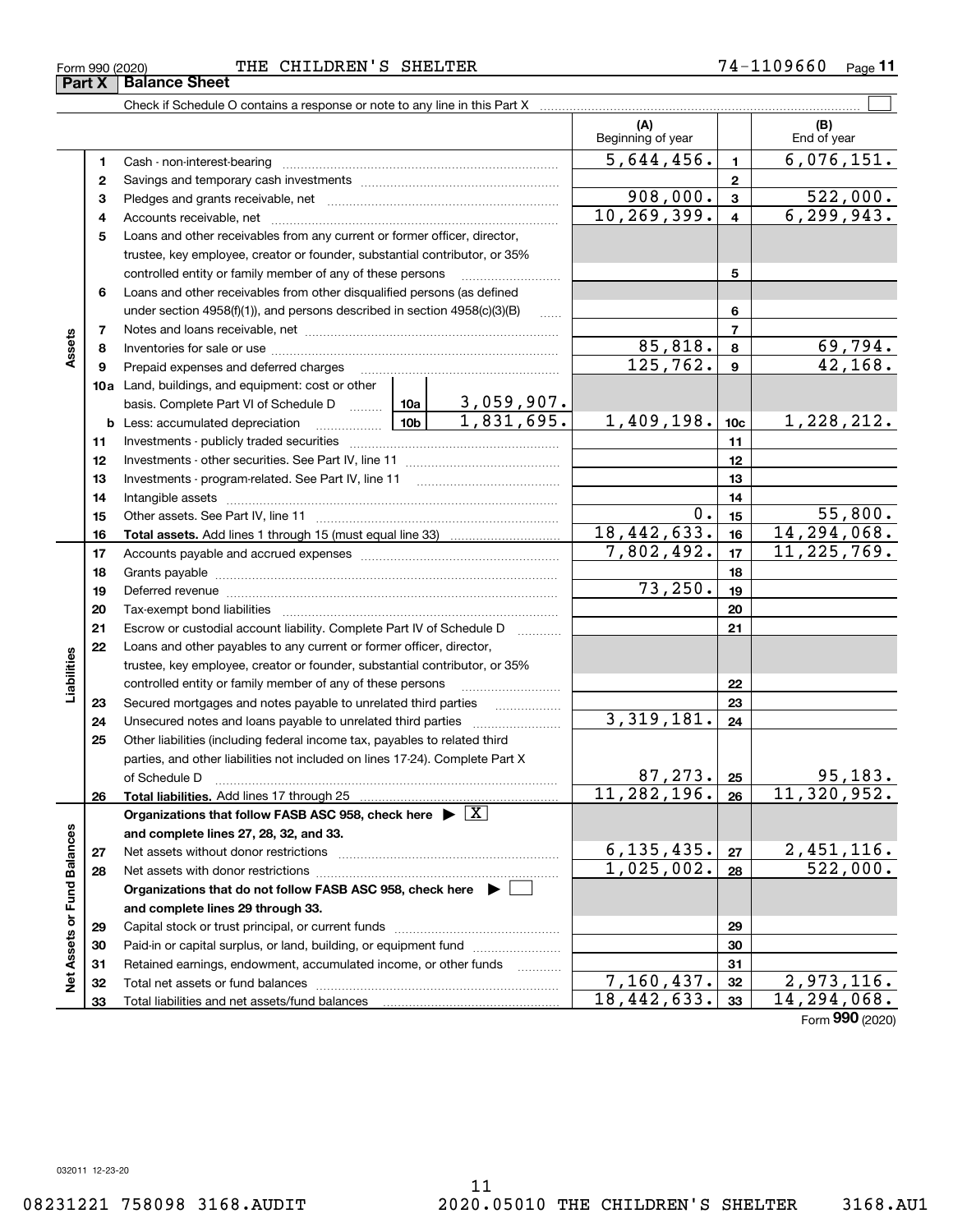|    | THE CHILDREN'S SHELTER<br>Form 990 (2020)                                                                                       |                         | 74-1109660      |     | Page $12$               |
|----|---------------------------------------------------------------------------------------------------------------------------------|-------------------------|-----------------|-----|-------------------------|
|    | Part XI<br><b>Reconciliation of Net Assets</b>                                                                                  |                         |                 |     |                         |
|    |                                                                                                                                 |                         |                 |     | $\overline{\mathbf{X}}$ |
|    |                                                                                                                                 |                         |                 |     |                         |
| 1  |                                                                                                                                 | 1.                      | 81,608,457.     |     |                         |
| 2  | Total expenses (must equal Part IX, column (A), line 25)                                                                        | $\overline{2}$          | 85,956,254.     |     |                         |
| з  | Revenue less expenses. Subtract line 2 from line 1                                                                              | 3                       | $-4, 347, 797.$ |     |                         |
| 4  |                                                                                                                                 | $\overline{\mathbf{4}}$ | 7, 160, 437.    |     |                         |
| 5  | Net unrealized gains (losses) on investments                                                                                    | 5                       |                 |     |                         |
| 6  |                                                                                                                                 | 6                       |                 |     |                         |
| 7  | Investment expenses www.communication.com/www.communication.com/www.communication.com/www.com                                   | $\overline{7}$          |                 |     |                         |
| 8  | Prior period adjustments                                                                                                        | 8                       |                 |     |                         |
| 9  | Other changes in net assets or fund balances (explain on Schedule O)                                                            | 9                       |                 |     | 160, 476.               |
| 10 | Net assets or fund balances at end of year. Combine lines 3 through 9 (must equal Part X, line 32,                              |                         |                 |     |                         |
|    |                                                                                                                                 | 10                      | 2,973,116.      |     |                         |
|    | Part XII Financial Statements and Reporting                                                                                     |                         |                 |     |                         |
|    |                                                                                                                                 |                         |                 |     | $\boxed{\text{X}}$      |
|    |                                                                                                                                 |                         |                 | Yes | No                      |
| 1. | $\boxed{\text{X}}$ Accrual<br>Accounting method used to prepare the Form 990: <u>June</u> Cash<br>Other                         |                         |                 |     |                         |
|    | If the organization changed its method of accounting from a prior year or checked "Other," explain in Schedule O.               |                         |                 |     |                         |
|    | 2a Were the organization's financial statements compiled or reviewed by an independent accountant?                              |                         | 2a              |     | X                       |
|    | If "Yes," check a box below to indicate whether the financial statements for the year were compiled or reviewed on a            |                         |                 |     |                         |
|    | separate basis, consolidated basis, or both:                                                                                    |                         |                 |     |                         |
|    | Separate basis<br>Both consolidated and separate basis<br>Consolidated basis                                                    |                         |                 |     |                         |
|    | <b>b</b> Were the organization's financial statements audited by an independent accountant?                                     |                         | 2 <sub>b</sub>  | х   |                         |
|    | If "Yes," check a box below to indicate whether the financial statements for the year were audited on a separate basis,         |                         |                 |     |                         |
|    | consolidated basis, or both:                                                                                                    |                         |                 |     |                         |
|    | $\mathbf{X}$ Consolidated basis<br>Both consolidated and separate basis<br>Separate basis                                       |                         |                 |     |                         |
|    | c If "Yes" to line 2a or 2b, does the organization have a committee that assumes responsibility for oversight of the audit,     |                         |                 |     |                         |
|    |                                                                                                                                 |                         | 2c              | х   |                         |
|    | If the organization changed either its oversight process or selection process during the tax year, explain on Schedule O.       |                         |                 |     |                         |
|    | 3a As a result of a federal award, was the organization required to undergo an audit or audits as set forth in the Single Audit |                         |                 |     |                         |
|    |                                                                                                                                 |                         | За              | X   |                         |
|    | b If "Yes," did the organization undergo the required audit or audits? If the organization did not undergo the required audit   |                         |                 |     |                         |
|    |                                                                                                                                 |                         | Зb              | х   |                         |
|    |                                                                                                                                 |                         |                 |     |                         |

Form (2020) **990**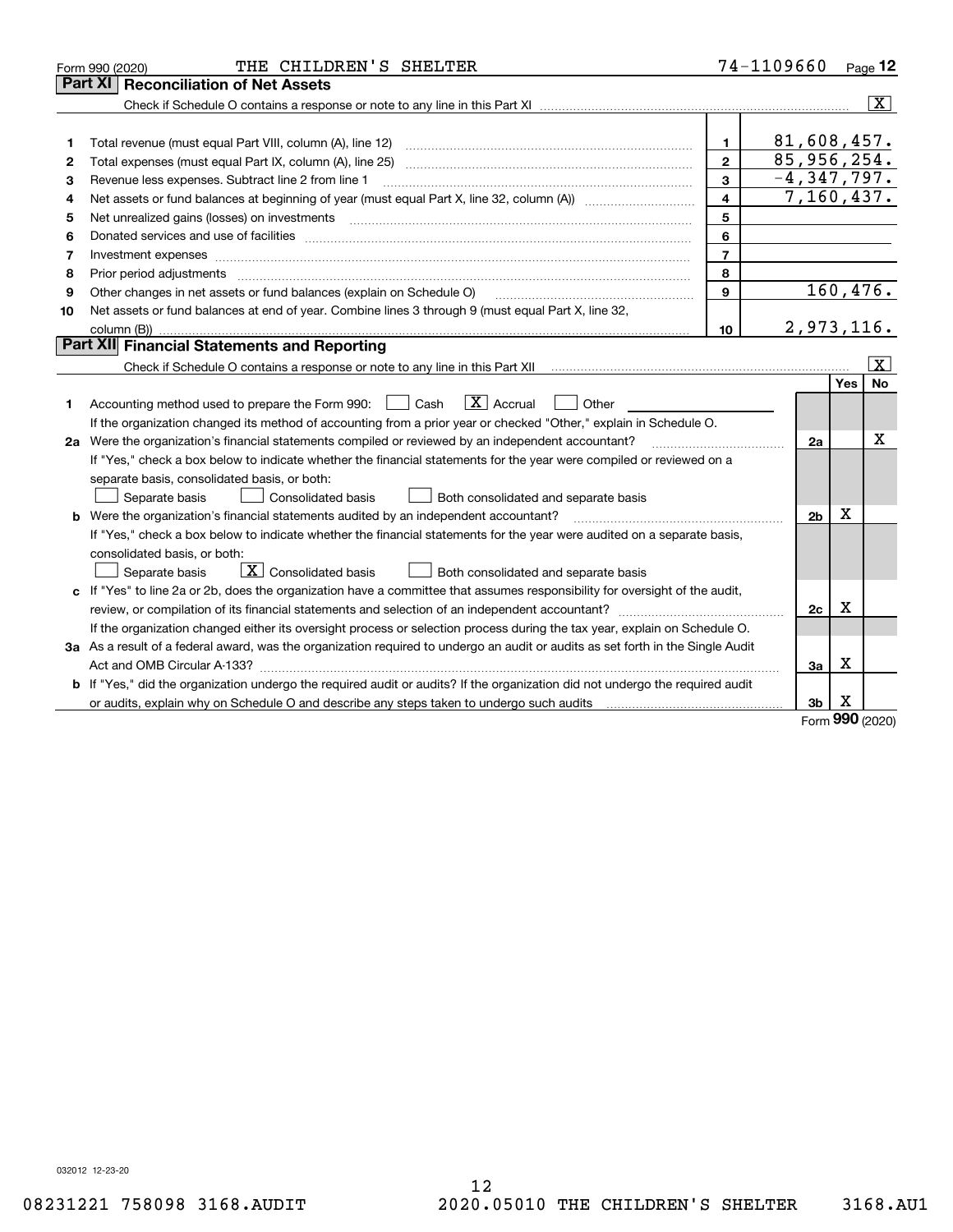| <b>SCHEDULE A</b> |
|-------------------|
|-------------------|

Department of the Treasury

**(Form 990 or 990-EZ)**

# **Public Charity Status and Public Support**

**Complete if the organization is a section 501(c)(3) organization or a section 4947(a)(1) nonexempt charitable trust.**

**| Attach to Form 990 or Form 990-EZ.** 

| OMB No. 1545-0047     |
|-----------------------|
| 2020                  |
| <b>Open to Public</b> |

|                |                     | Internal Revenue Service                    | $\blacktriangleright$ Go to www.irs.gov/Form990 for instructions and the latest information.                              | Inspection                                                                                                                                   |                             |                                 |                            |  |                                                     |
|----------------|---------------------|---------------------------------------------|---------------------------------------------------------------------------------------------------------------------------|----------------------------------------------------------------------------------------------------------------------------------------------|-----------------------------|---------------------------------|----------------------------|--|-----------------------------------------------------|
|                |                     | Name of the organization                    | THE CHILDREN'S SHELTER                                                                                                    |                                                                                                                                              |                             |                                 |                            |  | <b>Employer identification number</b><br>74-1109660 |
|                | Part I              |                                             |                                                                                                                           | Reason for Public Charity Status. (All organizations must complete this part.) See instructions.                                             |                             |                                 |                            |  |                                                     |
|                |                     |                                             |                                                                                                                           | The organization is not a private foundation because it is: (For lines 1 through 12, check only one box.)                                    |                             |                                 |                            |  |                                                     |
| 1              |                     |                                             |                                                                                                                           | A church, convention of churches, or association of churches described in section 170(b)(1)(A)(i).                                           |                             |                                 |                            |  |                                                     |
| 2              |                     |                                             |                                                                                                                           | A school described in section 170(b)(1)(A)(ii). (Attach Schedule E (Form 990 or 990-EZ).)                                                    |                             |                                 |                            |  |                                                     |
| з              |                     |                                             |                                                                                                                           | A hospital or a cooperative hospital service organization described in section 170(b)(1)(A)(iii).                                            |                             |                                 |                            |  |                                                     |
|                |                     |                                             |                                                                                                                           | A medical research organization operated in conjunction with a hospital described in section 170(b)(1)(A)(iii). Enter the hospital's name,   |                             |                                 |                            |  |                                                     |
|                |                     | city, and state:                            |                                                                                                                           |                                                                                                                                              |                             |                                 |                            |  |                                                     |
| 5              |                     |                                             |                                                                                                                           | An organization operated for the benefit of a college or university owned or operated by a governmental unit described in                    |                             |                                 |                            |  |                                                     |
|                |                     |                                             | section 170(b)(1)(A)(iv). (Complete Part II.)                                                                             |                                                                                                                                              |                             |                                 |                            |  |                                                     |
| 6              |                     |                                             |                                                                                                                           | A federal, state, or local government or governmental unit described in section 170(b)(1)(A)(v).                                             |                             |                                 |                            |  |                                                     |
| $\overline{7}$ | $\lfloor x \rfloor$ |                                             |                                                                                                                           | An organization that normally receives a substantial part of its support from a governmental unit or from the general public described in    |                             |                                 |                            |  |                                                     |
|                |                     |                                             | section 170(b)(1)(A)(vi). (Complete Part II.)                                                                             |                                                                                                                                              |                             |                                 |                            |  |                                                     |
| 8              |                     |                                             |                                                                                                                           | A community trust described in section 170(b)(1)(A)(vi). (Complete Part II.)                                                                 |                             |                                 |                            |  |                                                     |
| 9              |                     |                                             |                                                                                                                           | An agricultural research organization described in section 170(b)(1)(A)(ix) operated in conjunction with a land-grant college                |                             |                                 |                            |  |                                                     |
|                |                     |                                             |                                                                                                                           | or university or a non-land-grant college of agriculture (see instructions). Enter the name, city, and state of the college or               |                             |                                 |                            |  |                                                     |
|                |                     | university:                                 |                                                                                                                           |                                                                                                                                              |                             |                                 |                            |  |                                                     |
| 10             |                     |                                             |                                                                                                                           | An organization that normally receives (1) more than 33 1/3% of its support from contributions, membership fees, and gross receipts from     |                             |                                 |                            |  |                                                     |
|                |                     |                                             |                                                                                                                           | activities related to its exempt functions, subject to certain exceptions; and (2) no more than 33 1/3% of its support from gross investment |                             |                                 |                            |  |                                                     |
|                |                     |                                             |                                                                                                                           | income and unrelated business taxable income (less section 511 tax) from businesses acquired by the organization after June 30, 1975.        |                             |                                 |                            |  |                                                     |
|                |                     |                                             | See section 509(a)(2). (Complete Part III.)                                                                               |                                                                                                                                              |                             |                                 |                            |  |                                                     |
| 11             |                     |                                             |                                                                                                                           | An organization organized and operated exclusively to test for public safety. See section 509(a)(4).                                         |                             |                                 |                            |  |                                                     |
| 12             |                     |                                             |                                                                                                                           | An organization organized and operated exclusively for the benefit of, to perform the functions of, or to carry out the purposes of one or   |                             |                                 |                            |  |                                                     |
|                |                     |                                             |                                                                                                                           | more publicly supported organizations described in section 509(a)(1) or section 509(a)(2). See section 509(a)(3). Check the box in           |                             |                                 |                            |  |                                                     |
|                |                     |                                             |                                                                                                                           | lines 12a through 12d that describes the type of supporting organization and complete lines 12e, 12f, and 12g.                               |                             |                                 |                            |  |                                                     |
| а              |                     |                                             |                                                                                                                           | Type I. A supporting organization operated, supervised, or controlled by its supported organization(s), typically by giving                  |                             |                                 |                            |  |                                                     |
|                |                     |                                             |                                                                                                                           | the supported organization(s) the power to regularly appoint or elect a majority of the directors or trustees of the supporting              |                             |                                 |                            |  |                                                     |
|                |                     |                                             | organization. You must complete Part IV, Sections A and B.                                                                |                                                                                                                                              |                             |                                 |                            |  |                                                     |
| b              |                     |                                             |                                                                                                                           | Type II. A supporting organization supervised or controlled in connection with its supported organization(s), by having                      |                             |                                 |                            |  |                                                     |
|                |                     |                                             |                                                                                                                           | control or management of the supporting organization vested in the same persons that control or manage the supported                         |                             |                                 |                            |  |                                                     |
|                |                     |                                             | organization(s). You must complete Part IV, Sections A and C.                                                             |                                                                                                                                              |                             |                                 |                            |  |                                                     |
| с              |                     |                                             |                                                                                                                           | Type III functionally integrated. A supporting organization operated in connection with, and functionally integrated with,                   |                             |                                 |                            |  |                                                     |
|                |                     |                                             |                                                                                                                           | its supported organization(s) (see instructions). You must complete Part IV, Sections A, D, and E.                                           |                             |                                 |                            |  |                                                     |
| d              |                     |                                             | Type III non-functionally integrated. A supporting organization operated in connection with its supported organization(s) |                                                                                                                                              |                             |                                 |                            |  |                                                     |
|                |                     |                                             |                                                                                                                           | that is not functionally integrated. The organization generally must satisfy a distribution requirement and an attentiveness                 |                             |                                 |                            |  |                                                     |
|                |                     |                                             |                                                                                                                           | requirement (see instructions). You must complete Part IV, Sections A and D, and Part V.                                                     |                             |                                 |                            |  |                                                     |
| е              |                     |                                             |                                                                                                                           | Check this box if the organization received a written determination from the IRS that it is a Type I, Type II, Type III                      |                             |                                 |                            |  |                                                     |
|                |                     |                                             |                                                                                                                           | functionally integrated, or Type III non-functionally integrated supporting organization.                                                    |                             |                                 |                            |  |                                                     |
| f              |                     | Enter the number of supported organizations | Provide the following information about the supported organization(s).                                                    |                                                                                                                                              |                             |                                 |                            |  |                                                     |
|                |                     | (i) Name of supported                       | (ii) EIN                                                                                                                  | (iii) Type of organization                                                                                                                   | in your governing document? | (iv) Is the organization listed | (v) Amount of monetary     |  | (vi) Amount of other                                |
|                |                     | organization                                |                                                                                                                           | (described on lines 1-10<br>above (see instructions))                                                                                        | Yes                         | No                              | support (see instructions) |  | support (see instructions)                          |
|                |                     |                                             |                                                                                                                           |                                                                                                                                              |                             |                                 |                            |  |                                                     |
|                |                     |                                             |                                                                                                                           |                                                                                                                                              |                             |                                 |                            |  |                                                     |
|                |                     |                                             |                                                                                                                           |                                                                                                                                              |                             |                                 |                            |  |                                                     |
|                |                     |                                             |                                                                                                                           |                                                                                                                                              |                             |                                 |                            |  |                                                     |
|                |                     |                                             |                                                                                                                           |                                                                                                                                              |                             |                                 |                            |  |                                                     |
|                |                     |                                             |                                                                                                                           |                                                                                                                                              |                             |                                 |                            |  |                                                     |
|                |                     |                                             |                                                                                                                           |                                                                                                                                              |                             |                                 |                            |  |                                                     |
|                |                     |                                             |                                                                                                                           |                                                                                                                                              |                             |                                 |                            |  |                                                     |

**Total**

LHA For Paperwork Reduction Act Notice, see the Instructions for Form 990 or 990-EZ. <sub>032021</sub> o1-25-21 Schedule A (Form 990 or 990-EZ) 2020 13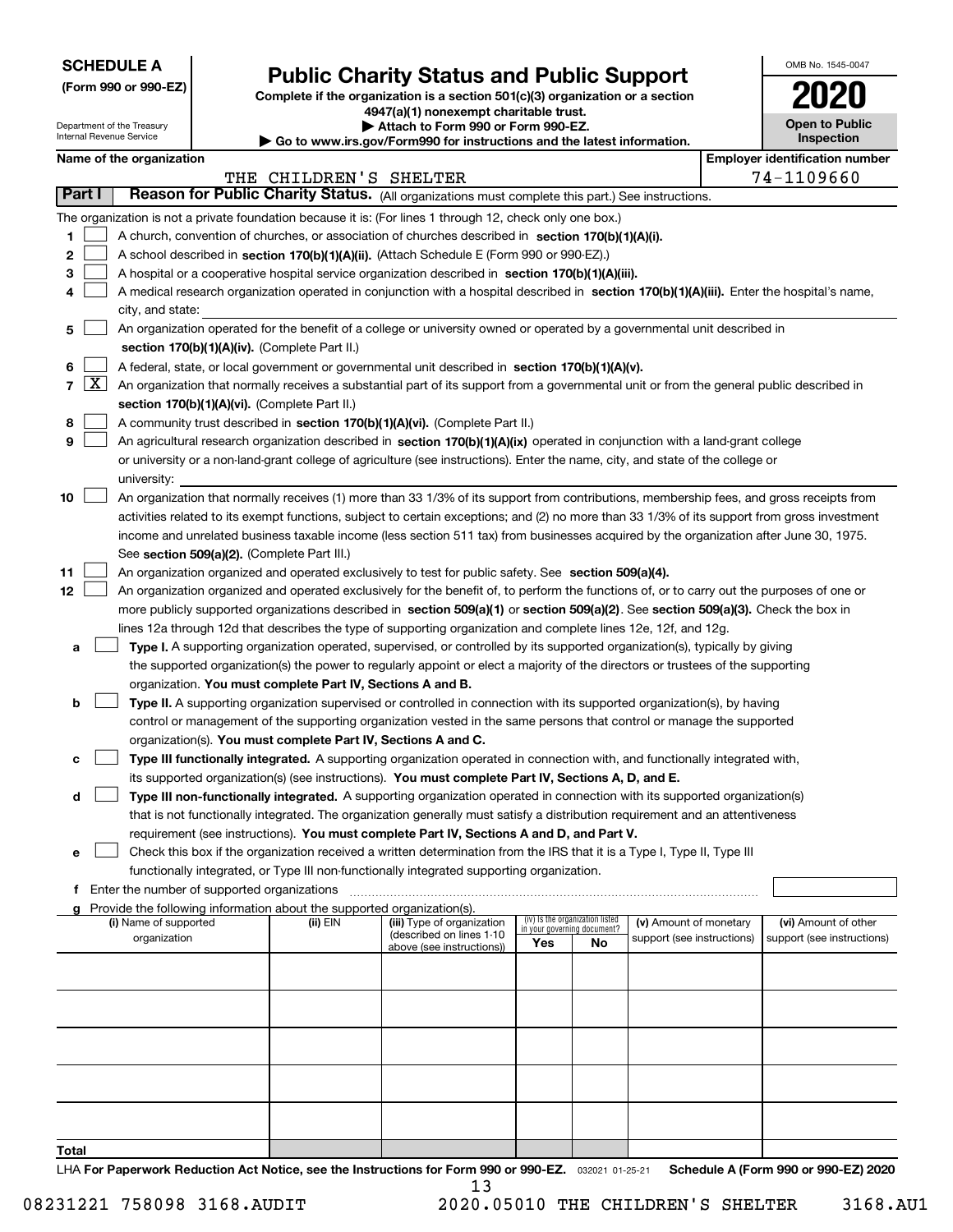74-1109660 Page 2

(Complete only if you checked the box on line 5, 7, or 8 of Part I or if the organization failed to qualify under Part III. If the organization fails to qualify under the tests listed below, please complete Part III.) **Part II Support Schedule for Organizations Described in Sections 170(b)(1)(A)(iv) and 170(b)(1)(A)(vi)**

|    | <b>Section A. Public Support</b>                                                                                                               |          |          |                                 |            |          |                                                        |
|----|------------------------------------------------------------------------------------------------------------------------------------------------|----------|----------|---------------------------------|------------|----------|--------------------------------------------------------|
|    | Calendar year (or fiscal year beginning in) $\blacktriangleright$                                                                              | (a) 2016 | (b) 2017 | $(c)$ 2018                      | $(d)$ 2019 | (e) 2020 | (f) Total                                              |
|    | 1 Gifts, grants, contributions, and                                                                                                            |          |          |                                 |            |          |                                                        |
|    | membership fees received. (Do not                                                                                                              |          |          |                                 |            |          |                                                        |
|    | include any "unusual grants.")                                                                                                                 |          |          |                                 |            |          | 11207896.18440334.29158058.75341042.81145443.215292773 |
|    | 2 Tax revenues levied for the organ-                                                                                                           |          |          |                                 |            |          |                                                        |
|    | ization's benefit and either paid to                                                                                                           |          |          |                                 |            |          |                                                        |
|    | or expended on its behalf                                                                                                                      |          |          |                                 |            |          |                                                        |
|    | 3 The value of services or facilities                                                                                                          |          |          |                                 |            |          |                                                        |
|    | furnished by a governmental unit to                                                                                                            |          |          |                                 |            |          |                                                        |
|    | the organization without charge                                                                                                                |          |          |                                 |            |          |                                                        |
|    | 4 Total. Add lines 1 through 3                                                                                                                 |          |          |                                 |            |          | 11207896.18440334.29158058.75341042.81145443.215292773 |
|    | 5 The portion of total contributions                                                                                                           |          |          |                                 |            |          |                                                        |
|    | by each person (other than a                                                                                                                   |          |          |                                 |            |          |                                                        |
|    | governmental unit or publicly                                                                                                                  |          |          |                                 |            |          |                                                        |
|    | supported organization) included                                                                                                               |          |          |                                 |            |          |                                                        |
|    | on line 1 that exceeds 2% of the                                                                                                               |          |          |                                 |            |          |                                                        |
|    | amount shown on line 11,                                                                                                                       |          |          |                                 |            |          |                                                        |
|    | column (f)                                                                                                                                     |          |          |                                 |            |          |                                                        |
|    | 6 Public support. Subtract line 5 from line 4.                                                                                                 |          |          |                                 |            |          | 215292773                                              |
|    | <b>Section B. Total Support</b>                                                                                                                |          |          |                                 |            |          |                                                        |
|    | Calendar year (or fiscal year beginning in)                                                                                                    | (a) 2016 | (b) 2017 | $(c)$ 2018                      | $(d)$ 2019 | (e) 2020 | (f) Total                                              |
|    | <b>7</b> Amounts from line 4                                                                                                                   |          |          |                                 |            |          | 11207896.18440334.29158058.75341042.81145443.215292773 |
|    | Gross income from interest,                                                                                                                    |          |          |                                 |            |          |                                                        |
|    | dividends, payments received on                                                                                                                |          |          |                                 |            |          |                                                        |
|    | securities loans, rents, royalties,                                                                                                            |          |          |                                 |            |          |                                                        |
|    | and income from similar sources                                                                                                                | 1,178.   | 1,390.   | 919.                            | 2, 275.    | 4,404.   | 10, 166.                                               |
|    | <b>9</b> Net income from unrelated business                                                                                                    |          |          |                                 |            |          |                                                        |
|    | activities, whether or not the                                                                                                                 |          |          |                                 |            |          |                                                        |
|    | business is regularly carried on                                                                                                               |          |          |                                 |            |          |                                                        |
|    | 10 Other income. Do not include gain                                                                                                           |          |          |                                 |            |          |                                                        |
|    | or loss from the sale of capital                                                                                                               |          |          |                                 |            |          |                                                        |
|    | assets (Explain in Part VI.)                                                                                                                   |          |          | $493, 489.$ 411, 510. 361, 476. |            |          | $309,838.$ 338, 915. 1915228.                          |
|    | 11 Total support. Add lines 7 through 10                                                                                                       |          |          |                                 |            |          | 217218167                                              |
|    | 12 Gross receipts from related activities, etc. (see instructions)                                                                             |          |          |                                 |            | 12       |                                                        |
|    | 13 First 5 years. If the Form 990 is for the organization's first, second, third, fourth, or fifth tax year as a section 501(c)(3)             |          |          |                                 |            |          |                                                        |
|    | organization, check this box and stop here                                                                                                     |          |          |                                 |            |          |                                                        |
|    | <b>Section C. Computation of Public Support Percentage</b>                                                                                     |          |          |                                 |            |          |                                                        |
|    |                                                                                                                                                |          |          |                                 |            | 14       | 99.11<br>$\frac{9}{6}$                                 |
|    |                                                                                                                                                |          |          |                                 |            | 15       | 98.53<br>%                                             |
|    | 16a 33 1/3% support test - 2020. If the organization did not check the box on line 13, and line 14 is 33 1/3% or more, check this box and      |          |          |                                 |            |          |                                                        |
|    | stop here. The organization qualifies as a publicly supported organization                                                                     |          |          |                                 |            |          | $\blacktriangleright$ $\boxed{\text{X}}$               |
|    | b 33 1/3% support test - 2019. If the organization did not check a box on line 13 or 16a, and line 15 is 33 1/3% or more, check this box       |          |          |                                 |            |          |                                                        |
|    | and stop here. The organization qualifies as a publicly supported organization                                                                 |          |          |                                 |            |          |                                                        |
|    | 17a 10% -facts-and-circumstances test - 2020. If the organization did not check a box on line 13, 16a, or 16b, and line 14 is 10% or more,     |          |          |                                 |            |          |                                                        |
|    | and if the organization meets the facts-and-circumstances test, check this box and stop here. Explain in Part VI how the organization          |          |          |                                 |            |          |                                                        |
|    | meets the facts-and-circumstances test. The organization qualifies as a publicly supported organization                                        |          |          |                                 |            |          |                                                        |
|    | <b>b 10% -facts-and-circumstances test - 2019.</b> If the organization did not check a box on line 13, 16a, 16b, or 17a, and line 15 is 10% or |          |          |                                 |            |          |                                                        |
|    | more, and if the organization meets the facts-and-circumstances test, check this box and stop here. Explain in Part VI how the                 |          |          |                                 |            |          |                                                        |
|    | organization meets the facts-and-circumstances test. The organization qualifies as a publicly supported organization                           |          |          |                                 |            |          |                                                        |
| 18 | Private foundation. If the organization did not check a box on line 13, 16a, 16b, 17a, or 17b, check this box and see instructions             |          |          |                                 |            |          |                                                        |
|    |                                                                                                                                                |          |          |                                 |            |          | Schedule A (Form 990 or 990-EZ) 2020                   |

**Schedule A (Form 990 or 990-EZ) 2020**

032022 01-25-21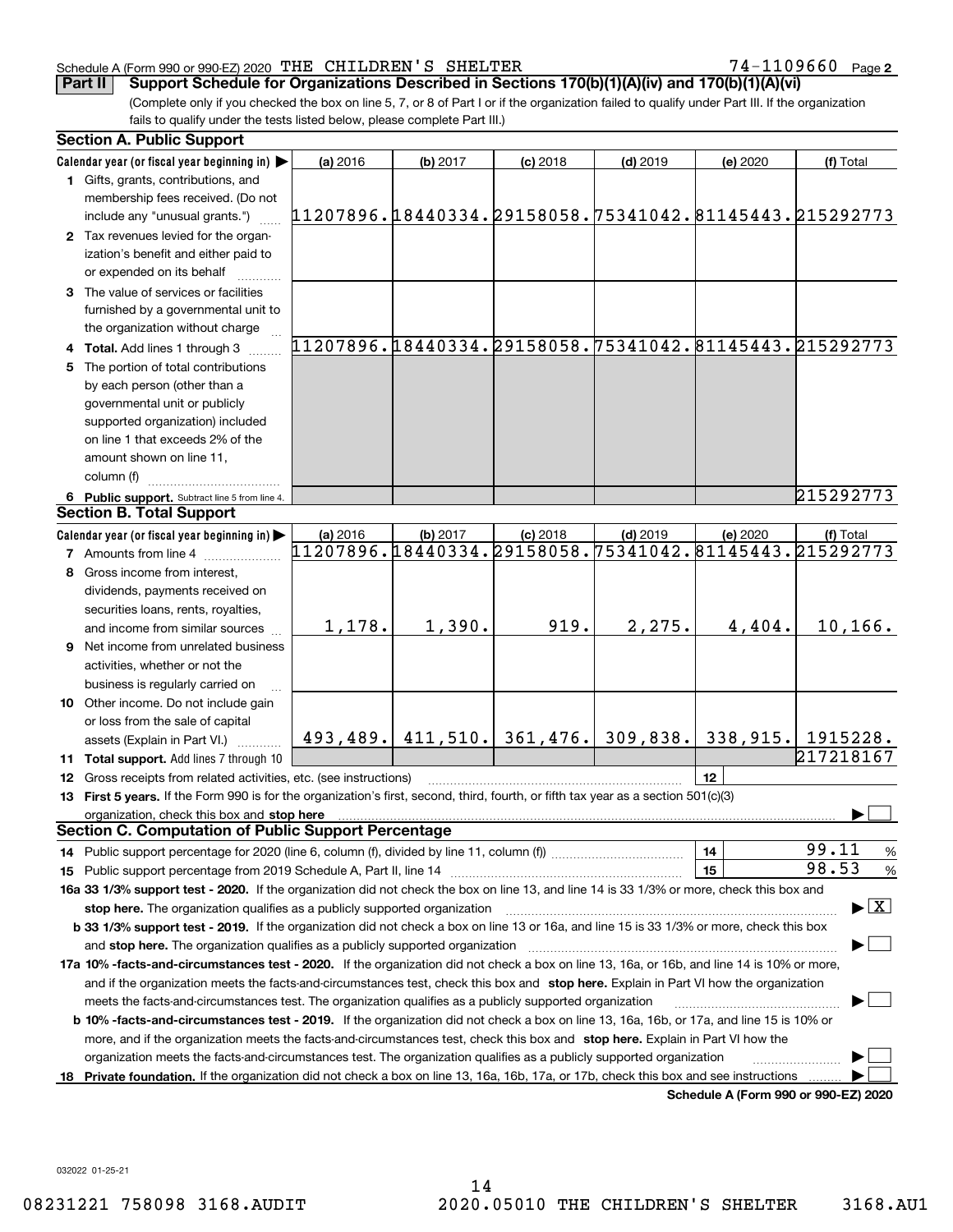### **Part III Support Schedule for Organizations Described in Section 509(a)(2)**

(Complete only if you checked the box on line 10 of Part I or if the organization failed to qualify under Part II. If the organization fails to qualify under the tests listed below, please complete Part II.)

| <b>Section A. Public Support</b>                                                                                                                                                                |          |          |            |            |          |                                      |
|-------------------------------------------------------------------------------------------------------------------------------------------------------------------------------------------------|----------|----------|------------|------------|----------|--------------------------------------|
| Calendar year (or fiscal year beginning in) $\blacktriangleright$                                                                                                                               | (a) 2016 | (b) 2017 | $(c)$ 2018 | $(d)$ 2019 | (e) 2020 | (f) Total                            |
| 1 Gifts, grants, contributions, and                                                                                                                                                             |          |          |            |            |          |                                      |
| membership fees received. (Do not                                                                                                                                                               |          |          |            |            |          |                                      |
| include any "unusual grants.")                                                                                                                                                                  |          |          |            |            |          |                                      |
| <b>2</b> Gross receipts from admissions,<br>merchandise sold or services per-<br>formed, or facilities furnished in<br>any activity that is related to the<br>organization's tax-exempt purpose |          |          |            |            |          |                                      |
| 3 Gross receipts from activities that<br>are not an unrelated trade or bus-                                                                                                                     |          |          |            |            |          |                                      |
| iness under section 513                                                                                                                                                                         |          |          |            |            |          |                                      |
| 4 Tax revenues levied for the organ-<br>ization's benefit and either paid to<br>or expended on its behalf                                                                                       |          |          |            |            |          |                                      |
| 5 The value of services or facilities<br>furnished by a governmental unit to                                                                                                                    |          |          |            |            |          |                                      |
| the organization without charge                                                                                                                                                                 |          |          |            |            |          |                                      |
| <b>6 Total.</b> Add lines 1 through 5                                                                                                                                                           |          |          |            |            |          |                                      |
| 7a Amounts included on lines 1, 2, and<br>3 received from disqualified persons                                                                                                                  |          |          |            |            |          |                                      |
| <b>b</b> Amounts included on lines 2 and 3 received<br>from other than disqualified persons that<br>exceed the greater of \$5,000 or 1% of the<br>amount on line 13 for the year                |          |          |            |            |          |                                      |
| c Add lines 7a and 7b                                                                                                                                                                           |          |          |            |            |          |                                      |
| 8 Public support. (Subtract line 7c from line 6.)                                                                                                                                               |          |          |            |            |          |                                      |
| <b>Section B. Total Support</b>                                                                                                                                                                 |          |          |            |            |          |                                      |
| Calendar year (or fiscal year beginning in)                                                                                                                                                     | (a) 2016 | (b) 2017 | $(c)$ 2018 | $(d)$ 2019 | (e) 2020 | (f) Total                            |
| 9 Amounts from line 6<br>10a Gross income from interest,<br>dividends, payments received on<br>securities loans, rents, royalties,<br>and income from similar sources                           |          |          |            |            |          |                                      |
| <b>b</b> Unrelated business taxable income<br>(less section 511 taxes) from businesses<br>acquired after June 30, 1975                                                                          |          |          |            |            |          |                                      |
| c Add lines 10a and 10b                                                                                                                                                                         |          |          |            |            |          |                                      |
| <b>11</b> Net income from unrelated business<br>activities not included in line 10b,<br>whether or not the business is<br>regularly carried on                                                  |          |          |            |            |          |                                      |
| <b>12</b> Other income. Do not include gain<br>or loss from the sale of capital<br>assets (Explain in Part VI.)                                                                                 |          |          |            |            |          |                                      |
| <b>13 Total support.</b> (Add lines 9, 10c, 11, and 12.)                                                                                                                                        |          |          |            |            |          |                                      |
| 14 First 5 years. If the Form 990 is for the organization's first, second, third, fourth, or fifth tax year as a section 501(c)(3) organization,                                                |          |          |            |            |          |                                      |
| check this box and stop here www.communications.communications.com/                                                                                                                             |          |          |            |            |          |                                      |
| <b>Section C. Computation of Public Support Percentage</b>                                                                                                                                      |          |          |            |            |          |                                      |
|                                                                                                                                                                                                 |          |          |            |            | 15       | %                                    |
| 16 Public support percentage from 2019 Schedule A, Part III, line 15                                                                                                                            |          |          |            |            | 16       | %                                    |
| <b>Section D. Computation of Investment Income Percentage</b>                                                                                                                                   |          |          |            |            |          |                                      |
| 17 Investment income percentage for 2020 (line 10c, column (f), divided by line 13, column (f))                                                                                                 |          |          |            |            | 17       | %                                    |
| 18 Investment income percentage from 2019 Schedule A, Part III, line 17                                                                                                                         |          |          |            |            | 18       | %                                    |
| 19a 33 1/3% support tests - 2020. If the organization did not check the box on line 14, and line 15 is more than 33 1/3%, and line 17 is not                                                    |          |          |            |            |          |                                      |
| more than 33 1/3%, check this box and stop here. The organization qualifies as a publicly supported organization                                                                                |          |          |            |            |          |                                      |
| b 33 1/3% support tests - 2019. If the organization did not check a box on line 14 or line 19a, and line 16 is more than 33 1/3%, and                                                           |          |          |            |            |          |                                      |
| line 18 is not more than 33 1/3%, check this box and stop here. The organization qualifies as a publicly supported organization                                                                 |          |          |            |            |          |                                      |
| 20 Private foundation. If the organization did not check a box on line 14, 19a, or 19b, check this box and see instructions                                                                     |          |          |            |            |          |                                      |
| 032023 01-25-21                                                                                                                                                                                 |          | 15       |            |            |          | Schedule A (Form 990 or 990-EZ) 2020 |

08231221 758098 3168.AUDIT 2020.05010 THE CHILDREN'S SHELTER 3168.AU1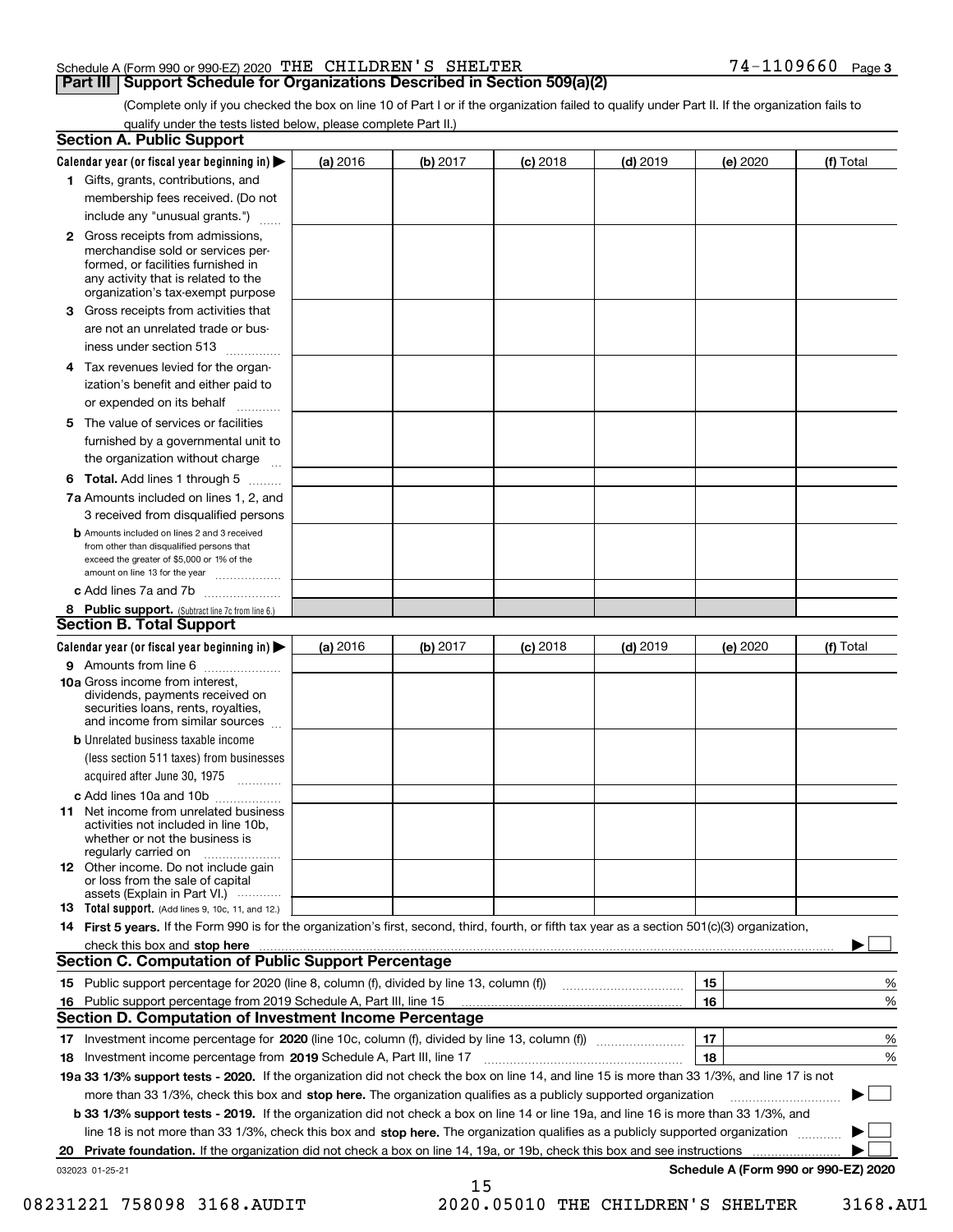**1**

**2**

**3a**

**3b**

**3c**

**4a**

**4b**

**4c**

**5a**

**5b5c**

**6**

**7**

**8**

**9a**

**9b**

**9c**

**10a**

**10b**

**YesNo**

## **Part IV Supporting Organizations**

(Complete only if you checked a box in line 12 on Part I. If you checked box 12a, Part I, complete Sections A and B. If you checked box 12b, Part I, complete Sections A and C. If you checked box 12c, Part I, complete Sections A, D, and E. If you checked box 12d, Part I, complete Sections A and D, and complete Part V.)

#### **Section A. All Supporting Organizations**

- **1** Are all of the organization's supported organizations listed by name in the organization's governing documents? If "No," describe in **Part VI** how the supported organizations are designated. If designated by *class or purpose, describe the designation. If historic and continuing relationship, explain.*
- **2** Did the organization have any supported organization that does not have an IRS determination of status under section 509(a)(1) or (2)? If "Yes," explain in Part VI how the organization determined that the supported *organization was described in section 509(a)(1) or (2).*
- **3a** Did the organization have a supported organization described in section 501(c)(4), (5), or (6)? If "Yes," answer *lines 3b and 3c below.*
- **b** Did the organization confirm that each supported organization qualified under section 501(c)(4), (5), or (6) and satisfied the public support tests under section 509(a)(2)? If "Yes," describe in **Part VI** when and how the *organization made the determination.*
- **c**Did the organization ensure that all support to such organizations was used exclusively for section 170(c)(2)(B) purposes? If "Yes," explain in **Part VI** what controls the organization put in place to ensure such use.
- **4a***If* Was any supported organization not organized in the United States ("foreign supported organization")? *"Yes," and if you checked box 12a or 12b in Part I, answer lines 4b and 4c below.*
- **b** Did the organization have ultimate control and discretion in deciding whether to make grants to the foreign supported organization? If "Yes," describe in **Part VI** how the organization had such control and discretion *despite being controlled or supervised by or in connection with its supported organizations.*
- **c** Did the organization support any foreign supported organization that does not have an IRS determination under sections 501(c)(3) and 509(a)(1) or (2)? If "Yes," explain in **Part VI** what controls the organization used *to ensure that all support to the foreign supported organization was used exclusively for section 170(c)(2)(B) purposes.*
- **5a** Did the organization add, substitute, or remove any supported organizations during the tax year? If "Yes," answer lines 5b and 5c below (if applicable). Also, provide detail in **Part VI,** including (i) the names and EIN *numbers of the supported organizations added, substituted, or removed; (ii) the reasons for each such action; (iii) the authority under the organization's organizing document authorizing such action; and (iv) how the action was accomplished (such as by amendment to the organizing document).*
- **b** Type I or Type II only. Was any added or substituted supported organization part of a class already designated in the organization's organizing document?
- **cSubstitutions only.**  Was the substitution the result of an event beyond the organization's control?
- **6** Did the organization provide support (whether in the form of grants or the provision of services or facilities) to **Part VI.** *If "Yes," provide detail in* support or benefit one or more of the filing organization's supported organizations? anyone other than (i) its supported organizations, (ii) individuals that are part of the charitable class benefited by one or more of its supported organizations, or (iii) other supporting organizations that also
- **7**Did the organization provide a grant, loan, compensation, or other similar payment to a substantial contributor *If "Yes," complete Part I of Schedule L (Form 990 or 990-EZ).* regard to a substantial contributor? (as defined in section 4958(c)(3)(C)), a family member of a substantial contributor, or a 35% controlled entity with
- **8** Did the organization make a loan to a disqualified person (as defined in section 4958) not described in line 7? *If "Yes," complete Part I of Schedule L (Form 990 or 990-EZ).*
- **9a** Was the organization controlled directly or indirectly at any time during the tax year by one or more in section 509(a)(1) or (2))? If "Yes," *provide detail in* <code>Part VI.</code> disqualified persons, as defined in section 4946 (other than foundation managers and organizations described
- **b** Did one or more disqualified persons (as defined in line 9a) hold a controlling interest in any entity in which the supporting organization had an interest? If "Yes," provide detail in P**art VI**.
- **c**Did a disqualified person (as defined in line 9a) have an ownership interest in, or derive any personal benefit from, assets in which the supporting organization also had an interest? If "Yes," provide detail in P**art VI.**
- **10a** Was the organization subject to the excess business holdings rules of section 4943 because of section supporting organizations)? If "Yes," answer line 10b below. 4943(f) (regarding certain Type II supporting organizations, and all Type III non-functionally integrated
- **b** Did the organization have any excess business holdings in the tax year? (Use Schedule C, Form 4720, to *determine whether the organization had excess business holdings.)*

16

032024 01-25-21

**Schedule A (Form 990 or 990-EZ) 2020**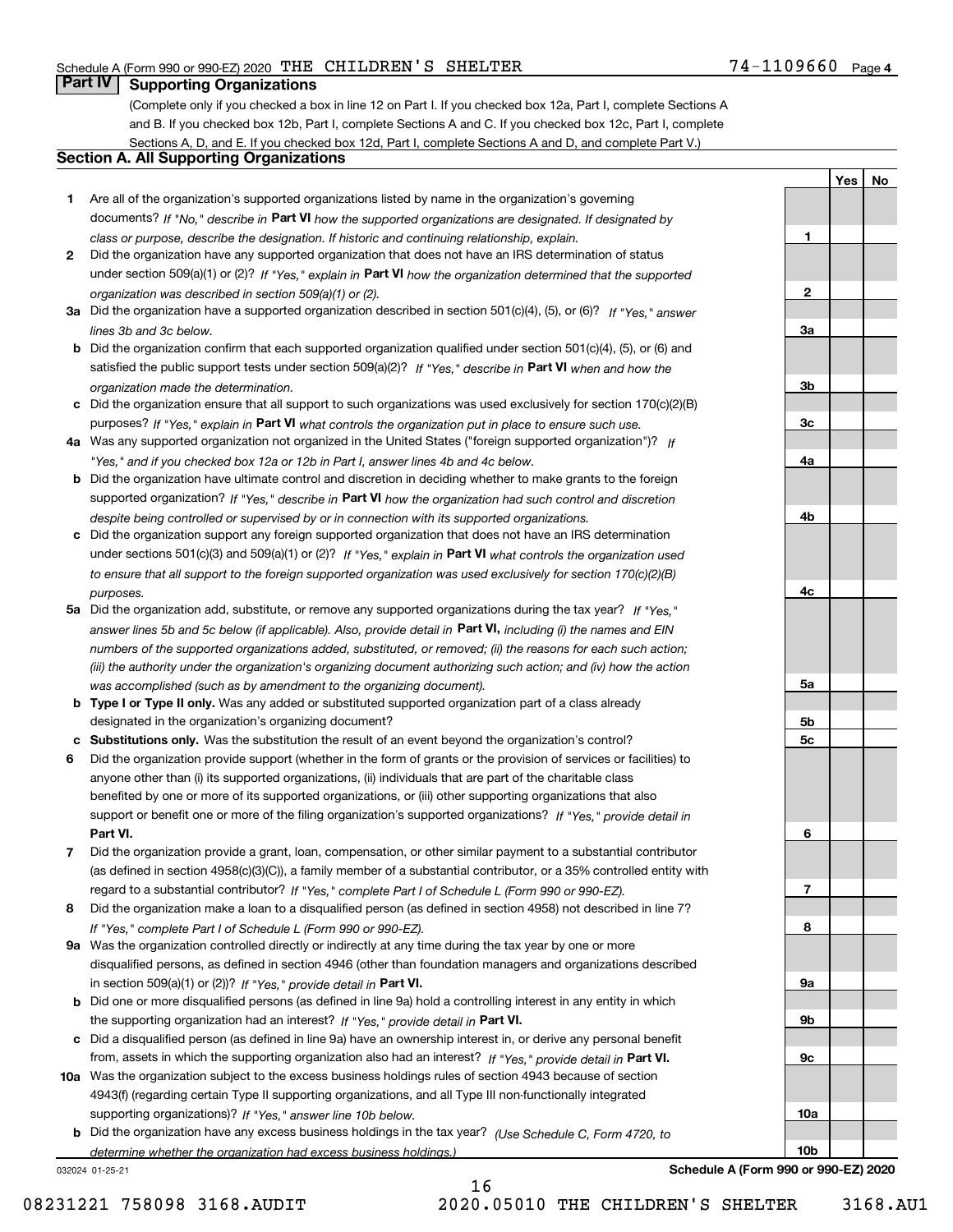|    | <b>Supporting Organizations (continued)</b><br>Part IV                                                                                                                                                                                                   |                 |     |    |
|----|----------------------------------------------------------------------------------------------------------------------------------------------------------------------------------------------------------------------------------------------------------|-----------------|-----|----|
|    |                                                                                                                                                                                                                                                          |                 | Yes | No |
| 11 | Has the organization accepted a gift or contribution from any of the following persons?                                                                                                                                                                  |                 |     |    |
|    | a A person who directly or indirectly controls, either alone or together with persons described in lines 11b and                                                                                                                                         |                 |     |    |
|    | 11c below, the governing body of a supported organization?                                                                                                                                                                                               | 11a             |     |    |
|    | <b>b</b> A family member of a person described in line 11a above?                                                                                                                                                                                        | 11 <sub>b</sub> |     |    |
|    | c A 35% controlled entity of a person described in line 11a or 11b above? If "Yes" to line 11a, 11b, or 11c, provide                                                                                                                                     |                 |     |    |
|    | detail in <b>Part VI.</b>                                                                                                                                                                                                                                | 11c             |     |    |
|    | <b>Section B. Type I Supporting Organizations</b>                                                                                                                                                                                                        |                 |     |    |
|    |                                                                                                                                                                                                                                                          |                 | Yes | No |
| 1  | Did the governing body, members of the governing body, officers acting in their official capacity, or membership of one or                                                                                                                               |                 |     |    |
|    | more supported organizations have the power to regularly appoint or elect at least a majority of the organization's officers,<br>directors, or trustees at all times during the tax year? If "No," describe in Part VI how the supported organization(s) |                 |     |    |
|    | effectively operated, supervised, or controlled the organization's activities. If the organization had more than one supported                                                                                                                           |                 |     |    |
|    | organization, describe how the powers to appoint and/or remove officers, directors, or trustees were allocated among the                                                                                                                                 |                 |     |    |
|    | supported organizations and what conditions or restrictions, if any, applied to such powers during the tax year.                                                                                                                                         | 1               |     |    |
| 2  | Did the organization operate for the benefit of any supported organization other than the supported                                                                                                                                                      |                 |     |    |
|    | organization(s) that operated, supervised, or controlled the supporting organization? If "Yes," explain in                                                                                                                                               |                 |     |    |
|    | <b>Part VI</b> how providing such benefit carried out the purposes of the supported organization(s) that operated,                                                                                                                                       |                 |     |    |
|    | supervised, or controlled the supporting organization.<br><b>Section C. Type II Supporting Organizations</b>                                                                                                                                             | $\overline{2}$  |     |    |
|    |                                                                                                                                                                                                                                                          |                 |     |    |
|    |                                                                                                                                                                                                                                                          |                 | Yes | No |
| 1. | Were a majority of the organization's directors or trustees during the tax year also a majority of the directors                                                                                                                                         |                 |     |    |
|    | or trustees of each of the organization's supported organization(s)? If "No." describe in Part VI how control                                                                                                                                            |                 |     |    |
|    | or management of the supporting organization was vested in the same persons that controlled or managed                                                                                                                                                   |                 |     |    |
|    | the supported organization(s).<br>Section D. All Type III Supporting Organizations                                                                                                                                                                       | 1               |     |    |
|    |                                                                                                                                                                                                                                                          |                 | Yes | No |
| 1  | Did the organization provide to each of its supported organizations, by the last day of the fifth month of the                                                                                                                                           |                 |     |    |
|    | organization's tax year, (i) a written notice describing the type and amount of support provided during the prior tax                                                                                                                                    |                 |     |    |
|    | year, (ii) a copy of the Form 990 that was most recently filed as of the date of notification, and (iii) copies of the                                                                                                                                   |                 |     |    |
|    | organization's governing documents in effect on the date of notification, to the extent not previously provided?                                                                                                                                         | 1               |     |    |
| 2  | Were any of the organization's officers, directors, or trustees either (i) appointed or elected by the supported                                                                                                                                         |                 |     |    |
|    | organization(s) or (ii) serving on the governing body of a supported organization? If "No," explain in Part VI how                                                                                                                                       |                 |     |    |
|    | the organization maintained a close and continuous working relationship with the supported organization(s).                                                                                                                                              | 2               |     |    |
| 3  | By reason of the relationship described in line 2, above, did the organization's supported organizations have a                                                                                                                                          |                 |     |    |
|    | significant voice in the organization's investment policies and in directing the use of the organization's                                                                                                                                               |                 |     |    |
|    | income or assets at all times during the tax year? If "Yes," describe in Part VI the role the organization's                                                                                                                                             |                 |     |    |
|    | supported organizations played in this regard.                                                                                                                                                                                                           | 3               |     |    |
|    | Section E. Type III Functionally Integrated Supporting Organizations                                                                                                                                                                                     |                 |     |    |
| 1  | Check the box next to the method that the organization used to satisfy the Integral Part Test during the year (see instructions).                                                                                                                        |                 |     |    |
| а  | The organization satisfied the Activities Test. Complete line 2 below.                                                                                                                                                                                   |                 |     |    |
| b  | The organization is the parent of each of its supported organizations. Complete line 3 below.                                                                                                                                                            |                 |     |    |
| c  | The organization supported a governmental entity. Describe in Part VI how you supported a governmental entity (see instructions).                                                                                                                        |                 |     |    |
| 2  | Activities Test. Answer lines 2a and 2b below.                                                                                                                                                                                                           |                 | Yes | No |
| a  | Did substantially all of the organization's activities during the tax year directly further the exempt purposes of                                                                                                                                       |                 |     |    |
|    | the supported organization(s) to which the organization was responsive? If "Yes." then in Part VI identify                                                                                                                                               |                 |     |    |

|  |                                                                        |  | those supported organizations and explain how these activities directly furthered their exempt purposes,                     |  |
|--|------------------------------------------------------------------------|--|------------------------------------------------------------------------------------------------------------------------------|--|
|  |                                                                        |  | how the organization was responsive to those supported organizations, and how the organization determined                    |  |
|  | that these activities constituted substantially all of its activities. |  |                                                                                                                              |  |
|  |                                                                        |  | <b>b</b> Did the activities described in line 2a, above, constitute activities that, but for the organization's involvement, |  |

## **Part VI**  *the reasons for the organization's position that its supported organization(s) would have engaged in* one or more of the organization's supported organization(s) would have been engaged in? If "Yes," e*xplain in these activities but for the organization's involvement.*

**3** Parent of Supported Organizations. Answer lines 3a and 3b below.

**a** Did the organization have the power to regularly appoint or elect a majority of the officers, directors, or trustees of each of the supported organizations? If "Yes" or "No" provide details in P**art VI.** 

**b** Did the organization exercise a substantial degree of direction over the policies, programs, and activities of each of its supported organizations? If "Yes," describe in Part VI the role played by the organization in this regard.

17

032025 01-25-21

**Schedule A (Form 990 or 990-EZ) 2020**

**2a**

**2b**

**3a**

**3b**

08231221 758098 3168.AUDIT 2020.05010 THE CHILDREN'S SHELTER 3168.AU1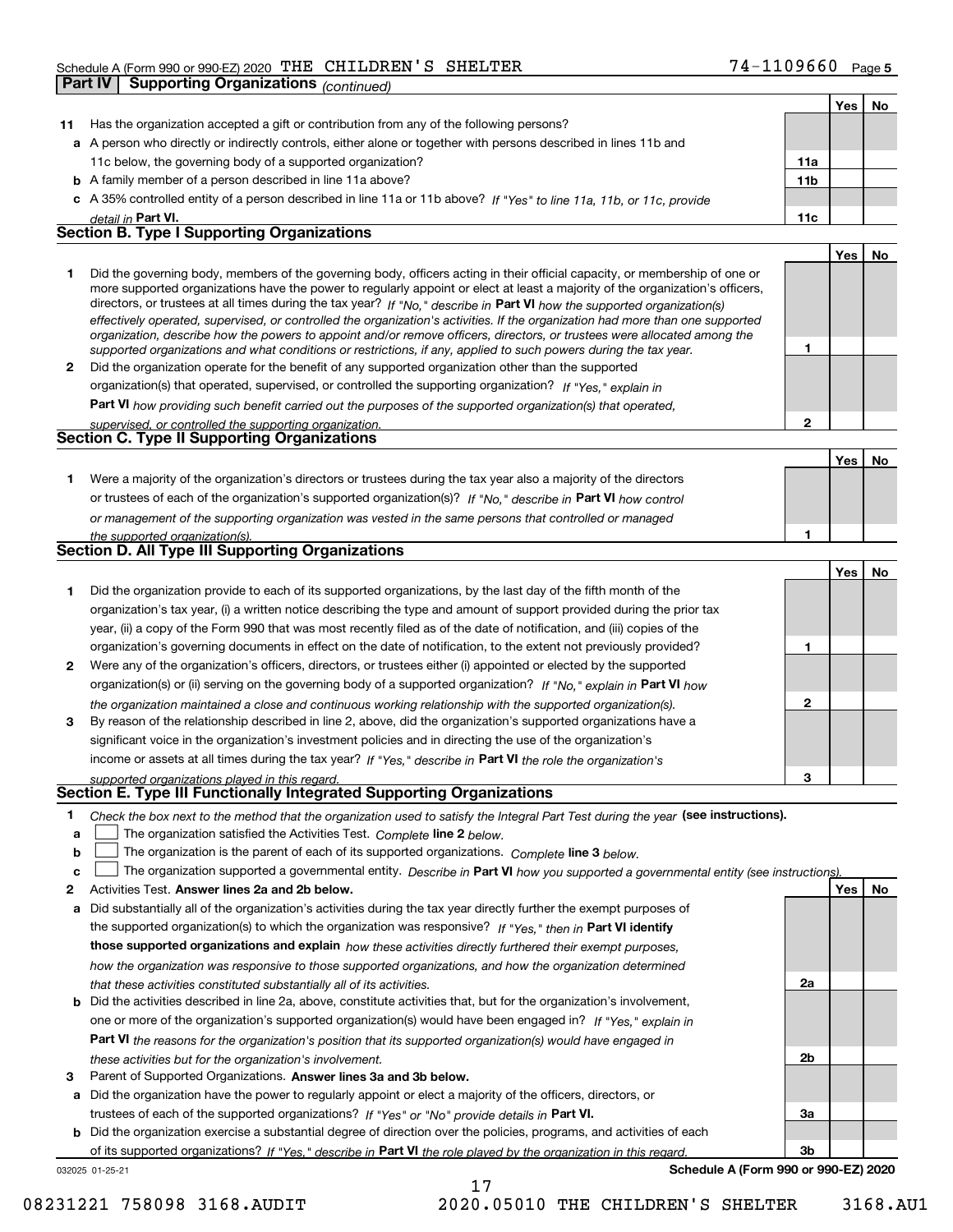#### Schedule A (Form 990 or 990-EZ) 2020 Page THE CHILDREN'S SHELTER 74-1109660 **Part V Type III Non-Functionally Integrated 509(a)(3) Supporting Organizations**

**1**

1 Check here if the organization satisfied the Integral Part Test as a qualifying trust on Nov. 20, 1970 (explain in Part VI). See instructions. All other Type III non-functionally integrated supporting organizations must complete Sections A through E.

|              | Section A - Adjusted Net Income                                                                                                   |                | (A) Prior Year | (B) Current Year<br>(optional) |
|--------------|-----------------------------------------------------------------------------------------------------------------------------------|----------------|----------------|--------------------------------|
| 1            | Net short-term capital gain                                                                                                       | 1              |                |                                |
| 2            | Recoveries of prior-year distributions                                                                                            | $\overline{2}$ |                |                                |
| 3            | Other gross income (see instructions)                                                                                             | 3              |                |                                |
| 4            | Add lines 1 through 3.                                                                                                            | 4              |                |                                |
| 5            | Depreciation and depletion                                                                                                        | 5              |                |                                |
| 6            | Portion of operating expenses paid or incurred for production or                                                                  |                |                |                                |
|              | collection of gross income or for management, conservation, or                                                                    |                |                |                                |
|              | maintenance of property held for production of income (see instructions)                                                          | 6              |                |                                |
| 7            | Other expenses (see instructions)                                                                                                 | $\overline{7}$ |                |                                |
| 8            | Adjusted Net Income (subtract lines 5, 6, and 7 from line 4)                                                                      | 8              |                |                                |
|              | <b>Section B - Minimum Asset Amount</b>                                                                                           |                | (A) Prior Year | (B) Current Year<br>(optional) |
| 1            | Aggregate fair market value of all non-exempt-use assets (see                                                                     |                |                |                                |
|              | instructions for short tax year or assets held for part of year):                                                                 |                |                |                                |
|              | a Average monthly value of securities                                                                                             | 1a             |                |                                |
|              | <b>b</b> Average monthly cash balances                                                                                            | 1 <sub>b</sub> |                |                                |
|              | c Fair market value of other non-exempt-use assets                                                                                | 1c             |                |                                |
|              | d Total (add lines 1a, 1b, and 1c)                                                                                                | 1d             |                |                                |
|              | e Discount claimed for blockage or other factors                                                                                  |                |                |                                |
|              | (explain in detail in Part VI):                                                                                                   |                |                |                                |
| $\mathbf{2}$ | Acquisition indebtedness applicable to non-exempt-use assets                                                                      | 2              |                |                                |
| 3            | Subtract line 2 from line 1d.                                                                                                     | 3              |                |                                |
| 4            | Cash deemed held for exempt use. Enter 0.015 of line 3 (for greater amount,                                                       |                |                |                                |
|              | see instructions).                                                                                                                | 4              |                |                                |
| 5            | Net value of non-exempt-use assets (subtract line 4 from line 3)                                                                  | 5              |                |                                |
| 6            | Multiply line 5 by 0.035.                                                                                                         | 6              |                |                                |
| 7            | Recoveries of prior-year distributions                                                                                            | $\overline{7}$ |                |                                |
| 8            | Minimum Asset Amount (add line 7 to line 6)                                                                                       | 8              |                |                                |
|              | <b>Section C - Distributable Amount</b>                                                                                           |                |                | <b>Current Year</b>            |
| 1            | Adjusted net income for prior year (from Section A, line 8, column A)                                                             | 1              |                |                                |
| 2            | Enter 0.85 of line 1.                                                                                                             | $\overline{2}$ |                |                                |
| з            | Minimum asset amount for prior year (from Section B, line 8, column A)                                                            | 3              |                |                                |
| 4            | Enter greater of line 2 or line 3.                                                                                                | 4              |                |                                |
| 5            | Income tax imposed in prior year                                                                                                  | 5              |                |                                |
| 6            | <b>Distributable Amount.</b> Subtract line 5 from line 4, unless subject to                                                       |                |                |                                |
|              | emergency temporary reduction (see instructions).                                                                                 | 6              |                |                                |
| 7            | Check here if the current year is the organization's first as a non-functionally integrated Type III supporting organization (see |                |                |                                |

instructions).

**Schedule A (Form 990 or 990-EZ) 2020**

032026 01-25-21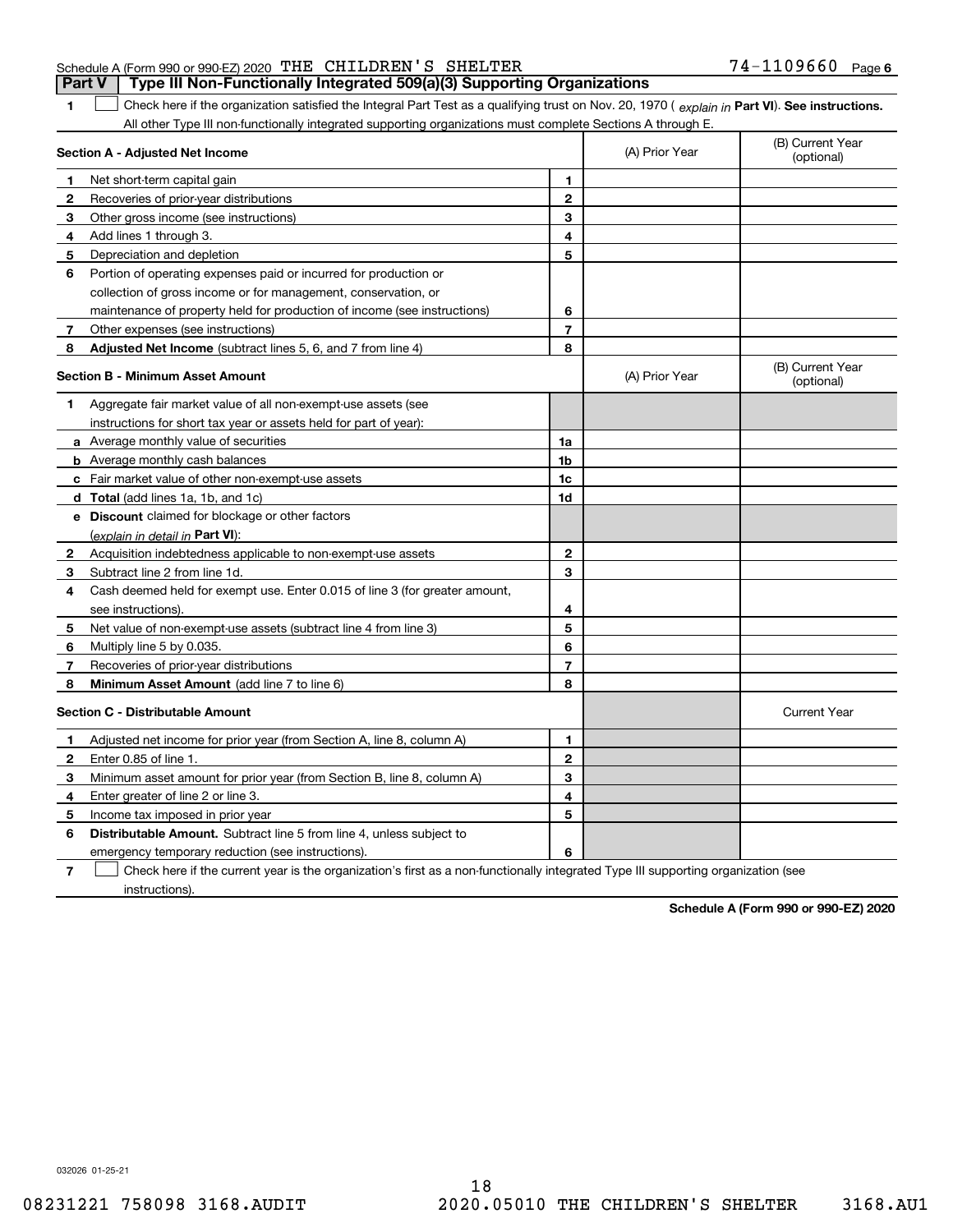| Part V | Type III Non-Functionally Integrated 509(a)(3) Supporting Organizations                    |                                    | (continued)                                   |                                                  |  |  |  |  |  |  |  |
|--------|--------------------------------------------------------------------------------------------|------------------------------------|-----------------------------------------------|--------------------------------------------------|--|--|--|--|--|--|--|
|        | <b>Section D - Distributions</b><br><b>Current Year</b>                                    |                                    |                                               |                                                  |  |  |  |  |  |  |  |
|        | Amounts paid to supported organizations to accomplish exempt purposes                      | 1                                  |                                               |                                                  |  |  |  |  |  |  |  |
| 2      | Amounts paid to perform activity that directly furthers exempt purposes of supported       |                                    |                                               |                                                  |  |  |  |  |  |  |  |
|        | organizations, in excess of income from activity                                           | 2                                  |                                               |                                                  |  |  |  |  |  |  |  |
| 3      | Administrative expenses paid to accomplish exempt purposes of supported organizations      |                                    | 3                                             |                                                  |  |  |  |  |  |  |  |
| 4      | Amounts paid to acquire exempt-use assets                                                  |                                    | 4                                             |                                                  |  |  |  |  |  |  |  |
| 5      | Qualified set aside amounts (prior IRS approval required - provide details in Part VI)     |                                    | 5                                             |                                                  |  |  |  |  |  |  |  |
| 6      | Other distributions ( <i>describe in</i> Part VI). See instructions.                       |                                    | 6                                             |                                                  |  |  |  |  |  |  |  |
| 7      | Total annual distributions. Add lines 1 through 6.                                         |                                    | 7                                             |                                                  |  |  |  |  |  |  |  |
| 8      | Distributions to attentive supported organizations to which the organization is responsive |                                    |                                               |                                                  |  |  |  |  |  |  |  |
|        | (provide details in Part VI). See instructions.                                            |                                    | 8                                             |                                                  |  |  |  |  |  |  |  |
| 9      | Distributable amount for 2020 from Section C, line 6                                       |                                    | 9                                             |                                                  |  |  |  |  |  |  |  |
| 10     | Line 8 amount divided by line 9 amount                                                     |                                    | 10                                            |                                                  |  |  |  |  |  |  |  |
|        | <b>Section E - Distribution Allocations</b> (see instructions)                             | (i)<br><b>Excess Distributions</b> | (ii)<br><b>Underdistributions</b><br>Pre-2020 | (iii)<br><b>Distributable</b><br>Amount for 2020 |  |  |  |  |  |  |  |
| 1      | Distributable amount for 2020 from Section C, line 6                                       |                                    |                                               |                                                  |  |  |  |  |  |  |  |
| 2      | Underdistributions, if any, for years prior to 2020 (reason-                               |                                    |                                               |                                                  |  |  |  |  |  |  |  |
|        | able cause required - explain in Part VI). See instructions.                               |                                    |                                               |                                                  |  |  |  |  |  |  |  |
| 3      | Excess distributions carryover, if any, to 2020                                            |                                    |                                               |                                                  |  |  |  |  |  |  |  |
|        | a From 2015                                                                                |                                    |                                               |                                                  |  |  |  |  |  |  |  |
|        | $b$ From 2016                                                                              |                                    |                                               |                                                  |  |  |  |  |  |  |  |
|        | $c$ From 2017                                                                              |                                    |                                               |                                                  |  |  |  |  |  |  |  |
|        | <b>d</b> From 2018                                                                         |                                    |                                               |                                                  |  |  |  |  |  |  |  |
|        | e From 2019                                                                                |                                    |                                               |                                                  |  |  |  |  |  |  |  |
|        | f Total of lines 3a through 3e                                                             |                                    |                                               |                                                  |  |  |  |  |  |  |  |
|        | g Applied to underdistributions of prior years                                             |                                    |                                               |                                                  |  |  |  |  |  |  |  |
|        | <b>h</b> Applied to 2020 distributable amount                                              |                                    |                                               |                                                  |  |  |  |  |  |  |  |
|        | Carryover from 2015 not applied (see instructions)                                         |                                    |                                               |                                                  |  |  |  |  |  |  |  |
|        | Remainder. Subtract lines 3g, 3h, and 3i from line 3f.                                     |                                    |                                               |                                                  |  |  |  |  |  |  |  |
| 4      | Distributions for 2020 from Section D.                                                     |                                    |                                               |                                                  |  |  |  |  |  |  |  |
|        | line $7:$                                                                                  |                                    |                                               |                                                  |  |  |  |  |  |  |  |
|        | a Applied to underdistributions of prior years                                             |                                    |                                               |                                                  |  |  |  |  |  |  |  |
|        | <b>b</b> Applied to 2020 distributable amount                                              |                                    |                                               |                                                  |  |  |  |  |  |  |  |
|        | <b>c</b> Remainder. Subtract lines 4a and 4b from line 4.                                  |                                    |                                               |                                                  |  |  |  |  |  |  |  |
| 5      | Remaining underdistributions for years prior to 2020, if                                   |                                    |                                               |                                                  |  |  |  |  |  |  |  |
|        | any. Subtract lines 3g and 4a from line 2. For result greater                              |                                    |                                               |                                                  |  |  |  |  |  |  |  |
|        | than zero, explain in Part VI. See instructions.                                           |                                    |                                               |                                                  |  |  |  |  |  |  |  |
| 6      | Remaining underdistributions for 2020. Subtract lines 3h                                   |                                    |                                               |                                                  |  |  |  |  |  |  |  |
|        | and 4b from line 1. For result greater than zero, explain in                               |                                    |                                               |                                                  |  |  |  |  |  |  |  |
|        | Part VI. See instructions.                                                                 |                                    |                                               |                                                  |  |  |  |  |  |  |  |
| 7      | Excess distributions carryover to 2021. Add lines 3j                                       |                                    |                                               |                                                  |  |  |  |  |  |  |  |
|        | and 4c.                                                                                    |                                    |                                               |                                                  |  |  |  |  |  |  |  |
| 8      | Breakdown of line 7:                                                                       |                                    |                                               |                                                  |  |  |  |  |  |  |  |
|        | a Excess from 2016                                                                         |                                    |                                               |                                                  |  |  |  |  |  |  |  |
|        | <b>b</b> Excess from 2017                                                                  |                                    |                                               |                                                  |  |  |  |  |  |  |  |
|        | c Excess from 2018                                                                         |                                    |                                               |                                                  |  |  |  |  |  |  |  |
|        | d Excess from 2019                                                                         |                                    |                                               |                                                  |  |  |  |  |  |  |  |
|        | e Excess from 2020                                                                         |                                    |                                               |                                                  |  |  |  |  |  |  |  |

**Schedule A (Form 990 or 990-EZ) 2020**

032027 01-25-21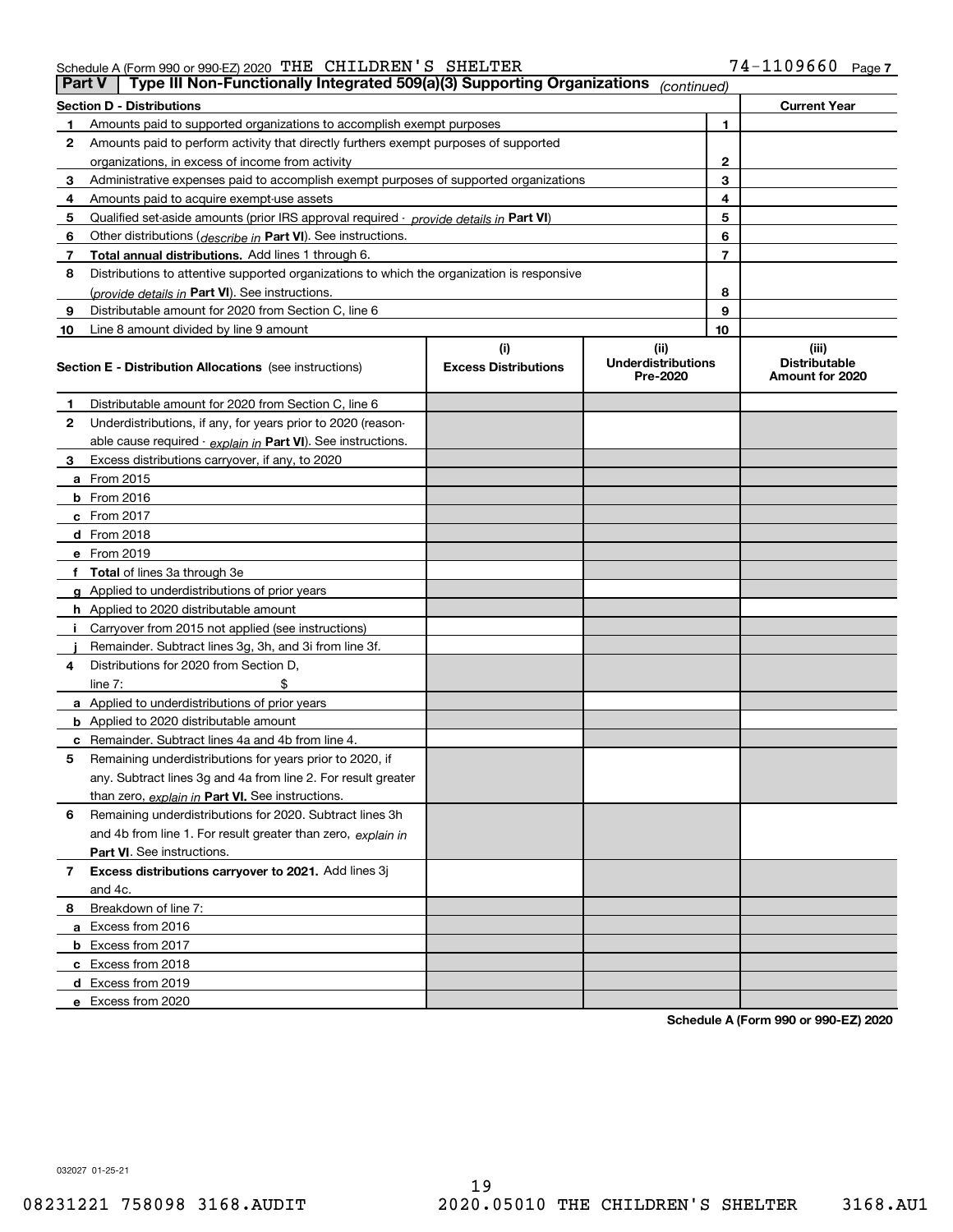| Part VI         | Supplemental Information. Provide the explanations required by Part II, line 10; Part II, line 17a or 17b; Part III, line 12;<br>Part IV, Section A, lines 1, 2, 3b, 3c, 4b, 4c, 5a, 6, 9a, 9b, 9c, 11a, 11b, and 11c; Part IV, Section B, lines 1 and 2; Part IV, Section C,<br>line 1; Part IV, Section D, lines 2 and 3; Part IV, Section E, lines 1c, 2a, 2b, 3a, and 3b; Part V, line 1; Part V, Section B, line 1e; Part V,<br>Section D, lines 5, 6, and 8; and Part V, Section E, lines 2, 5, and 6. Also complete this part for any additional information. |    |                                      |
|-----------------|----------------------------------------------------------------------------------------------------------------------------------------------------------------------------------------------------------------------------------------------------------------------------------------------------------------------------------------------------------------------------------------------------------------------------------------------------------------------------------------------------------------------------------------------------------------------|----|--------------------------------------|
|                 | (See instructions.)                                                                                                                                                                                                                                                                                                                                                                                                                                                                                                                                                  |    |                                      |
|                 |                                                                                                                                                                                                                                                                                                                                                                                                                                                                                                                                                                      |    |                                      |
|                 |                                                                                                                                                                                                                                                                                                                                                                                                                                                                                                                                                                      |    |                                      |
|                 |                                                                                                                                                                                                                                                                                                                                                                                                                                                                                                                                                                      |    |                                      |
|                 |                                                                                                                                                                                                                                                                                                                                                                                                                                                                                                                                                                      |    |                                      |
|                 |                                                                                                                                                                                                                                                                                                                                                                                                                                                                                                                                                                      |    |                                      |
|                 |                                                                                                                                                                                                                                                                                                                                                                                                                                                                                                                                                                      |    |                                      |
|                 |                                                                                                                                                                                                                                                                                                                                                                                                                                                                                                                                                                      |    |                                      |
|                 |                                                                                                                                                                                                                                                                                                                                                                                                                                                                                                                                                                      |    |                                      |
|                 |                                                                                                                                                                                                                                                                                                                                                                                                                                                                                                                                                                      |    |                                      |
|                 |                                                                                                                                                                                                                                                                                                                                                                                                                                                                                                                                                                      |    |                                      |
|                 |                                                                                                                                                                                                                                                                                                                                                                                                                                                                                                                                                                      |    |                                      |
|                 |                                                                                                                                                                                                                                                                                                                                                                                                                                                                                                                                                                      |    |                                      |
|                 |                                                                                                                                                                                                                                                                                                                                                                                                                                                                                                                                                                      |    |                                      |
|                 |                                                                                                                                                                                                                                                                                                                                                                                                                                                                                                                                                                      |    |                                      |
|                 |                                                                                                                                                                                                                                                                                                                                                                                                                                                                                                                                                                      |    |                                      |
|                 |                                                                                                                                                                                                                                                                                                                                                                                                                                                                                                                                                                      |    |                                      |
|                 |                                                                                                                                                                                                                                                                                                                                                                                                                                                                                                                                                                      |    |                                      |
|                 |                                                                                                                                                                                                                                                                                                                                                                                                                                                                                                                                                                      |    |                                      |
|                 |                                                                                                                                                                                                                                                                                                                                                                                                                                                                                                                                                                      |    |                                      |
|                 |                                                                                                                                                                                                                                                                                                                                                                                                                                                                                                                                                                      |    |                                      |
|                 |                                                                                                                                                                                                                                                                                                                                                                                                                                                                                                                                                                      |    |                                      |
|                 |                                                                                                                                                                                                                                                                                                                                                                                                                                                                                                                                                                      |    |                                      |
|                 |                                                                                                                                                                                                                                                                                                                                                                                                                                                                                                                                                                      |    |                                      |
|                 |                                                                                                                                                                                                                                                                                                                                                                                                                                                                                                                                                                      |    |                                      |
|                 |                                                                                                                                                                                                                                                                                                                                                                                                                                                                                                                                                                      |    |                                      |
|                 |                                                                                                                                                                                                                                                                                                                                                                                                                                                                                                                                                                      |    |                                      |
|                 |                                                                                                                                                                                                                                                                                                                                                                                                                                                                                                                                                                      |    |                                      |
|                 |                                                                                                                                                                                                                                                                                                                                                                                                                                                                                                                                                                      |    |                                      |
|                 |                                                                                                                                                                                                                                                                                                                                                                                                                                                                                                                                                                      |    |                                      |
|                 |                                                                                                                                                                                                                                                                                                                                                                                                                                                                                                                                                                      |    |                                      |
|                 |                                                                                                                                                                                                                                                                                                                                                                                                                                                                                                                                                                      |    |                                      |
|                 |                                                                                                                                                                                                                                                                                                                                                                                                                                                                                                                                                                      |    |                                      |
|                 |                                                                                                                                                                                                                                                                                                                                                                                                                                                                                                                                                                      |    |                                      |
| 032028 01-25-21 |                                                                                                                                                                                                                                                                                                                                                                                                                                                                                                                                                                      |    | Schedule A (Form 990 or 990-EZ) 2020 |
|                 |                                                                                                                                                                                                                                                                                                                                                                                                                                                                                                                                                                      | 20 |                                      |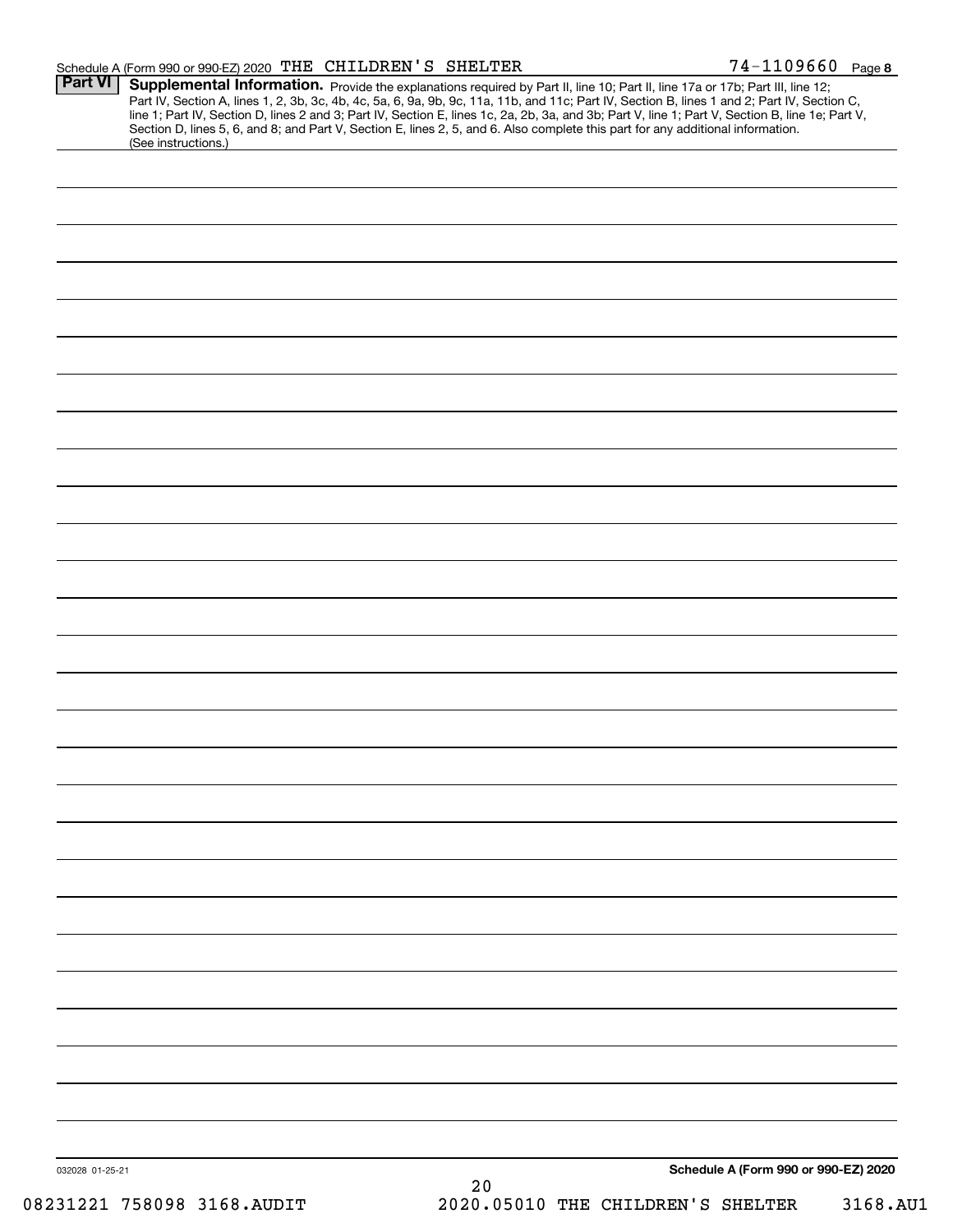|         |                                                        |                                                                                                        | <b>Supplemental Financial Statements</b>                                                                                                       |                | OMB No. 1545-0047                     |
|---------|--------------------------------------------------------|--------------------------------------------------------------------------------------------------------|------------------------------------------------------------------------------------------------------------------------------------------------|----------------|---------------------------------------|
|         | <b>SCHEDULE D</b><br>(Form 990)                        |                                                                                                        | Complete if the organization answered "Yes" on Form 990,<br>Part IV, line 6, 7, 8, 9, 10, 11a, 11b, 11c, 11d, 11e, 11f, 12a, or 12b.           |                |                                       |
|         | Department of the Treasury<br>Internal Revenue Service |                                                                                                        | Attach to Form 990.<br>Go to www.irs.gov/Form990 for instructions and the latest information.                                                  |                | <b>Open to Public</b><br>Inspection   |
|         | Name of the organization                               |                                                                                                        |                                                                                                                                                |                | <b>Employer identification number</b> |
|         |                                                        | THE CHILDREN'S SHELTER                                                                                 |                                                                                                                                                |                | 74-1109660                            |
| Part I  |                                                        |                                                                                                        | Organizations Maintaining Donor Advised Funds or Other Similar Funds or Accounts. Complete if the                                              |                |                                       |
|         |                                                        | organization answered "Yes" on Form 990, Part IV, line 6.                                              |                                                                                                                                                |                |                                       |
|         |                                                        |                                                                                                        | (a) Donor advised funds                                                                                                                        |                | (b) Funds and other accounts          |
| 1       |                                                        |                                                                                                        |                                                                                                                                                |                |                                       |
| 2       |                                                        | Aggregate value of contributions to (during year)                                                      |                                                                                                                                                |                |                                       |
| З       |                                                        |                                                                                                        |                                                                                                                                                |                |                                       |
| 4<br>5  |                                                        |                                                                                                        | Did the organization inform all donors and donor advisors in writing that the assets held in donor advised funds                               |                |                                       |
|         |                                                        |                                                                                                        |                                                                                                                                                |                | Yes<br>No                             |
| 6       |                                                        |                                                                                                        | Did the organization inform all grantees, donors, and donor advisors in writing that grant funds can be used only                              |                |                                       |
|         |                                                        |                                                                                                        | for charitable purposes and not for the benefit of the donor or donor advisor, or for any other purpose conferring                             |                |                                       |
|         | impermissible private benefit?                         |                                                                                                        |                                                                                                                                                |                | Yes<br>No                             |
| Part II |                                                        |                                                                                                        | Conservation Easements. Complete if the organization answered "Yes" on Form 990, Part IV, line 7.                                              |                |                                       |
| 1       |                                                        | Purpose(s) of conservation easements held by the organization (check all that apply).                  |                                                                                                                                                |                |                                       |
|         |                                                        | Preservation of land for public use (for example, recreation or education)                             | Preservation of a historically important land area                                                                                             |                |                                       |
|         |                                                        | Protection of natural habitat                                                                          | Preservation of a certified historic structure                                                                                                 |                |                                       |
|         |                                                        | Preservation of open space                                                                             |                                                                                                                                                |                |                                       |
| 2       |                                                        |                                                                                                        | Complete lines 2a through 2d if the organization held a qualified conservation contribution in the form of a conservation easement on the last |                |                                       |
|         | day of the tax year.                                   |                                                                                                        |                                                                                                                                                |                | Held at the End of the Tax Year       |
| а       |                                                        |                                                                                                        |                                                                                                                                                | 2a             |                                       |
| b       |                                                        | Total acreage restricted by conservation easements                                                     |                                                                                                                                                | 2 <sub>b</sub> |                                       |
| с       |                                                        |                                                                                                        |                                                                                                                                                | 2c             |                                       |
|         |                                                        |                                                                                                        | d Number of conservation easements included in (c) acquired after 7/25/06, and not on a historic structure                                     |                |                                       |
|         |                                                        |                                                                                                        |                                                                                                                                                | 2d             |                                       |
| 3       | year                                                   |                                                                                                        | Number of conservation easements modified, transferred, released, extinguished, or terminated by the organization during the tax               |                |                                       |
| 4       |                                                        | Number of states where property subject to conservation easement is located $\blacktriangleright$      |                                                                                                                                                |                |                                       |
| 5       |                                                        | Does the organization have a written policy regarding the periodic monitoring, inspection, handling of |                                                                                                                                                |                |                                       |
|         |                                                        | violations, and enforcement of the conservation easements it holds?                                    |                                                                                                                                                |                | Yes<br><b>No</b>                      |
| 6       |                                                        |                                                                                                        | Staff and volunteer hours devoted to monitoring, inspecting, handling of violations, and enforcing conservation easements during the year      |                |                                       |
|         |                                                        |                                                                                                        |                                                                                                                                                |                |                                       |
| 7       |                                                        |                                                                                                        | Amount of expenses incurred in monitoring, inspecting, handling of violations, and enforcing conservation easements during the year            |                |                                       |
|         | $\blacktriangleright$ \$                               |                                                                                                        |                                                                                                                                                |                |                                       |
| 8       |                                                        |                                                                                                        | Does each conservation easement reported on line 2(d) above satisfy the requirements of section 170(h)(4)(B)(i)                                |                |                                       |
|         |                                                        |                                                                                                        |                                                                                                                                                |                | Yes<br>No                             |
| 9       |                                                        |                                                                                                        | In Part XIII, describe how the organization reports conservation easements in its revenue and expense statement and                            |                |                                       |
|         |                                                        |                                                                                                        | balance sheet, and include, if applicable, the text of the footnote to the organization's financial statements that describes the              |                |                                       |
|         | Part III                                               | organization's accounting for conservation easements.                                                  | Organizations Maintaining Collections of Art, Historical Treasures, or Other Similar Assets.                                                   |                |                                       |
|         |                                                        | Complete if the organization answered "Yes" on Form 990, Part IV, line 8.                              |                                                                                                                                                |                |                                       |
|         |                                                        |                                                                                                        | 1a If the organization elected, as permitted under FASB ASC 958, not to report in its revenue statement and balance sheet works                |                |                                       |
|         |                                                        |                                                                                                        | of art, historical treasures, or other similar assets held for public exhibition, education, or research in furtherance of public              |                |                                       |
|         |                                                        |                                                                                                        | service, provide in Part XIII the text of the footnote to its financial statements that describes these items.                                 |                |                                       |
|         |                                                        |                                                                                                        | <b>b</b> If the organization elected, as permitted under FASB ASC 958, to report in its revenue statement and balance sheet works of           |                |                                       |
|         |                                                        |                                                                                                        | art, historical treasures, or other similar assets held for public exhibition, education, or research in furtherance of public service,        |                |                                       |
|         |                                                        | provide the following amounts relating to these items:                                                 |                                                                                                                                                |                |                                       |
|         |                                                        |                                                                                                        |                                                                                                                                                |                | $\frac{1}{2}$                         |
|         |                                                        |                                                                                                        |                                                                                                                                                |                |                                       |

| the following amounts required to be reported under FASB ASC 958 relating to these items: |
|-------------------------------------------------------------------------------------------|
| a Revenue included on Form 990. Part VIII. line 1                                         |
|                                                                                           |
| LHA For Paperwork Reduction Act Notice, see the Instructions for Form 990.                |
| 032051 12-01-20                                                                           |

**2**If the organization received or held works of art, historical treasures, or other similar assets for financial gain, provide

21

**Schedule D (Form 990) 2020** 

08231221 758098 3168.AUDIT 2020.05010 THE CHILDREN'S SHELTER 3168.AU1

 $\blacktriangleright$  \$

 $\blacktriangleright$  \$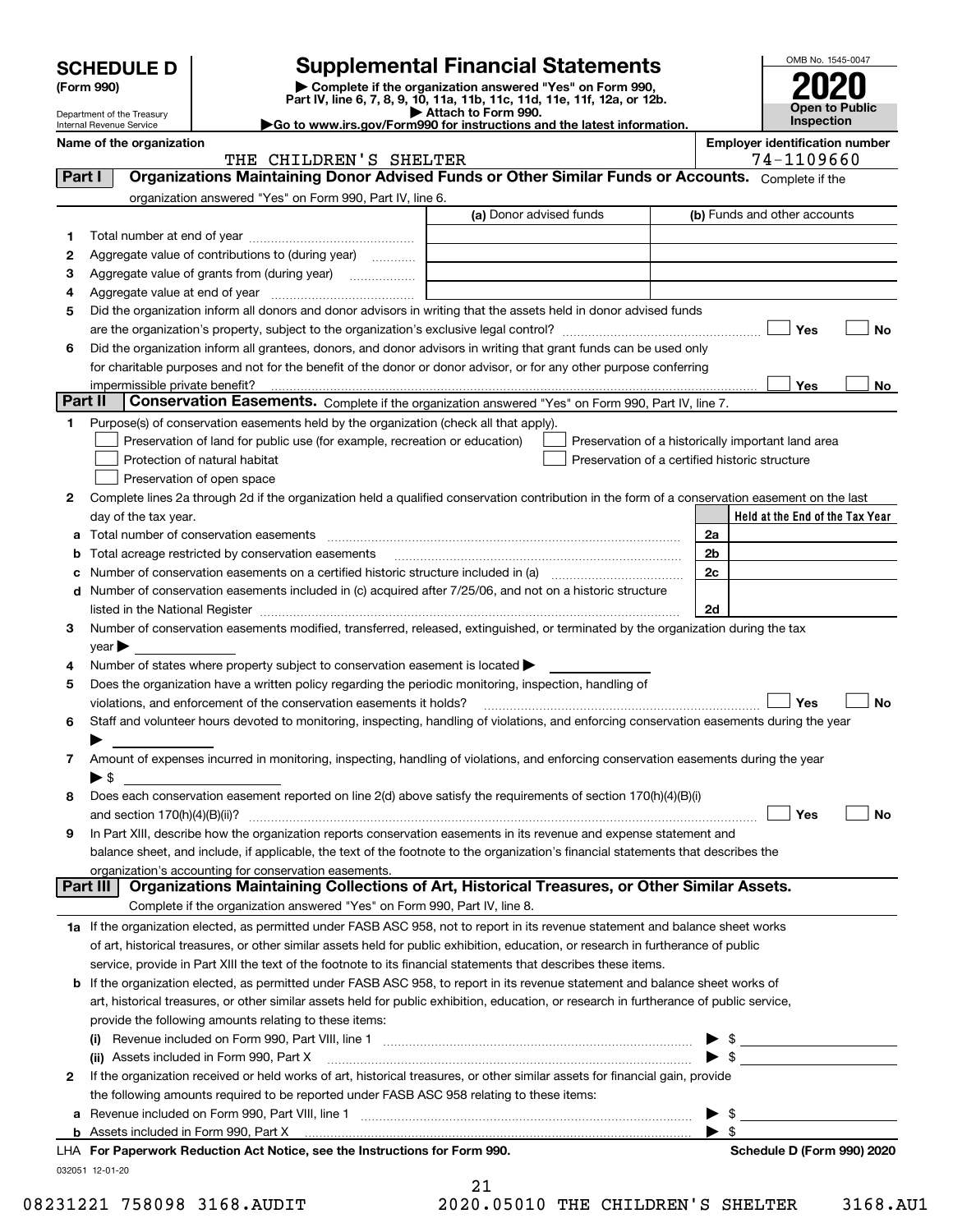|        | Schedule D (Form 990) 2020                                                                                                                                                                                                     | THE CHILDREN'S SHELTER                  |   |                |                                                                                                                                                                                                                                |                                 | 74-1109660 Page 2    |                          |           |    |
|--------|--------------------------------------------------------------------------------------------------------------------------------------------------------------------------------------------------------------------------------|-----------------------------------------|---|----------------|--------------------------------------------------------------------------------------------------------------------------------------------------------------------------------------------------------------------------------|---------------------------------|----------------------|--------------------------|-----------|----|
|        | Part III<br>Organizations Maintaining Collections of Art, Historical Treasures, or Other Similar Assets (continued)                                                                                                            |                                         |   |                |                                                                                                                                                                                                                                |                                 |                      |                          |           |    |
| 3      | Using the organization's acquisition, accession, and other records, check any of the following that make significant use of its                                                                                                |                                         |   |                |                                                                                                                                                                                                                                |                                 |                      |                          |           |    |
|        | collection items (check all that apply):                                                                                                                                                                                       |                                         |   |                |                                                                                                                                                                                                                                |                                 |                      |                          |           |    |
| a      | Public exhibition                                                                                                                                                                                                              |                                         |   |                | Loan or exchange program                                                                                                                                                                                                       |                                 |                      |                          |           |    |
| b      | Scholarly research                                                                                                                                                                                                             | е                                       |   |                | Other and the control of the control of the control of the control of the control of the control of the control of the control of the control of the control of the control of the control of the control of the control of th |                                 |                      |                          |           |    |
| c      | Preservation for future generations                                                                                                                                                                                            |                                         |   |                |                                                                                                                                                                                                                                |                                 |                      |                          |           |    |
| 4      | Provide a description of the organization's collections and explain how they further the organization's exempt purpose in Part XIII.                                                                                           |                                         |   |                |                                                                                                                                                                                                                                |                                 |                      |                          |           |    |
| 5      | During the year, did the organization solicit or receive donations of art, historical treasures, or other similar assets                                                                                                       |                                         |   |                |                                                                                                                                                                                                                                |                                 |                      |                          |           |    |
|        | to be sold to raise funds rather than to be maintained as part of the organization's collection?                                                                                                                               |                                         |   |                |                                                                                                                                                                                                                                |                                 |                      | Yes                      |           | No |
|        | <b>Part IV</b><br>Escrow and Custodial Arrangements. Complete if the organization answered "Yes" on Form 990, Part IV, line 9, or                                                                                              |                                         |   |                |                                                                                                                                                                                                                                |                                 |                      |                          |           |    |
|        | reported an amount on Form 990, Part X, line 21.                                                                                                                                                                               |                                         |   |                |                                                                                                                                                                                                                                |                                 |                      |                          |           |    |
|        | 1a Is the organization an agent, trustee, custodian or other intermediary for contributions or other assets not included                                                                                                       |                                         |   |                |                                                                                                                                                                                                                                |                                 |                      |                          |           |    |
|        |                                                                                                                                                                                                                                |                                         |   |                |                                                                                                                                                                                                                                |                                 |                      | Yes                      |           | No |
|        | b If "Yes," explain the arrangement in Part XIII and complete the following table:                                                                                                                                             |                                         |   |                |                                                                                                                                                                                                                                |                                 |                      |                          |           |    |
|        |                                                                                                                                                                                                                                |                                         |   |                |                                                                                                                                                                                                                                |                                 |                      | Amount                   |           |    |
|        | Beginning balance                                                                                                                                                                                                              |                                         |   |                |                                                                                                                                                                                                                                | 1c                              |                      |                          |           |    |
|        | Additions during the year manufactured and an annual contract of the year manufactured and a set of the year manufactured and a set of the year manufactured and a set of the year manufactured and a set of the year manufact |                                         |   |                |                                                                                                                                                                                                                                | 1d                              |                      |                          |           |    |
|        | Distributions during the year manufactured and continuum and contained and the year manufactured and contained                                                                                                                 |                                         |   |                |                                                                                                                                                                                                                                | 1e                              |                      |                          |           |    |
|        | 2a Did the organization include an amount on Form 990, Part X, line 21, for escrow or custodial account liability?                                                                                                             |                                         |   |                |                                                                                                                                                                                                                                | 1f                              |                      | Yes                      |           |    |
|        | <b>b</b> If "Yes," explain the arrangement in Part XIII. Check here if the explanation has been provided on Part XIII                                                                                                          |                                         |   |                |                                                                                                                                                                                                                                |                                 |                      |                          |           | No |
| Part V | Endowment Funds. Complete if the organization answered "Yes" on Form 990, Part IV, line 10.                                                                                                                                    |                                         |   |                |                                                                                                                                                                                                                                |                                 |                      |                          |           |    |
|        |                                                                                                                                                                                                                                | (a) Current year                        |   | (b) Prior year | (c) Two years back                                                                                                                                                                                                             |                                 | (d) Three years back | (e) Four years back      |           |    |
| 1a     | Beginning of year balance                                                                                                                                                                                                      |                                         |   |                |                                                                                                                                                                                                                                |                                 |                      |                          |           |    |
|        |                                                                                                                                                                                                                                |                                         |   |                |                                                                                                                                                                                                                                |                                 |                      |                          |           |    |
|        | Net investment earnings, gains, and losses                                                                                                                                                                                     |                                         |   |                |                                                                                                                                                                                                                                |                                 |                      |                          |           |    |
|        |                                                                                                                                                                                                                                |                                         |   |                |                                                                                                                                                                                                                                |                                 |                      |                          |           |    |
| е      | Other expenditures for facilities                                                                                                                                                                                              |                                         |   |                |                                                                                                                                                                                                                                |                                 |                      |                          |           |    |
|        | and programs                                                                                                                                                                                                                   |                                         |   |                |                                                                                                                                                                                                                                |                                 |                      |                          |           |    |
|        |                                                                                                                                                                                                                                |                                         |   |                |                                                                                                                                                                                                                                |                                 |                      |                          |           |    |
| g      | End of year balance                                                                                                                                                                                                            |                                         |   |                |                                                                                                                                                                                                                                |                                 |                      |                          |           |    |
| 2      | Provide the estimated percentage of the current year end balance (line 1g, column (a)) held as:                                                                                                                                |                                         |   |                |                                                                                                                                                                                                                                |                                 |                      |                          |           |    |
|        | Board designated or quasi-endowment                                                                                                                                                                                            |                                         | % |                |                                                                                                                                                                                                                                |                                 |                      |                          |           |    |
|        | Permanent endowment                                                                                                                                                                                                            | %                                       |   |                |                                                                                                                                                                                                                                |                                 |                      |                          |           |    |
| с      | Term endowment >                                                                                                                                                                                                               | %                                       |   |                |                                                                                                                                                                                                                                |                                 |                      |                          |           |    |
|        | The percentages on lines 2a, 2b, and 2c should equal 100%.                                                                                                                                                                     |                                         |   |                |                                                                                                                                                                                                                                |                                 |                      |                          |           |    |
|        | 3a Are there endowment funds not in the possession of the organization that are held and administered for the organization                                                                                                     |                                         |   |                |                                                                                                                                                                                                                                |                                 |                      |                          |           |    |
|        | by:                                                                                                                                                                                                                            |                                         |   |                |                                                                                                                                                                                                                                |                                 |                      |                          | Yes       | No |
|        | (i)                                                                                                                                                                                                                            |                                         |   |                |                                                                                                                                                                                                                                |                                 |                      | 3a(i)                    |           |    |
|        |                                                                                                                                                                                                                                |                                         |   |                |                                                                                                                                                                                                                                |                                 |                      | 3a(ii)                   |           |    |
|        |                                                                                                                                                                                                                                |                                         |   |                |                                                                                                                                                                                                                                |                                 |                      | 3b                       |           |    |
|        | Describe in Part XIII the intended uses of the organization's endowment funds.                                                                                                                                                 |                                         |   |                |                                                                                                                                                                                                                                |                                 |                      |                          |           |    |
|        | Land, Buildings, and Equipment.<br>Part VI                                                                                                                                                                                     |                                         |   |                |                                                                                                                                                                                                                                |                                 |                      |                          |           |    |
|        | Complete if the organization answered "Yes" on Form 990, Part IV, line 11a. See Form 990, Part X, line 10.                                                                                                                     |                                         |   |                |                                                                                                                                                                                                                                |                                 |                      |                          |           |    |
|        | Description of property                                                                                                                                                                                                        | (a) Cost or other<br>basis (investment) |   |                | (b) Cost or other<br>basis (other)                                                                                                                                                                                             | (c) Accumulated<br>depreciation |                      | (d) Book value           |           |    |
|        |                                                                                                                                                                                                                                |                                         |   |                |                                                                                                                                                                                                                                |                                 |                      |                          |           |    |
| b      |                                                                                                                                                                                                                                |                                         |   |                |                                                                                                                                                                                                                                |                                 |                      |                          |           |    |
|        |                                                                                                                                                                                                                                |                                         |   |                | 1,446,031.                                                                                                                                                                                                                     |                                 |                      | $\overline{1,}$ 446,031. |           |    |
| d      |                                                                                                                                                                                                                                |                                         |   |                | 1,027,488.                                                                                                                                                                                                                     | 1,690,650.                      |                      | $-663, 162.$             |           |    |
|        | e Other                                                                                                                                                                                                                        |                                         |   |                | 586,388.                                                                                                                                                                                                                       | 141,045.                        |                      |                          | 445, 343. |    |
|        |                                                                                                                                                                                                                                |                                         |   |                |                                                                                                                                                                                                                                |                                 |                      | 1,228,212.               |           |    |

**Schedule D (Form 990) 2020**

032052 12-01-20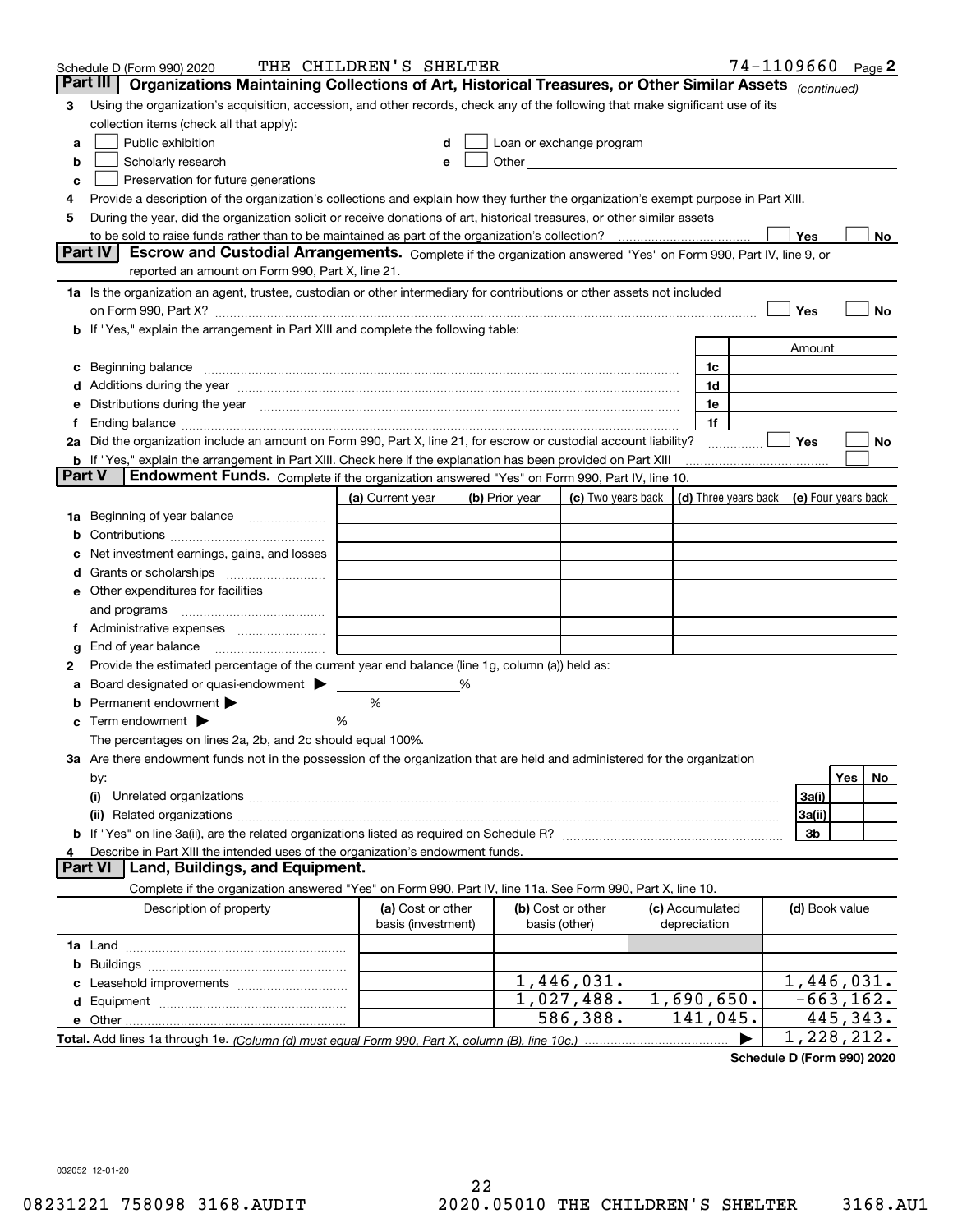Complete if the organization answered "Yes" on Form 990, Part IV, line 11b. See Form 990, Part X, line 12.

| (a) Description of security or category (including name of security)                          | (b) Book value | (c) Method of valuation: Cost or end-of-year market value |
|-----------------------------------------------------------------------------------------------|----------------|-----------------------------------------------------------|
| (1) Financial derivatives                                                                     |                |                                                           |
| (2) Closely held equity interests                                                             |                |                                                           |
| $(3)$ Other                                                                                   |                |                                                           |
| (A)                                                                                           |                |                                                           |
| (B)                                                                                           |                |                                                           |
| (C)                                                                                           |                |                                                           |
| (D)                                                                                           |                |                                                           |
| (E)                                                                                           |                |                                                           |
| (F)                                                                                           |                |                                                           |
| (G)                                                                                           |                |                                                           |
| (H)                                                                                           |                |                                                           |
| <b>Total.</b> (Col. (b) must equal Form 990, Part X, col. (B) line 12.) $\blacktriangleright$ |                |                                                           |

#### **Part VIII Investments - Program Related.**

Complete if the organization answered "Yes" on Form 990, Part IV, line 11c. See Form 990, Part X, line 13.

| (a) Description of investment                                       | (b) Book value | (c) Method of valuation: Cost or end-of-year market value |
|---------------------------------------------------------------------|----------------|-----------------------------------------------------------|
| (1)                                                                 |                |                                                           |
| (2)                                                                 |                |                                                           |
| $\frac{1}{2}$                                                       |                |                                                           |
| (4)                                                                 |                |                                                           |
| (5)                                                                 |                |                                                           |
| (6)                                                                 |                |                                                           |
| (7)                                                                 |                |                                                           |
| (8)                                                                 |                |                                                           |
| (9)                                                                 |                |                                                           |
| Total. (Col. (b) must equal Form 990, Part X, col. (B) line $13.$ ) |                |                                                           |

#### **Part IX Other Assets.**

Complete if the organization answered "Yes" on Form 990, Part IV, line 11d. See Form 990, Part X, line 15.

| (a) Description                                                                                                                       | (b) Book value |
|---------------------------------------------------------------------------------------------------------------------------------------|----------------|
|                                                                                                                                       |                |
| (2)                                                                                                                                   |                |
| (3)                                                                                                                                   |                |
| (4)                                                                                                                                   |                |
| (5)                                                                                                                                   |                |
| (6)                                                                                                                                   |                |
|                                                                                                                                       |                |
| (8)                                                                                                                                   |                |
| (9)                                                                                                                                   |                |
|                                                                                                                                       |                |
| Total. (Column (b) must equal Form 990, Part X, col. (B) line 15.) ………………………………………………………………………………………<br>  Part X   Other Liabilities. |                |

**1. (a)** Description of liability **Book value** Book value Book value Book value Book value **Total.**  *(Column (b) must equal Form 990, Part X, col. (B) line 25.)* Complete if the organization answered "Yes" on Form 990, Part IV, line 11e or 11f. See Form 990, Part X, line 25. (1)(2)(3)(4)(5) (6)(7)(8)(9)Federal income taxes  $\blacktriangleright$ INTERAGENCY TRANSFERS 95,183. 95,183.

**2.**Liability for uncertain tax positions. In Part XIII, provide the text of the footnote to the organization's financial statements that reports the

organization's liability for uncertain tax positions under FASB ASC 740. Check here if the text of the footnote has been provided in Part XIII  $\boxed{\text{X}}$ 

**Schedule D (Form 990) 2020**

032053 12-01-20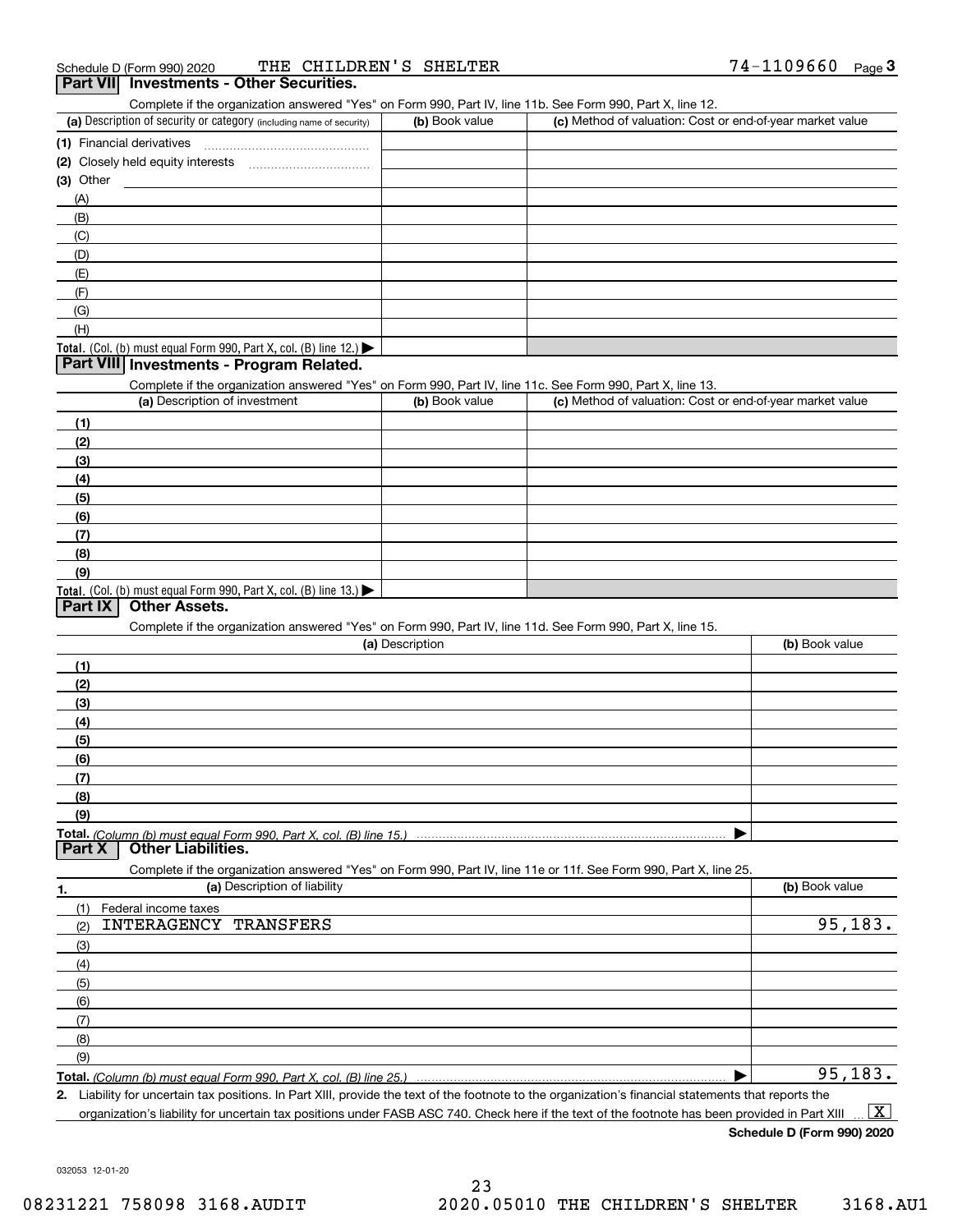|   | THE CHILDREN'S SHELTER<br>Schedule D (Form 990) 2020                                                                                                                                                                                |                |          |                | 74-1109660<br>Page $4$ |
|---|-------------------------------------------------------------------------------------------------------------------------------------------------------------------------------------------------------------------------------------|----------------|----------|----------------|------------------------|
|   | Reconciliation of Revenue per Audited Financial Statements With Revenue per Return.<br><b>Part XI</b>                                                                                                                               |                |          |                |                        |
|   | Complete if the organization answered "Yes" on Form 990, Part IV, line 12a.                                                                                                                                                         |                |          |                |                        |
| 1 | Total revenue, gains, and other support per audited financial statements                                                                                                                                                            |                |          | $\blacksquare$ | 81,768,933.            |
| 2 | Amounts included on line 1 but not on Form 990, Part VIII, line 12:                                                                                                                                                                 |                |          |                |                        |
| a |                                                                                                                                                                                                                                     | 2a             |          |                |                        |
| b |                                                                                                                                                                                                                                     | 2 <sub>b</sub> |          |                |                        |
| с |                                                                                                                                                                                                                                     | 2c             |          |                |                        |
| d |                                                                                                                                                                                                                                     | 2d             | 160,476. |                |                        |
|   | e Add lines 2a through 2d                                                                                                                                                                                                           |                |          | 2e             | 160,476.               |
| 3 |                                                                                                                                                                                                                                     |                |          | $\overline{3}$ | 81,608,457.            |
| 4 | Amounts included on Form 990, Part VIII, line 12, but not on line 1:                                                                                                                                                                |                |          |                |                        |
| a |                                                                                                                                                                                                                                     | 4a             |          |                |                        |
| b | Other (Describe in Part XIII.) <b>Construction Contract Construction</b> Chemistry Chemistry Chemistry Chemistry Chemistry                                                                                                          | 4b             |          |                |                        |
|   | Add lines 4a and 4b                                                                                                                                                                                                                 |                |          | 4с             | 0.                     |
| 5 |                                                                                                                                                                                                                                     |                |          |                | 81,608,457.            |
|   | Part XII   Reconciliation of Expenses per Audited Financial Statements With Expenses per Return.                                                                                                                                    |                |          |                |                        |
|   | Complete if the organization answered "Yes" on Form 990, Part IV, line 12a.                                                                                                                                                         |                |          |                |                        |
| 1 | Total expenses and losses per audited financial statements [11] [11] Total expenses and losses per audited financial statements [11] [11] Total expenses and losses per audited financial statements                                |                |          | $\blacksquare$ | 85,956,254.            |
| 2 | Amounts included on line 1 but not on Form 990, Part IX, line 25:                                                                                                                                                                   |                |          |                |                        |
| a |                                                                                                                                                                                                                                     | 2a             |          |                |                        |
|   |                                                                                                                                                                                                                                     | 2 <sub>b</sub> |          |                |                        |
| c |                                                                                                                                                                                                                                     | 2c             |          |                |                        |
| d |                                                                                                                                                                                                                                     | 2d             |          |                |                        |
| е | Add lines 2a through 2d <b>contained a contained a contained a contained a</b> contained a contact the state of the state of the state of the state of the state of the state of the state of the state of the state of the state o |                |          | 2e             |                        |
| 3 |                                                                                                                                                                                                                                     |                |          | 3              | 85,956,254.            |
| 4 | Amounts included on Form 990, Part IX, line 25, but not on line 1:                                                                                                                                                                  |                |          |                |                        |
| a |                                                                                                                                                                                                                                     | 4a             |          |                |                        |
|   | Other (Describe in Part XIII.) <b>Construction Contract Construction</b>                                                                                                                                                            | 4 <sub>b</sub> |          |                |                        |
|   | c Add lines 4a and 4b                                                                                                                                                                                                               |                |          | 4c             |                        |
| 5 |                                                                                                                                                                                                                                     |                |          | 5              | 85,956,254.            |
|   | Part XIII Supplemental Information.                                                                                                                                                                                                 |                |          |                |                        |
|   | Provide the descriptions required for Part II, lines 3, 5, and 9: Part III, lines 1a and 4: Part IV, lines 1b and 2b: Part V, line 4: Part X, line 2: Part XI.                                                                      |                |          |                |                        |

 $\mathsf{s}$  3, 5, and 9; Part III, lines 1a and 4; Part IV, li $\mathsf{a}$ lines 2d and 4b; and Part XII, lines 2d and 4b. Also complete this part to provide any additional information.

#### PART X, LINE 2:

|  |  |  |  |  |  |  |  |  |  |  |  | MANAGEMENT IS NOT AWARE OF ANY TAX POSITIONS THAT WOULD HAVE A SIGNIFICANT |
|--|--|--|--|--|--|--|--|--|--|--|--|----------------------------------------------------------------------------|
|--|--|--|--|--|--|--|--|--|--|--|--|----------------------------------------------------------------------------|

IMPACT ON ITS FINANCIAL POSITION. ITS TAX RETURNS FOR THE LAST FOUR YEARS

24

REMAIN SUBJECT TO EXAMINATION.

TRANSFERS FROM THE CHILDREN'S SHELTER FOUNDATION, \$160,476 160,476.

032054 12-01-20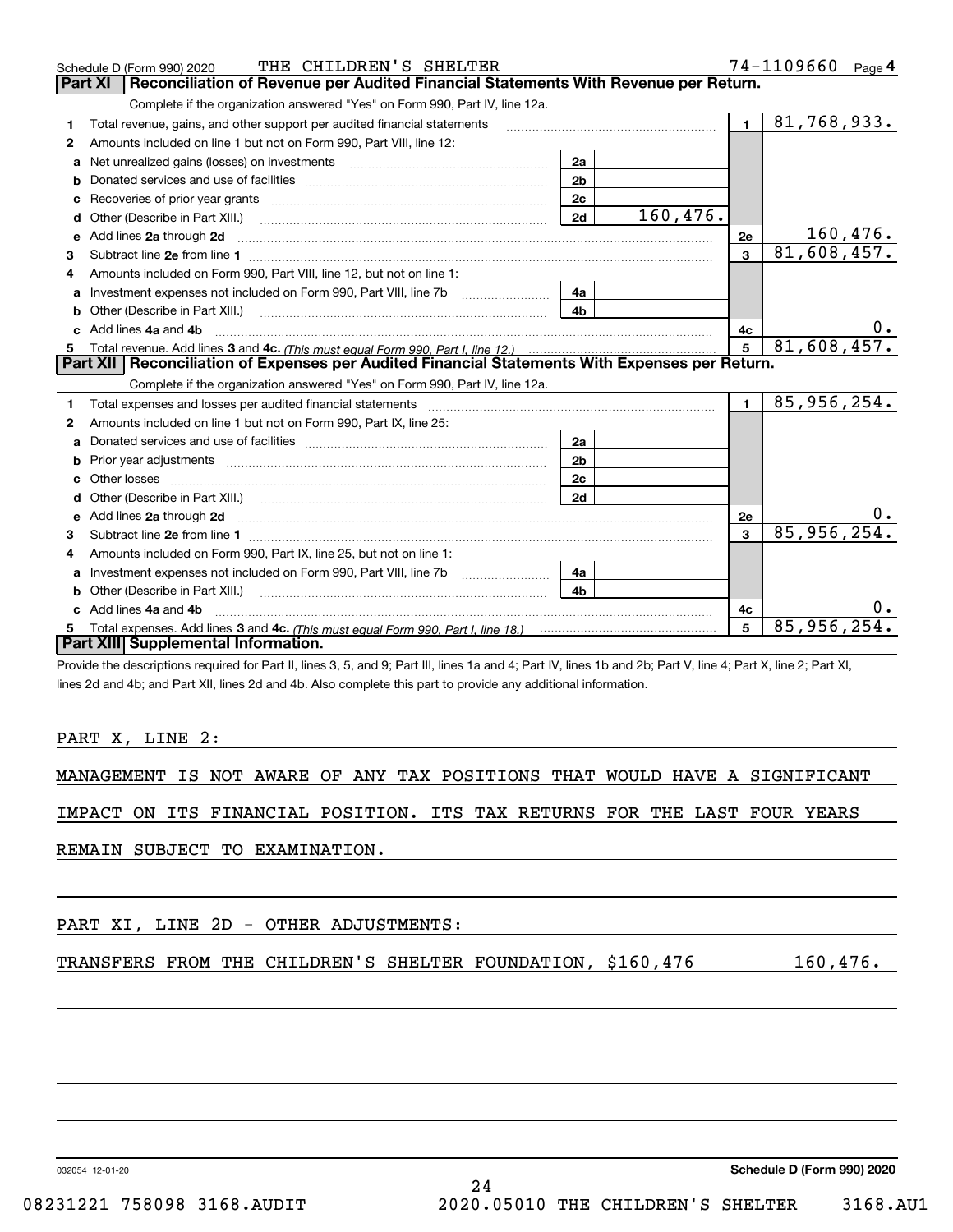| <b>SCHEDULE G</b>                                                                                                                                                 | <b>Supplemental Information Regarding Fundraising or Gaming Activities</b>                                                                                          | OMB No. 1545-0047                                                                                                                                  |                                                                            |    |                                       |  |                                                                            |                                                         |  |  |  |
|-------------------------------------------------------------------------------------------------------------------------------------------------------------------|---------------------------------------------------------------------------------------------------------------------------------------------------------------------|----------------------------------------------------------------------------------------------------------------------------------------------------|----------------------------------------------------------------------------|----|---------------------------------------|--|----------------------------------------------------------------------------|---------------------------------------------------------|--|--|--|
| (Form 990 or 990-EZ)                                                                                                                                              | Complete if the organization answered "Yes" on Form 990, Part IV, line 17, 18, or 19, or if the<br>organization entered more than \$15,000 on Form 990-EZ, line 6a. |                                                                                                                                                    |                                                                            |    |                                       |  |                                                                            |                                                         |  |  |  |
|                                                                                                                                                                   |                                                                                                                                                                     |                                                                                                                                                    | <b>Open to Public</b>                                                      |    |                                       |  |                                                                            |                                                         |  |  |  |
| Department of the Treasury<br>Internal Revenue Service                                                                                                            | Go to www.irs.gov/Form990 for instructions and the latest information.                                                                                              |                                                                                                                                                    | Inspection                                                                 |    |                                       |  |                                                                            |                                                         |  |  |  |
| Name of the organization                                                                                                                                          | 74-1109660                                                                                                                                                          | <b>Employer identification number</b>                                                                                                              |                                                                            |    |                                       |  |                                                                            |                                                         |  |  |  |
| THE CHILDREN'S SHELTER<br>Part I<br>Fundraising Activities. Complete if the organization answered "Yes" on Form 990, Part IV, line 17. Form 990-EZ filers are not |                                                                                                                                                                     |                                                                                                                                                    |                                                                            |    |                                       |  |                                                                            |                                                         |  |  |  |
|                                                                                                                                                                   | required to complete this part.                                                                                                                                     |                                                                                                                                                    |                                                                            |    |                                       |  |                                                                            |                                                         |  |  |  |
| Mail solicitations<br>a                                                                                                                                           |                                                                                                                                                                     | 1 Indicate whether the organization raised funds through any of the following activities. Check all that apply.<br>e l                             |                                                                            |    | Solicitation of non-government grants |  |                                                                            |                                                         |  |  |  |
| Solicitation of government grants<br>Internet and email solicitations<br>b<br>f                                                                                   |                                                                                                                                                                     |                                                                                                                                                    |                                                                            |    |                                       |  |                                                                            |                                                         |  |  |  |
| Phone solicitations<br>Special fundraising events<br>с<br>g<br>In-person solicitations                                                                            |                                                                                                                                                                     |                                                                                                                                                    |                                                                            |    |                                       |  |                                                                            |                                                         |  |  |  |
| d                                                                                                                                                                 |                                                                                                                                                                     | 2 a Did the organization have a written or oral agreement with any individual (including officers, directors, trustees, or                         |                                                                            |    |                                       |  |                                                                            |                                                         |  |  |  |
|                                                                                                                                                                   |                                                                                                                                                                     | key employees listed in Form 990, Part VII) or entity in connection with professional fundraising services?                                        |                                                                            |    |                                       |  | <b>Yes</b>                                                                 | No                                                      |  |  |  |
| compensated at least \$5,000 by the organization.                                                                                                                 |                                                                                                                                                                     | <b>b</b> If "Yes," list the 10 highest paid individuals or entities (fundraisers) pursuant to agreements under which the fundraiser is to be       |                                                                            |    |                                       |  |                                                                            |                                                         |  |  |  |
|                                                                                                                                                                   |                                                                                                                                                                     |                                                                                                                                                    |                                                                            |    |                                       |  |                                                                            |                                                         |  |  |  |
| (i) Name and address of individual<br>or entity (fundraiser)                                                                                                      |                                                                                                                                                                     | (ii) Activity                                                                                                                                      | (iii) Did<br>fundraiser<br>have custody<br>or control of<br>contributions? |    | (iv) Gross receipts<br>from activity  |  | (v) Amount paid<br>to (or retained by)<br>fundraiser<br>listed in col. (i) | (vi) Amount paid<br>to (or retained by)<br>organization |  |  |  |
|                                                                                                                                                                   |                                                                                                                                                                     |                                                                                                                                                    | Yes                                                                        | No |                                       |  |                                                                            |                                                         |  |  |  |
|                                                                                                                                                                   |                                                                                                                                                                     |                                                                                                                                                    |                                                                            |    |                                       |  |                                                                            |                                                         |  |  |  |
|                                                                                                                                                                   |                                                                                                                                                                     |                                                                                                                                                    |                                                                            |    |                                       |  |                                                                            |                                                         |  |  |  |
|                                                                                                                                                                   |                                                                                                                                                                     |                                                                                                                                                    |                                                                            |    |                                       |  |                                                                            |                                                         |  |  |  |
|                                                                                                                                                                   |                                                                                                                                                                     |                                                                                                                                                    |                                                                            |    |                                       |  |                                                                            |                                                         |  |  |  |
|                                                                                                                                                                   |                                                                                                                                                                     |                                                                                                                                                    |                                                                            |    |                                       |  |                                                                            |                                                         |  |  |  |
|                                                                                                                                                                   |                                                                                                                                                                     |                                                                                                                                                    |                                                                            |    |                                       |  |                                                                            |                                                         |  |  |  |
|                                                                                                                                                                   |                                                                                                                                                                     |                                                                                                                                                    |                                                                            |    |                                       |  |                                                                            |                                                         |  |  |  |
|                                                                                                                                                                   |                                                                                                                                                                     |                                                                                                                                                    |                                                                            |    |                                       |  |                                                                            |                                                         |  |  |  |
|                                                                                                                                                                   |                                                                                                                                                                     |                                                                                                                                                    |                                                                            |    |                                       |  |                                                                            |                                                         |  |  |  |
|                                                                                                                                                                   |                                                                                                                                                                     |                                                                                                                                                    |                                                                            |    |                                       |  |                                                                            |                                                         |  |  |  |
|                                                                                                                                                                   |                                                                                                                                                                     |                                                                                                                                                    |                                                                            |    |                                       |  |                                                                            |                                                         |  |  |  |
|                                                                                                                                                                   |                                                                                                                                                                     |                                                                                                                                                    |                                                                            |    |                                       |  |                                                                            |                                                         |  |  |  |
|                                                                                                                                                                   |                                                                                                                                                                     |                                                                                                                                                    |                                                                            |    |                                       |  |                                                                            |                                                         |  |  |  |
|                                                                                                                                                                   |                                                                                                                                                                     |                                                                                                                                                    |                                                                            |    |                                       |  |                                                                            |                                                         |  |  |  |
| Total<br>or licensing.                                                                                                                                            |                                                                                                                                                                     | 3 List all states in which the organization is registered or licensed to solicit contributions or has been notified it is exempt from registration |                                                                            |    |                                       |  |                                                                            |                                                         |  |  |  |
|                                                                                                                                                                   |                                                                                                                                                                     |                                                                                                                                                    |                                                                            |    |                                       |  |                                                                            |                                                         |  |  |  |
|                                                                                                                                                                   |                                                                                                                                                                     |                                                                                                                                                    |                                                                            |    |                                       |  |                                                                            |                                                         |  |  |  |
|                                                                                                                                                                   |                                                                                                                                                                     |                                                                                                                                                    |                                                                            |    |                                       |  |                                                                            |                                                         |  |  |  |
|                                                                                                                                                                   |                                                                                                                                                                     |                                                                                                                                                    |                                                                            |    |                                       |  |                                                                            |                                                         |  |  |  |
|                                                                                                                                                                   |                                                                                                                                                                     |                                                                                                                                                    |                                                                            |    |                                       |  |                                                                            |                                                         |  |  |  |
|                                                                                                                                                                   |                                                                                                                                                                     |                                                                                                                                                    |                                                                            |    |                                       |  |                                                                            |                                                         |  |  |  |
|                                                                                                                                                                   |                                                                                                                                                                     |                                                                                                                                                    |                                                                            |    |                                       |  |                                                                            |                                                         |  |  |  |
|                                                                                                                                                                   |                                                                                                                                                                     |                                                                                                                                                    |                                                                            |    |                                       |  |                                                                            |                                                         |  |  |  |
|                                                                                                                                                                   |                                                                                                                                                                     | LHA For Paperwork Reduction Act Notice, see the Instructions for Form 990 or 990-EZ.                                                               |                                                                            |    |                                       |  |                                                                            | Schedule G (Form 990 or 990-EZ) 2020                    |  |  |  |

032081 11-25-20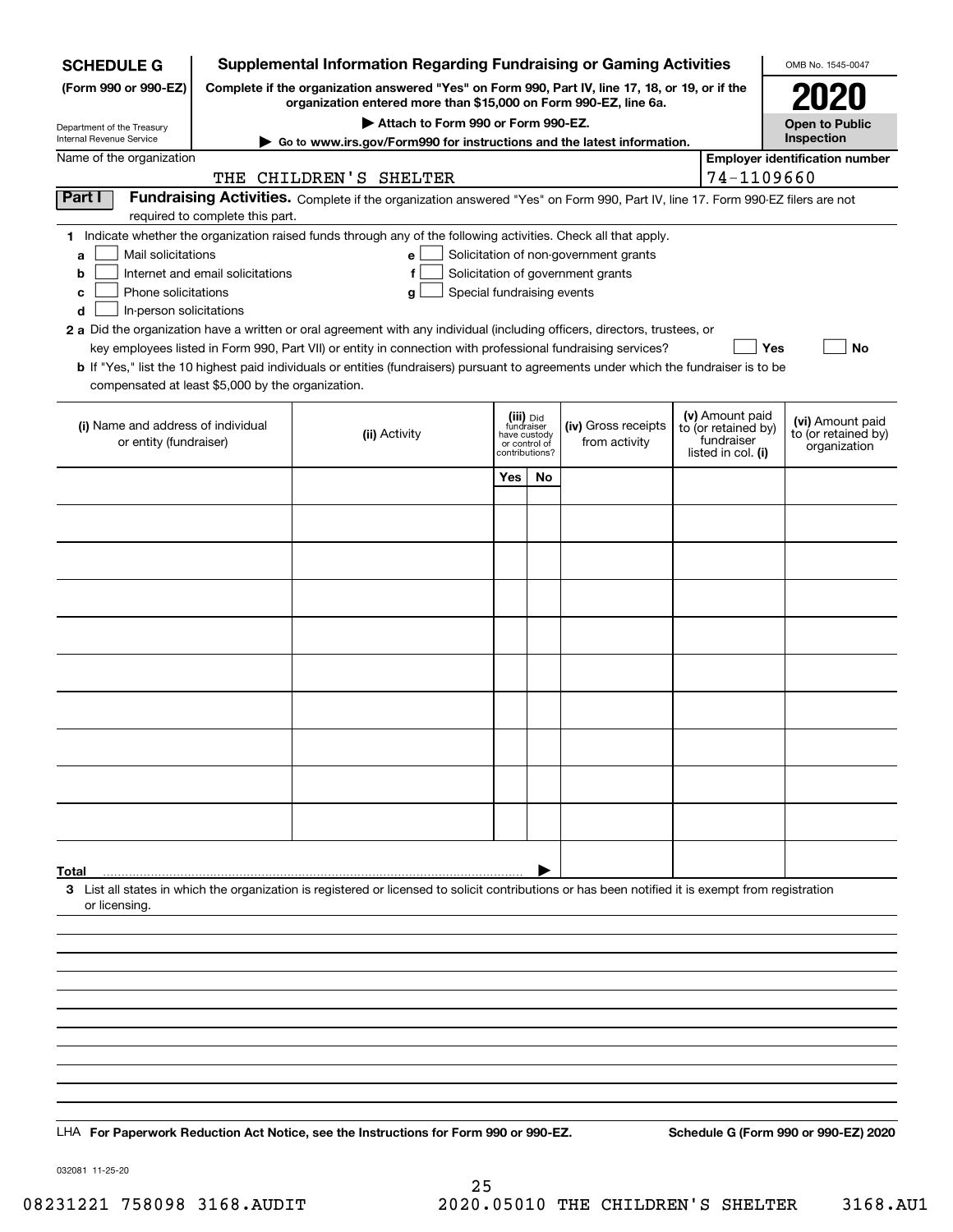**2**

**Part II** | Fundraising Events. Complete if the organization answered "Yes" on Form 990, Part IV, line 18, or reported more than \$15,000 of fundraising event contributions and gross income on Form 990-EZ, lines 1 and 6b. List events with gross receipts greater than \$5,000.

|                 |              | of fundraising event contributions and gross income on Form 990-EZ, lines 1 and 6b. List events with gross receipts greater than \$5,000. |              |                                                  |                                 |                                                     |
|-----------------|--------------|-------------------------------------------------------------------------------------------------------------------------------------------|--------------|--------------------------------------------------|---------------------------------|-----------------------------------------------------|
|                 |              |                                                                                                                                           | (a) Event #1 | (b) Event #2                                     | (c) Other events<br><b>NONE</b> | (d) Total events<br>(add col. (a) through           |
|                 |              |                                                                                                                                           | WINE EVENT   |                                                  |                                 | col. (c)                                            |
|                 |              |                                                                                                                                           | (event type) | (event type)                                     | (total number)                  |                                                     |
| Revenue         |              |                                                                                                                                           |              |                                                  |                                 |                                                     |
|                 | 1            |                                                                                                                                           | 21,000.      |                                                  |                                 | 21,000.                                             |
|                 |              |                                                                                                                                           |              |                                                  |                                 |                                                     |
|                 | $\mathbf{2}$ |                                                                                                                                           |              |                                                  |                                 |                                                     |
|                 |              |                                                                                                                                           |              |                                                  |                                 |                                                     |
|                 | 3            | Gross income (line 1 minus line 2)                                                                                                        | 21,000.      |                                                  |                                 | 21,000.                                             |
|                 |              |                                                                                                                                           |              |                                                  |                                 |                                                     |
|                 | 4            |                                                                                                                                           |              |                                                  |                                 |                                                     |
|                 | 5            |                                                                                                                                           |              |                                                  |                                 |                                                     |
|                 |              |                                                                                                                                           |              |                                                  |                                 |                                                     |
|                 | 6            |                                                                                                                                           |              |                                                  |                                 |                                                     |
|                 |              |                                                                                                                                           |              |                                                  |                                 |                                                     |
|                 | 7            | Food and beverages                                                                                                                        |              |                                                  |                                 |                                                     |
| Direct Expenses |              |                                                                                                                                           |              |                                                  |                                 |                                                     |
|                 | 8            |                                                                                                                                           |              |                                                  |                                 |                                                     |
|                 | 9            |                                                                                                                                           |              |                                                  |                                 |                                                     |
|                 | 10           | Direct expense summary. Add lines 4 through 9 in column (d)                                                                               |              |                                                  | ▶                               |                                                     |
|                 | 11           | Net income summary. Subtract line 10 from line 3, column (d)                                                                              |              |                                                  |                                 | 21,000.                                             |
|                 | Part III     | Gaming. Complete if the organization answered "Yes" on Form 990, Part IV, line 19, or reported more than                                  |              |                                                  |                                 |                                                     |
|                 |              | \$15,000 on Form 990-EZ, line 6a.                                                                                                         |              |                                                  |                                 |                                                     |
|                 |              |                                                                                                                                           | (a) Bingo    | (b) Pull tabs/instant<br>bingo/progressive bingo | (c) Other gaming                | (d) Total gaming (add<br>col. (a) through col. (c)) |
| Revenue         |              |                                                                                                                                           |              |                                                  |                                 |                                                     |
|                 |              |                                                                                                                                           |              |                                                  |                                 |                                                     |
|                 | 1            |                                                                                                                                           |              |                                                  |                                 |                                                     |
|                 | 2            |                                                                                                                                           |              |                                                  |                                 |                                                     |
|                 |              |                                                                                                                                           |              |                                                  |                                 |                                                     |
|                 | 3            |                                                                                                                                           |              |                                                  |                                 |                                                     |
| Direct Expenses |              |                                                                                                                                           |              |                                                  |                                 |                                                     |
|                 | 4            |                                                                                                                                           |              |                                                  |                                 |                                                     |
|                 |              |                                                                                                                                           |              |                                                  |                                 |                                                     |
|                 |              | 5 Other direct expenses                                                                                                                   |              |                                                  |                                 |                                                     |
|                 |              |                                                                                                                                           | Yes<br>%     | Yes<br>%                                         | Yes<br>%                        |                                                     |
|                 | 6.           | Volunteer labor                                                                                                                           | No           | No                                               | No                              |                                                     |
|                 |              |                                                                                                                                           |              |                                                  |                                 |                                                     |
|                 | 7            | Direct expense summary. Add lines 2 through 5 in column (d)                                                                               |              |                                                  |                                 |                                                     |
|                 |              |                                                                                                                                           |              |                                                  |                                 |                                                     |
|                 |              |                                                                                                                                           |              |                                                  |                                 |                                                     |
|                 |              |                                                                                                                                           |              |                                                  |                                 |                                                     |
| 9               |              | Enter the state(s) in which the organization conducts gaming activities:                                                                  |              |                                                  |                                 |                                                     |
|                 |              |                                                                                                                                           |              |                                                  |                                 | Yes<br>No                                           |
|                 |              |                                                                                                                                           |              |                                                  |                                 |                                                     |
|                 |              |                                                                                                                                           |              |                                                  |                                 |                                                     |
|                 |              |                                                                                                                                           |              |                                                  |                                 | Yes<br>No                                           |
|                 |              |                                                                                                                                           |              |                                                  |                                 |                                                     |
|                 |              |                                                                                                                                           |              |                                                  |                                 |                                                     |
|                 |              |                                                                                                                                           |              |                                                  |                                 |                                                     |
|                 |              |                                                                                                                                           |              |                                                  |                                 | Schedule G (Form 990 or 990-EZ) 2020                |
|                 |              | 032082 11-25-20                                                                                                                           |              |                                                  |                                 |                                                     |

**Schedule G (Form 990 or 990-EZ) 2020**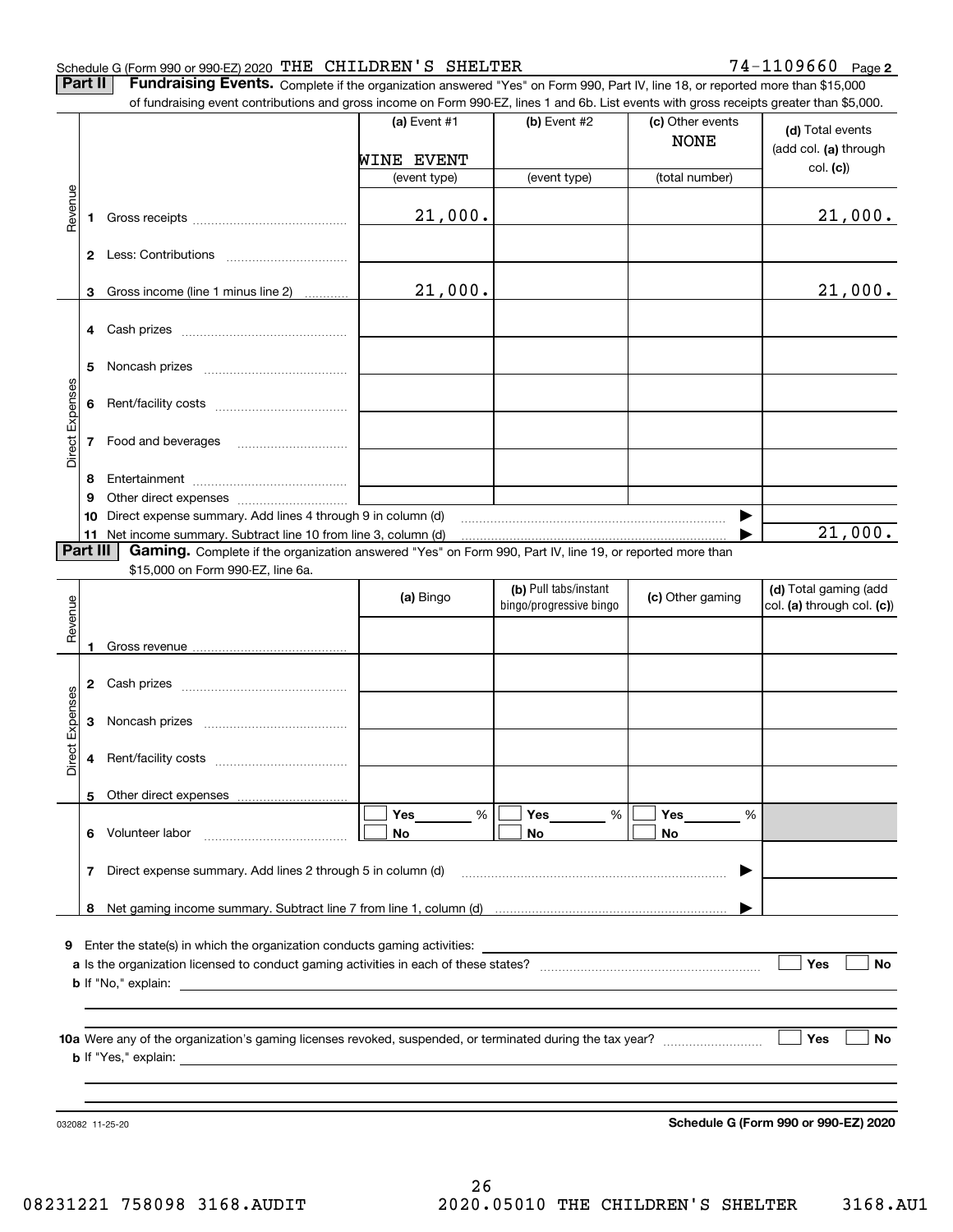|    | Schedule G (Form 990 or 990-EZ) 2020 THE CHILDREN'S SHELTER                                                                                                                                                         | 74-1109660      | Page 3    |
|----|---------------------------------------------------------------------------------------------------------------------------------------------------------------------------------------------------------------------|-----------------|-----------|
| 11 |                                                                                                                                                                                                                     | Yes             | No        |
|    | 12 Is the organization a grantor, beneficiary or trustee of a trust, or a member of a partnership or other entity formed                                                                                            |                 |           |
|    |                                                                                                                                                                                                                     | Yes             | No        |
|    | 13 Indicate the percentage of gaming activity conducted in:                                                                                                                                                         |                 |           |
|    |                                                                                                                                                                                                                     | 13а             | %         |
|    | <b>b</b> An outside facility <i>www.communicality www.communicality.communicality www.communicality www.communicality.communicality www.communicality.com</i>                                                       | 13 <sub>b</sub> | %         |
|    | 14 Enter the name and address of the person who prepares the organization's gaming/special events books and records:                                                                                                |                 |           |
|    |                                                                                                                                                                                                                     |                 |           |
|    | Name $\triangleright$ $\square$                                                                                                                                                                                     |                 |           |
|    |                                                                                                                                                                                                                     |                 |           |
|    | 15a Does the organization have a contract with a third party from whom the organization receives gaming revenue?                                                                                                    | Yes             | <b>No</b> |
|    |                                                                                                                                                                                                                     |                 |           |
|    | of gaming revenue retained by the third party $\triangleright$ \$                                                                                                                                                   |                 |           |
|    | c If "Yes," enter name and address of the third party:                                                                                                                                                              |                 |           |
|    |                                                                                                                                                                                                                     |                 |           |
|    |                                                                                                                                                                                                                     |                 |           |
|    |                                                                                                                                                                                                                     |                 |           |
| 16 | Gaming manager information:                                                                                                                                                                                         |                 |           |
|    | Name $\blacktriangleright$                                                                                                                                                                                          |                 |           |
|    | Gaming manager compensation > \$                                                                                                                                                                                    |                 |           |
|    |                                                                                                                                                                                                                     |                 |           |
|    | $Description of services provided$ $\triangleright$                                                                                                                                                                 |                 |           |
|    |                                                                                                                                                                                                                     |                 |           |
|    | Director/officer<br>Employee<br>Independent contractor                                                                                                                                                              |                 |           |
|    |                                                                                                                                                                                                                     |                 |           |
|    | 17 Mandatory distributions:                                                                                                                                                                                         |                 |           |
|    | a Is the organization required under state law to make charitable distributions from the gaming proceeds to                                                                                                         | $\Box$ Yes      | $\Box$ No |
|    | retain the state gaming license?                                                                                                                                                                                    |                 |           |
|    | <b>b</b> Enter the amount of distributions required under state law to be distributed to other exempt organizations or spent in the<br>organization's own exempt activities during the tax year $\triangleright$ \$ |                 |           |
|    | Supplemental Information. Provide the explanations required by Part I, line 2b, columns (iii) and (v); and Part III, lines 9, 9b, 10b,<br> Part IV                                                                  |                 |           |
|    | 15b, 15c, 16, and 17b, as applicable. Also provide any additional information. See instructions.                                                                                                                    |                 |           |
|    |                                                                                                                                                                                                                     |                 |           |
|    |                                                                                                                                                                                                                     |                 |           |
|    |                                                                                                                                                                                                                     |                 |           |
|    |                                                                                                                                                                                                                     |                 |           |
|    |                                                                                                                                                                                                                     |                 |           |
|    |                                                                                                                                                                                                                     |                 |           |
|    |                                                                                                                                                                                                                     |                 |           |
|    |                                                                                                                                                                                                                     |                 |           |
|    |                                                                                                                                                                                                                     |                 |           |
|    |                                                                                                                                                                                                                     |                 |           |
|    |                                                                                                                                                                                                                     |                 |           |
|    | Schedule G (Form 990 or 990-EZ) 2020<br>032083 11-25-20<br>27                                                                                                                                                       |                 |           |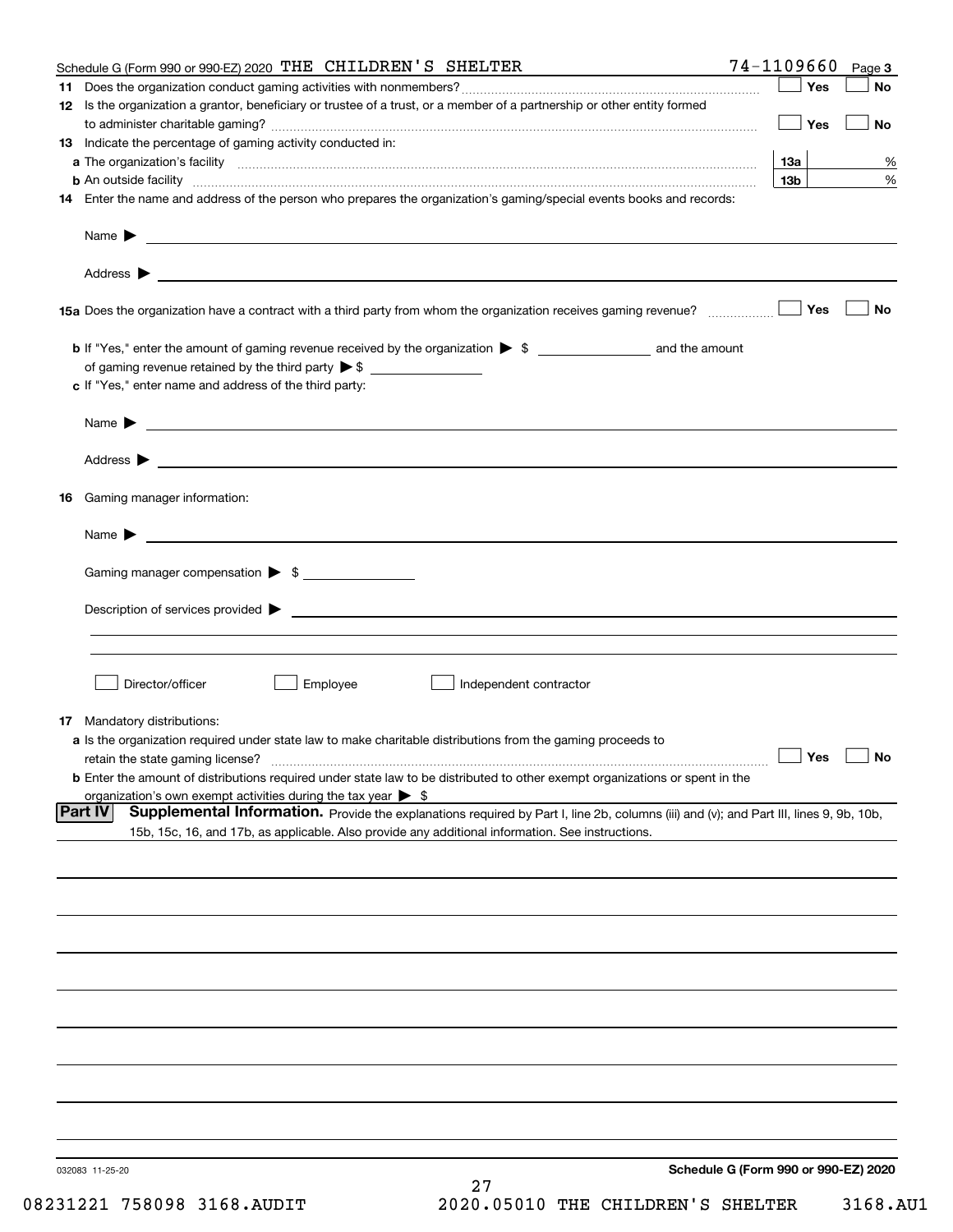| Schedule G (Form 990 or 990-EZ) |
|---------------------------------|

032084 04-01-20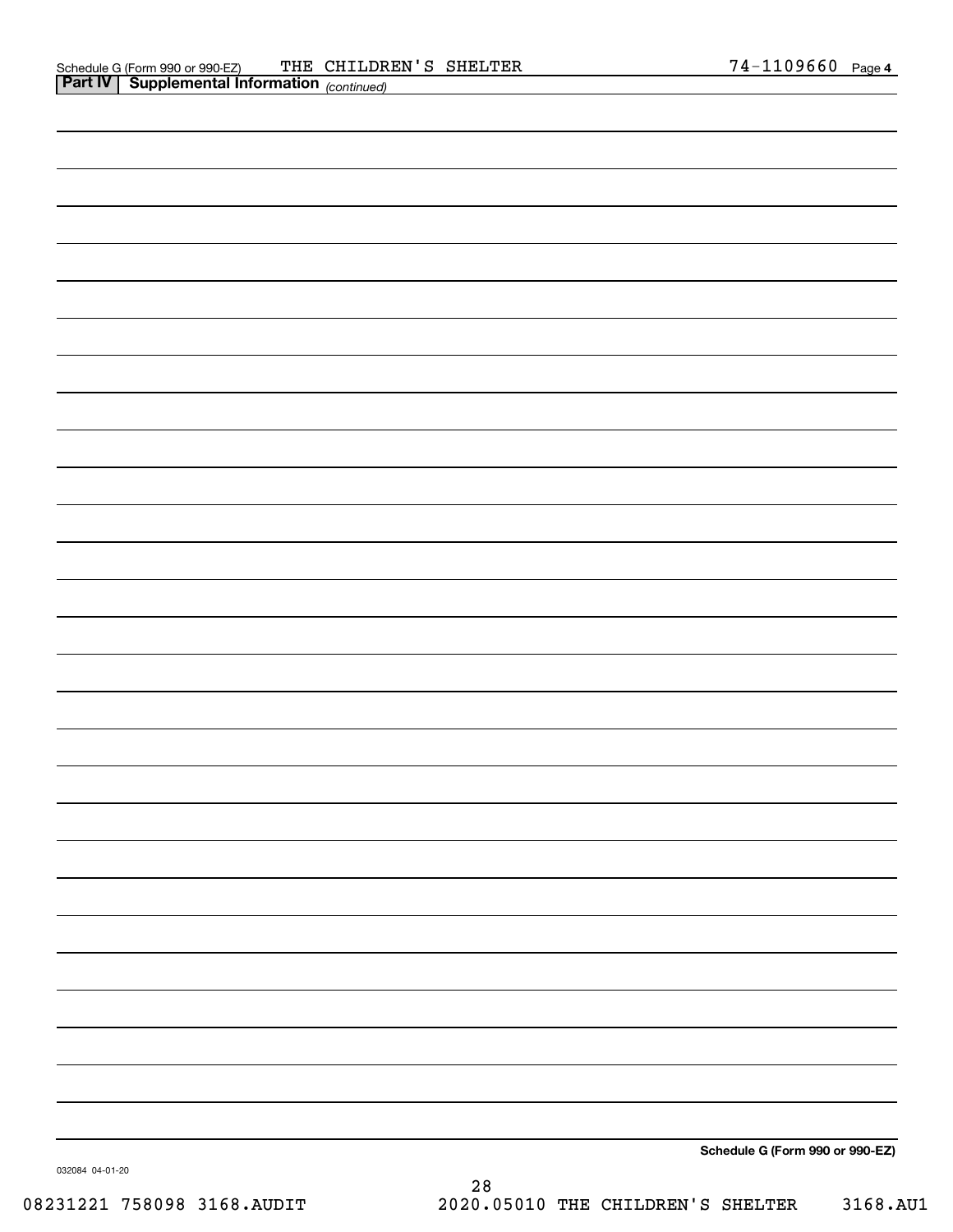| <b>SCHEDULE I</b><br>(Form 990)                                                                                                                                                                                    | <b>Grants and Other Assistance to Organizations,</b><br>Governments, and Individuals in the United States<br>Complete if the organization answered "Yes" on Form 990, Part IV, line 21 or 22.                                                                                        |           |                                    |                                                                              |                                         |                                                                |                                          |                                       |  |  |  |  |  |  |
|--------------------------------------------------------------------------------------------------------------------------------------------------------------------------------------------------------------------|--------------------------------------------------------------------------------------------------------------------------------------------------------------------------------------------------------------------------------------------------------------------------------------|-----------|------------------------------------|------------------------------------------------------------------------------|-----------------------------------------|----------------------------------------------------------------|------------------------------------------|---------------------------------------|--|--|--|--|--|--|
| Department of the Treasury<br>Internal Revenue Service                                                                                                                                                             |                                                                                                                                                                                                                                                                                      |           |                                    | Attach to Form 990.<br>Go to www.irs.gov/Form990 for the latest information. |                                         |                                                                |                                          | <b>Open to Public</b><br>Inspection   |  |  |  |  |  |  |
|                                                                                                                                                                                                                    | <b>Employer identification number</b><br>Name of the organization<br>74-1109660<br>THE CHILDREN'S SHELTER                                                                                                                                                                            |           |                                    |                                                                              |                                         |                                                                |                                          |                                       |  |  |  |  |  |  |
| Part I                                                                                                                                                                                                             | <b>General Information on Grants and Assistance</b>                                                                                                                                                                                                                                  |           |                                    |                                                                              |                                         |                                                                |                                          |                                       |  |  |  |  |  |  |
| Does the organization maintain records to substantiate the amount of the grants or assistance, the grantees' eligibility for the grants or assistance, and the selection<br>$\mathbf{1}$<br>$\boxed{\text{X}}$ Yes |                                                                                                                                                                                                                                                                                      |           |                                    |                                                                              |                                         |                                                                |                                          |                                       |  |  |  |  |  |  |
| Describe in Part IV the organization's procedures for monitoring the use of grant funds in the United States.<br>2                                                                                                 |                                                                                                                                                                                                                                                                                      |           |                                    |                                                                              |                                         |                                                                |                                          |                                       |  |  |  |  |  |  |
|                                                                                                                                                                                                                    | Part II<br>Grants and Other Assistance to Domestic Organizations and Domestic Governments. Complete if the organization answered "Yes" on Form 990, Part IV, line 21, for any<br>recipient that received more than \$5,000. Part II can be duplicated if additional space is needed. |           |                                    |                                                                              |                                         |                                                                |                                          |                                       |  |  |  |  |  |  |
|                                                                                                                                                                                                                    | 1 (a) Name and address of organization<br>or government                                                                                                                                                                                                                              | $(b)$ EIN | (c) IRC section<br>(if applicable) | (d) Amount of<br>cash grant                                                  | (e) Amount of<br>non-cash<br>assistance | (f) Method of<br>valuation (book,<br>FMV, appraisal,<br>other) | (g) Description of<br>noncash assistance | (h) Purpose of grant<br>or assistance |  |  |  |  |  |  |
|                                                                                                                                                                                                                    |                                                                                                                                                                                                                                                                                      |           |                                    |                                                                              |                                         |                                                                |                                          |                                       |  |  |  |  |  |  |
|                                                                                                                                                                                                                    |                                                                                                                                                                                                                                                                                      |           |                                    |                                                                              |                                         |                                                                |                                          |                                       |  |  |  |  |  |  |
| $\mathbf{2}$                                                                                                                                                                                                       | Enter total number of section 501(c)(3) and government organizations listed in the line 1 table                                                                                                                                                                                      |           |                                    |                                                                              |                                         |                                                                |                                          |                                       |  |  |  |  |  |  |
| 3                                                                                                                                                                                                                  | Enter total number of other organizations listed in the line 1 table                                                                                                                                                                                                                 |           |                                    |                                                                              |                                         |                                                                |                                          |                                       |  |  |  |  |  |  |
|                                                                                                                                                                                                                    | LHA For Paperwork Reduction Act Notice, see the Instructions for Form 990.                                                                                                                                                                                                           |           |                                    |                                                                              |                                         |                                                                |                                          | Schedule I (Form 990) 2020            |  |  |  |  |  |  |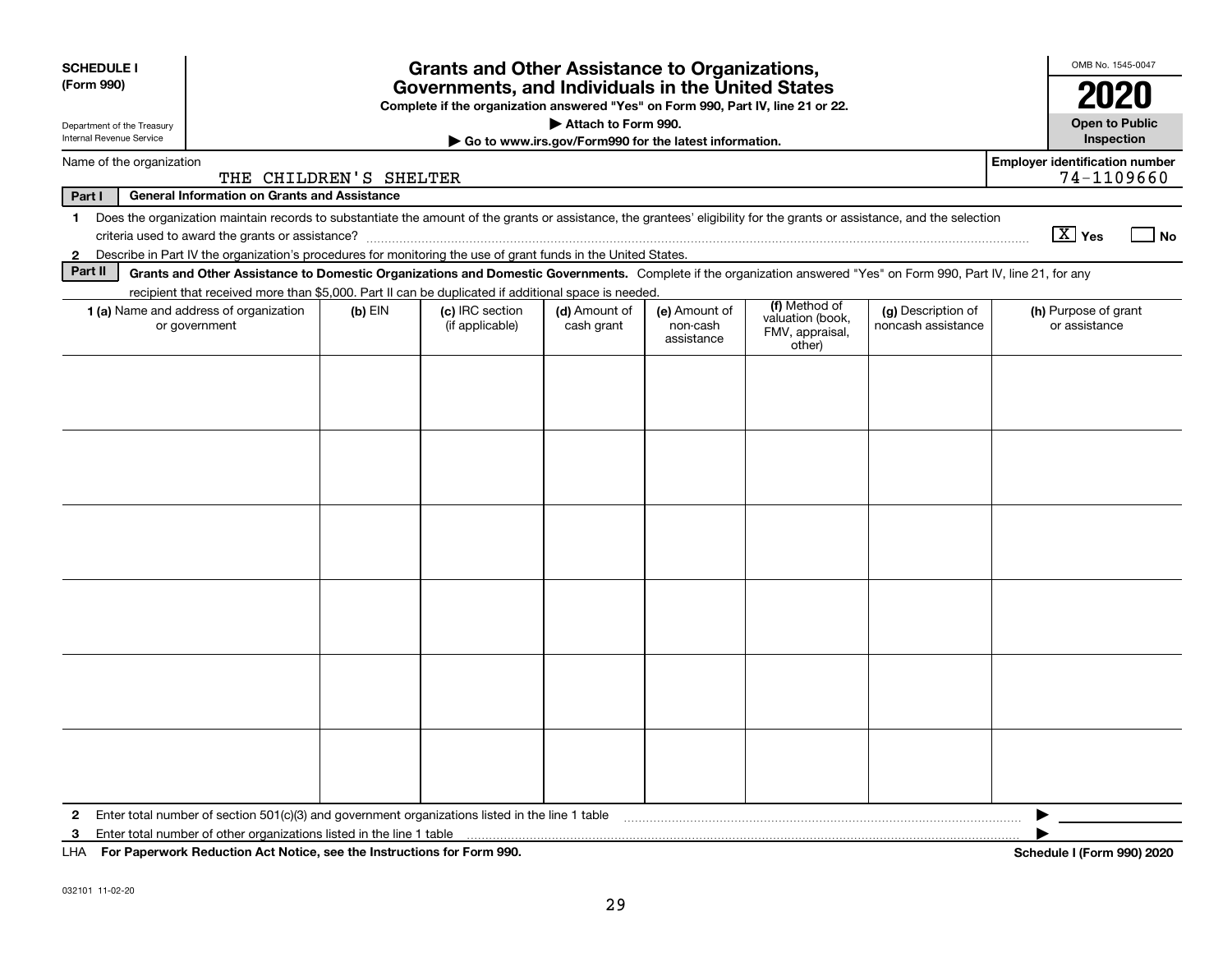**2**74-1109660

**Part III** | Grants and Other Assistance to Domestic Individuals. Complete if the organization answered "Yes" on Form 990, Part IV, line 22. Part III can be duplicated if additional space is needed.

| (a) Type of grant or assistance                                                                                                                      | (b) Number of<br>recipients | (c) Amount of<br>cash grant | (d) Amount of non-<br>cash assistance | (e) Method of valuation<br>(book, FMV, appraisal, other) | (f) Description of noncash assistance |
|------------------------------------------------------------------------------------------------------------------------------------------------------|-----------------------------|-----------------------------|---------------------------------------|----------------------------------------------------------|---------------------------------------|
|                                                                                                                                                      |                             |                             |                                       |                                                          |                                       |
| FOSTER PARENT PAYROLL, CLOTHING AND PERSONAL NEEDS                                                                                                   | 0                           | 64,659,360.                 | $\mathbf 0$ .                         |                                                          |                                       |
|                                                                                                                                                      |                             |                             |                                       |                                                          |                                       |
|                                                                                                                                                      |                             |                             |                                       |                                                          |                                       |
|                                                                                                                                                      |                             |                             |                                       |                                                          |                                       |
|                                                                                                                                                      |                             |                             |                                       |                                                          |                                       |
|                                                                                                                                                      |                             |                             |                                       |                                                          |                                       |
|                                                                                                                                                      |                             |                             |                                       |                                                          |                                       |
|                                                                                                                                                      |                             |                             |                                       |                                                          |                                       |
|                                                                                                                                                      |                             |                             |                                       |                                                          |                                       |
| Supplemental Information. Provide the information required in Part I, line 2; Part III, column (b); and any other additional information.<br>Part IV |                             |                             |                                       |                                                          |                                       |

PART I, LINE 2:

THE CHILDREN'S SHELTER PROVIDES CLOTHING, MEDICAL AND BASIC HOUSING TO THE

CHILDREN UNDER OUR CARE IN THE FORM OF SPECIFIC ASSISTANCE VIA MONETARY

PAYMENTS OR IN-KIND DONATIONS OF SELECTED ITEMS. THIS SPECIFIC ASSISTANCE

IS ALSO PROVIDED TO THE FOSTER PARENTS FOR THE CHILDREN UNDER THEIR CARE.

THESE FOSTER PARENTS ARE TRAINED AND QUALIFIED UNDER DEPARTMENT OF FAMILY

AND PROTECTIVE SERVICES (DFPS)RULES.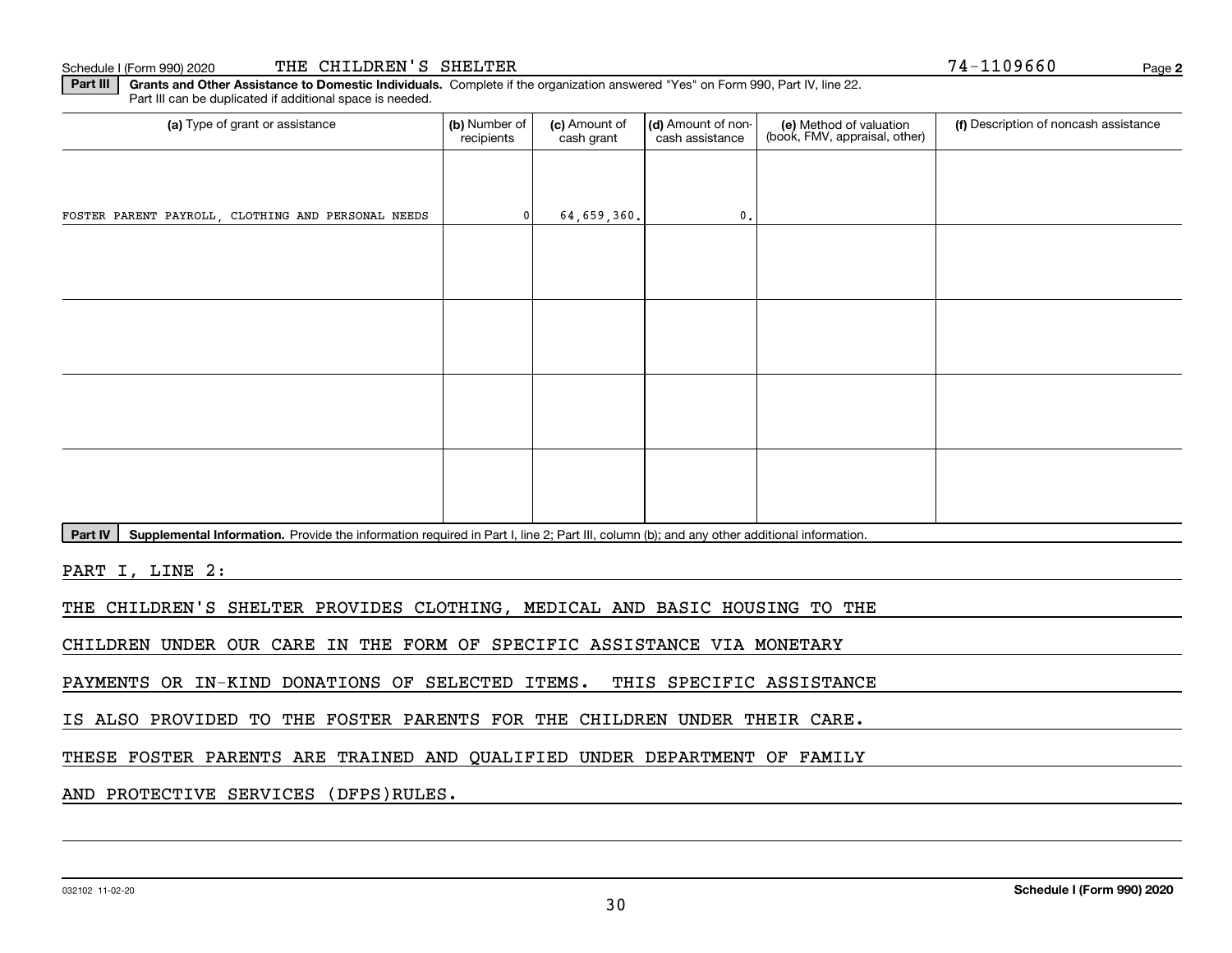|    | <b>SCHEDULE J</b>                                                                   |                                         | <b>Compensation Information</b>                                                                                        | OMB No. 1545-0047                     |     |              |  |  |
|----|-------------------------------------------------------------------------------------|-----------------------------------------|------------------------------------------------------------------------------------------------------------------------|---------------------------------------|-----|--------------|--|--|
|    | (Form 990)                                                                          |                                         | For certain Officers, Directors, Trustees, Key Employees, and Highest                                                  |                                       |     |              |  |  |
|    |                                                                                     |                                         | <b>Compensated Employees</b>                                                                                           | 2020                                  |     |              |  |  |
|    |                                                                                     |                                         | Complete if the organization answered "Yes" on Form 990, Part IV, line 23.<br>Attach to Form 990.                      | <b>Open to Public</b>                 |     |              |  |  |
|    | Department of the Treasury<br>Internal Revenue Service                              |                                         | Go to www.irs.gov/Form990 for instructions and the latest information.                                                 | Inspection                            |     |              |  |  |
|    | Name of the organization                                                            |                                         |                                                                                                                        | <b>Employer identification number</b> |     |              |  |  |
|    |                                                                                     | THE CHILDREN'S SHELTER                  |                                                                                                                        | 74-1109660                            |     |              |  |  |
|    | Part I                                                                              | <b>Questions Regarding Compensation</b> |                                                                                                                        |                                       |     |              |  |  |
|    |                                                                                     |                                         |                                                                                                                        |                                       | Yes | No           |  |  |
|    |                                                                                     |                                         | Check the appropriate box(es) if the organization provided any of the following to or for a person listed on Form 990, |                                       |     |              |  |  |
|    |                                                                                     |                                         | Part VII, Section A, line 1a. Complete Part III to provide any relevant information regarding these items.             |                                       |     |              |  |  |
|    | First-class or charter travel                                                       |                                         | Housing allowance or residence for personal use                                                                        |                                       |     |              |  |  |
|    | Travel for companions                                                               |                                         | Payments for business use of personal residence                                                                        |                                       |     |              |  |  |
|    | Tax indemnification and gross-up payments                                           |                                         | Health or social club dues or initiation fees                                                                          |                                       |     |              |  |  |
|    | Discretionary spending account                                                      |                                         | Personal services (such as maid, chauffeur, chef)                                                                      |                                       |     |              |  |  |
|    |                                                                                     |                                         |                                                                                                                        |                                       |     |              |  |  |
|    |                                                                                     |                                         | <b>b</b> If any of the boxes on line 1a are checked, did the organization follow a written policy regarding payment or |                                       |     |              |  |  |
|    |                                                                                     |                                         | reimbursement or provision of all of the expenses described above? If "No," complete Part III to explain               | 1b                                    |     |              |  |  |
| 2  |                                                                                     |                                         | Did the organization require substantiation prior to reimbursing or allowing expenses incurred by all directors,       |                                       |     |              |  |  |
|    |                                                                                     |                                         |                                                                                                                        | $\mathbf{2}$                          |     |              |  |  |
|    |                                                                                     |                                         |                                                                                                                        |                                       |     |              |  |  |
| з  |                                                                                     |                                         | Indicate which, if any, of the following the organization used to establish the compensation of the organization's     |                                       |     |              |  |  |
|    |                                                                                     |                                         | CEO/Executive Director. Check all that apply. Do not check any boxes for methods used by a related organization to     |                                       |     |              |  |  |
|    | establish compensation of the CEO/Executive Director, but explain in Part III.      |                                         |                                                                                                                        |                                       |     |              |  |  |
|    | Compensation committee                                                              |                                         | Written employment contract                                                                                            |                                       |     |              |  |  |
|    | Independent compensation consultant                                                 |                                         | $\overline{\textbf{X}}$ Compensation survey or study                                                                   |                                       |     |              |  |  |
|    | Form 990 of other organizations                                                     |                                         | $\mathbf{X}$ Approval by the board or compensation committee                                                           |                                       |     |              |  |  |
|    |                                                                                     |                                         |                                                                                                                        |                                       |     |              |  |  |
| 4  |                                                                                     |                                         | During the year, did any person listed on Form 990, Part VII, Section A, line 1a, with respect to the filing           |                                       |     |              |  |  |
|    | organization or a related organization:                                             |                                         |                                                                                                                        |                                       |     |              |  |  |
| а  | Receive a severance payment or change-of-control payment?                           |                                         |                                                                                                                        | 4a                                    |     | х<br>X       |  |  |
| b  | Participate in or receive payment from a supplemental nonqualified retirement plan? |                                         |                                                                                                                        | 4b                                    |     | $\mathbf x$  |  |  |
| c  | Participate in or receive payment from an equity-based compensation arrangement?    |                                         |                                                                                                                        | 4c                                    |     |              |  |  |
|    |                                                                                     |                                         | If "Yes" to any of lines 4a-c, list the persons and provide the applicable amounts for each item in Part III.          |                                       |     |              |  |  |
|    |                                                                                     |                                         | Only section 501(c)(3), 501(c)(4), and 501(c)(29) organizations must complete lines 5-9.                               |                                       |     |              |  |  |
|    |                                                                                     |                                         | For persons listed on Form 990, Part VII, Section A, line 1a, did the organization pay or accrue any compensation      |                                       |     |              |  |  |
|    | contingent on the revenues of:                                                      |                                         |                                                                                                                        |                                       |     |              |  |  |
| a  |                                                                                     |                                         |                                                                                                                        | 5а                                    |     | x            |  |  |
|    |                                                                                     |                                         |                                                                                                                        | <b>5b</b>                             |     | X            |  |  |
|    | If "Yes" on line 5a or 5b, describe in Part III.                                    |                                         |                                                                                                                        |                                       |     |              |  |  |
| 6. |                                                                                     |                                         | For persons listed on Form 990, Part VII, Section A, line 1a, did the organization pay or accrue any compensation      |                                       |     |              |  |  |
|    | contingent on the net earnings of:                                                  |                                         |                                                                                                                        |                                       |     |              |  |  |
| a  |                                                                                     |                                         |                                                                                                                        | 6a                                    |     | х            |  |  |
|    |                                                                                     |                                         |                                                                                                                        | 6b                                    |     | $\mathbf{x}$ |  |  |
|    | If "Yes" on line 6a or 6b, describe in Part III.                                    |                                         |                                                                                                                        |                                       |     |              |  |  |
|    |                                                                                     |                                         | 7 For persons listed on Form 990, Part VII, Section A, line 1a, did the organization provide any nonfixed payments     |                                       |     |              |  |  |
|    |                                                                                     |                                         |                                                                                                                        | 7                                     |     | x            |  |  |
| 8  |                                                                                     |                                         | Were any amounts reported on Form 990, Part VII, paid or accrued pursuant to a contract that was subject to the        |                                       |     |              |  |  |
|    |                                                                                     |                                         | initial contract exception described in Regulations section 53.4958-4(a)(3)? If "Yes," describe in Part III            | 8                                     |     | х            |  |  |
| 9  |                                                                                     |                                         | If "Yes" on line 8, did the organization also follow the rebuttable presumption procedure described in                 |                                       |     |              |  |  |
|    | Regulations section 53.4958-6(c)?                                                   |                                         |                                                                                                                        | 9                                     |     |              |  |  |
|    | LHA For Paperwork Reduction Act Notice, see the Instructions for Form 990.          |                                         |                                                                                                                        | Schedule J (Form 990) 2020            |     |              |  |  |

032111 12-07-20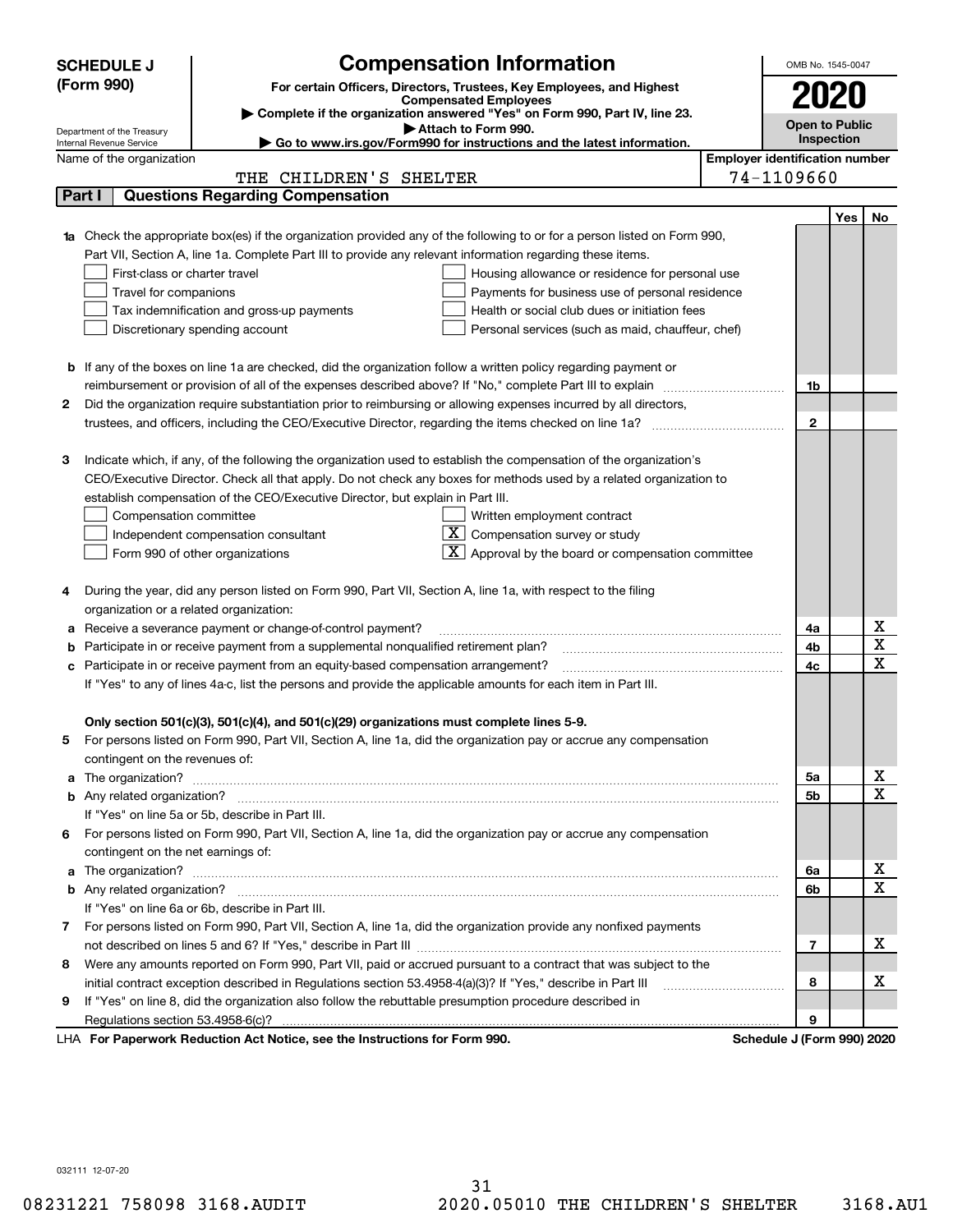#### 74-1109660

**2**

# **Part II Officers, Directors, Trustees, Key Employees, and Highest Compensated Employees.**  Schedule J (Form 990) 2020 Page Use duplicate copies if additional space is needed.

For each individual whose compensation must be reported on Schedule J, report compensation from the organization on row (i) and from related organizations, described in the instructions, on row (ii). Do not list any individuals that aren't listed on Form 990, Part VII.

**Note:**  The sum of columns (B)(i)-(iii) for each listed individual must equal the total amount of Form 990, Part VII, Section A, line 1a, applicable column (D) and (E) amounts for that individual.

| (A) Name and Title    |                           |                          | (B) Breakdown of W-2 and/or 1099-MISC compensation |                                           | (C) Retirement and<br>other deferred | (D) Nontaxable<br>benefits | (E) Total of columns | (F) Compensation<br>in column (B)         |
|-----------------------|---------------------------|--------------------------|----------------------------------------------------|-------------------------------------------|--------------------------------------|----------------------------|----------------------|-------------------------------------------|
|                       |                           | (i) Base<br>compensation | (ii) Bonus &<br>incentive<br>compensation          | (iii) Other<br>reportable<br>compensation | compensation                         |                            | $(B)(i)-(D)$         | reported as deferred<br>on prior Form 990 |
| (1) ANNETTE RODRIGUEZ | (i)                       | 261,569.                 | $\overline{0}$ .                                   | $\overline{0}$ .                          | 13,071.                              | 5,699.                     | 280,339.             | 0.                                        |
| PRESIDENT/CEO         | <u>(ii)</u>               | $\overline{0}$ .         | $\overline{0}$ .                                   | $\overline{0}$ .                          | $\overline{0}$ .                     | $\overline{0}$ .           | $\overline{0}$ .     | $\overline{0}$ .                          |
|                       | (i)                       |                          |                                                    |                                           |                                      |                            |                      |                                           |
|                       | <u>(ii)</u>               |                          |                                                    |                                           |                                      |                            |                      |                                           |
|                       | (i)                       |                          |                                                    |                                           |                                      |                            |                      |                                           |
|                       | <u>(ii)</u>               |                          |                                                    |                                           |                                      |                            |                      |                                           |
|                       | (i)                       |                          |                                                    |                                           |                                      |                            |                      |                                           |
|                       | (ii)                      |                          |                                                    |                                           |                                      |                            |                      |                                           |
|                       | $(\sf{i})$                |                          |                                                    |                                           |                                      |                            |                      |                                           |
|                       | (ii)                      |                          |                                                    |                                           |                                      |                            |                      |                                           |
|                       | $(\sf{i})$                |                          |                                                    |                                           |                                      |                            |                      |                                           |
|                       | (ii)                      |                          |                                                    |                                           |                                      |                            |                      |                                           |
|                       | $(\sf{i})$<br><u>(ii)</u> |                          |                                                    |                                           |                                      |                            |                      |                                           |
|                       | $(\sf{i})$                |                          |                                                    |                                           |                                      |                            |                      |                                           |
|                       | <u>(ii)</u>               |                          |                                                    |                                           |                                      |                            |                      |                                           |
|                       | $(\sf{i})$                |                          |                                                    |                                           |                                      |                            |                      |                                           |
|                       | <u>(ii)</u>               |                          |                                                    |                                           |                                      |                            |                      |                                           |
|                       | (i)                       |                          |                                                    |                                           |                                      |                            |                      |                                           |
|                       | (ii)                      |                          |                                                    |                                           |                                      |                            |                      |                                           |
|                       | (i)                       |                          |                                                    |                                           |                                      |                            |                      |                                           |
|                       | (ii)                      |                          |                                                    |                                           |                                      |                            |                      |                                           |
|                       | (i)                       |                          |                                                    |                                           |                                      |                            |                      |                                           |
|                       | (ii)                      |                          |                                                    |                                           |                                      |                            |                      |                                           |
|                       | (i)                       |                          |                                                    |                                           |                                      |                            |                      |                                           |
|                       | (ii)                      |                          |                                                    |                                           |                                      |                            |                      |                                           |
|                       | (i)                       |                          |                                                    |                                           |                                      |                            |                      |                                           |
|                       | (ii)                      |                          |                                                    |                                           |                                      |                            |                      |                                           |
|                       | (i)                       |                          |                                                    |                                           |                                      |                            |                      |                                           |
|                       | <u>(ii)</u>               |                          |                                                    |                                           |                                      |                            |                      |                                           |
|                       | (i)                       |                          |                                                    |                                           |                                      |                            |                      |                                           |
|                       | $\overline{}}$            |                          |                                                    |                                           |                                      |                            |                      |                                           |

**Schedule J (Form 990) 2020**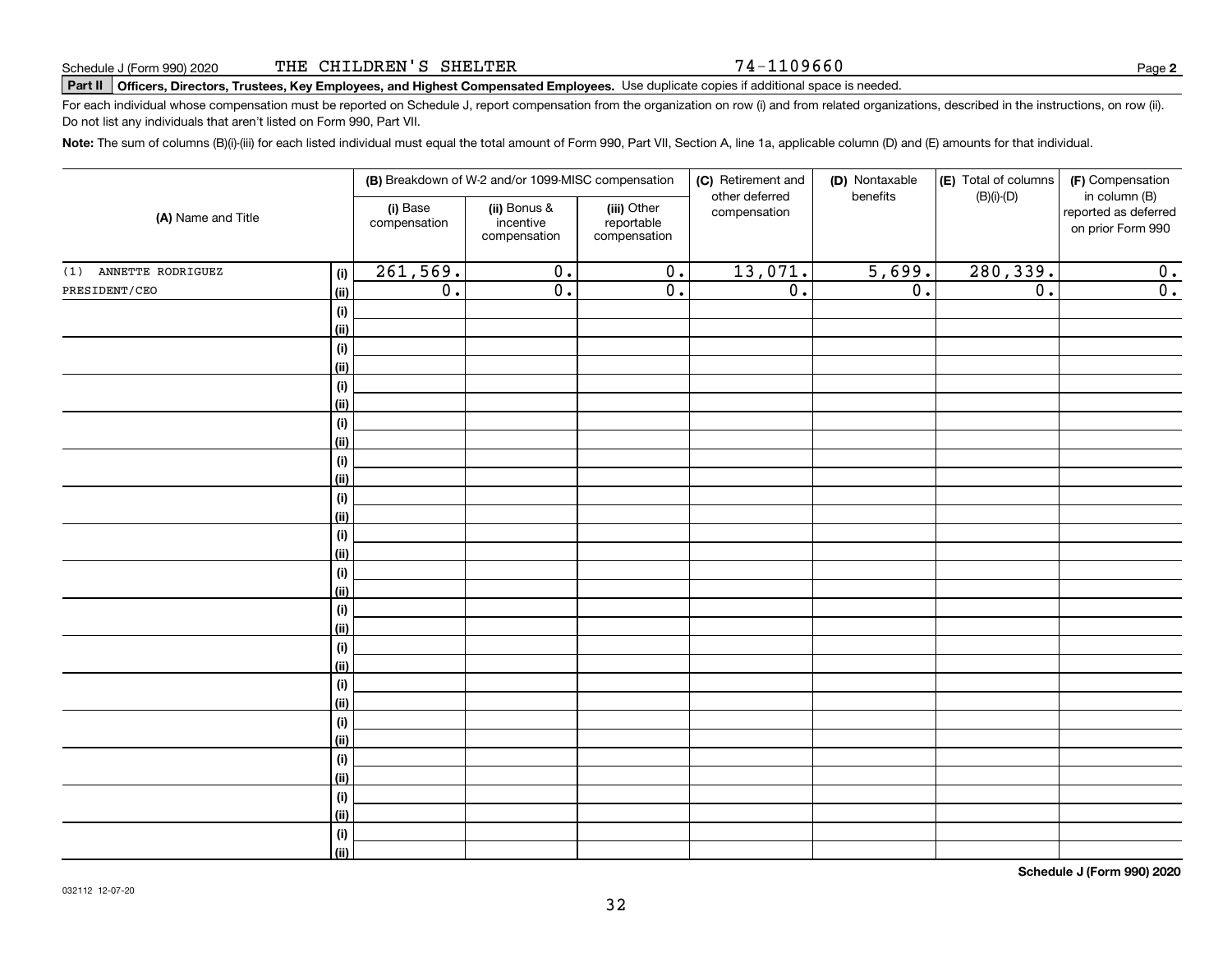#### **Part III Supplemental Information**

Schedule J (Form 990) 2020 THE CHILDREN'S SHELTER<br>
Part III Supplemental Information<br>
Provide the information, explanation, or descriptions required for Part I, lines 1a, 1b, 3, 4a, 4b, 4c, 5a, 5b, 6a, 6b, 7, and 8, and fo

**Schedule J (Form 990) 2020**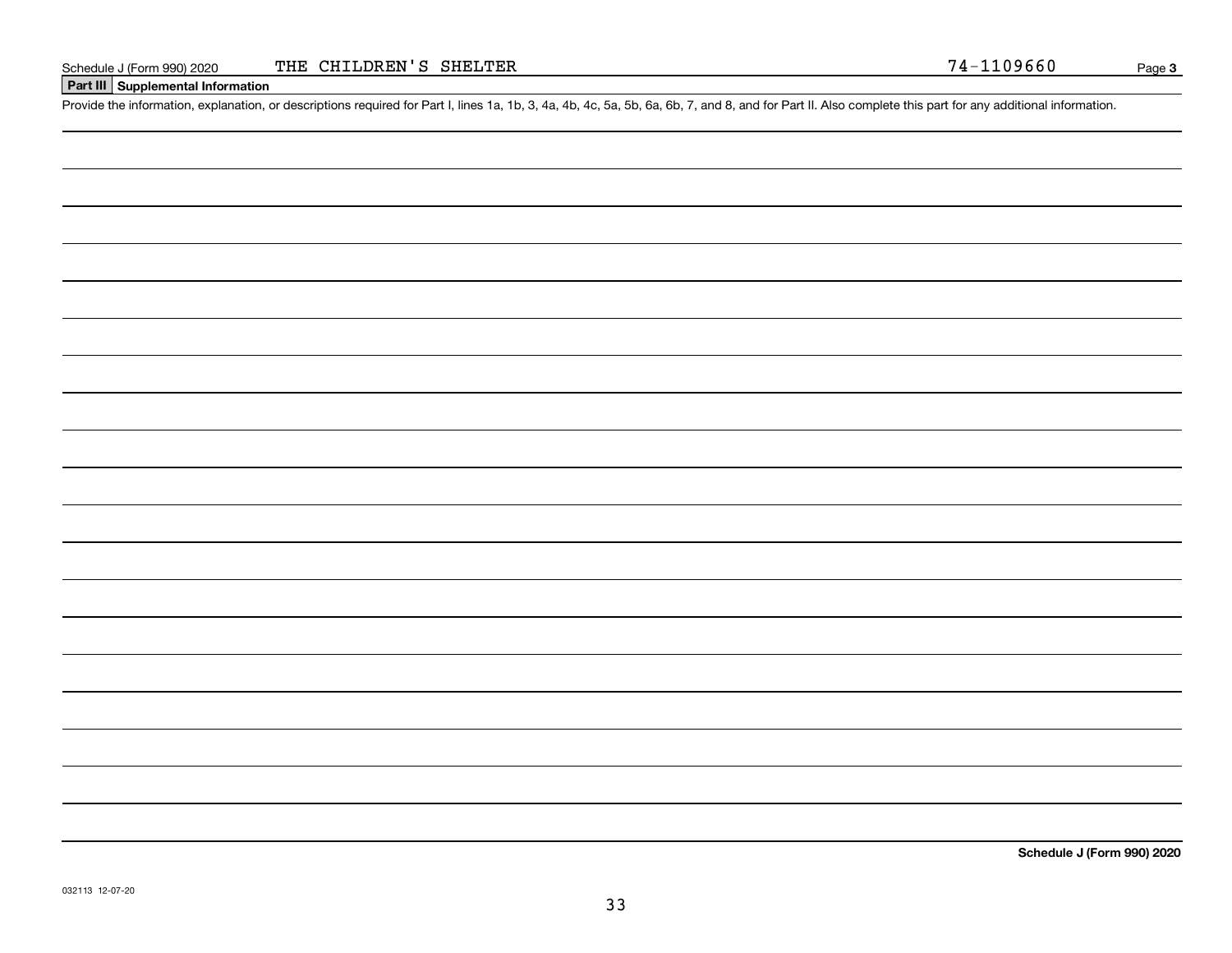**(Form 990 or 990-EZ)**

Department of the Treasury Internal Revenue Service Name of the organization

**Complete to provide information for responses to specific questions on Form 990 or 990-EZ or to provide any additional information. SCHEDULE O Supplemental Information to Form 990 or 990-EZ**

**| Attach to Form 990 or 990-EZ. | Go to www.irs.gov/Form990 for the latest information.**



THE CHILDREN'S SHELTER THE 74-1109660

FORM 990, PART III, LINE 4B, PROGRAM SERVICE ACCOMPLISHMENTS:

CARE FOR CHILDREN AGES BIRTH TO 16 YEARS OLD. THE CHILDREN RECEIVED

COMPLETE MEDICAL SERVICES, COUNSELING, THERAPY, EDUCATION, AND

RECREATIONAL ACTIVITIES.

FORM 990, PART III, LINE 4D, OTHER PROGRAM SERVICES:

MENTAL HEALTH THERAPY (HOPE CENTER) - THE SHELTER OPERATES AN

OUTPATIENT MENTAL HEALTH CLINIC PROVIDING A CONTINUUM OF

TRAUMA-INFORMED CARE FOR CHILDREN WHO ARE SUFFERING TRAUMATIC AND

EMOTIONAL DISORDERS IN THE HOPE CENTER PROGRAM.

FAMILY STRENGTHENING - NURSE-FAMILY PARTNERSHIP - THE CHILDREN'S

SHELTER NURSE-FAMILY PARTNERSHIP HELPS FIRST TIME LOW INCOME MOTHERS

PREPARE FOR THE BIRTH OF THEIR CHILD. ONCE ENROLLED IN THE PROGRAM,

REGISTERED NURSES MAKE HOME VISITS FROM EARLY ON IN THE PREGNANCY AND

UNTIL THE BABY TURNS TWO YEARS OLD. NURSE-FAMILY PARTNERHIP OFFERS

KNOWLEDGE AND SUPPORT TO THE ENTIRE FAMILY. FATHERS ARE HIGHLY

ENCOURAGED TO PARTICIPATE IN SERVICES. NURSE-FAMILY PARTNERSHIP HAS

PROVEN RESULTS SHOWN TO IMPROVE MATERNAL/CHILD HEALTH, DECREASE

SUBSEQUENT BIRTHS, INCREASE SELF-SUFFICIENCY, AND DECREASE INCIDENCES

OF CHILD ABUSE AND NEGLECT. NURSE-FAMILY PARTNERSHIP IS A FREE,

VOLUNTARY PROGRAM.

FAMILY STRENGTHENING - COMPADRE Y COMPADRE - THE CHILDREN'S SHELTER

COMPADRE Y COMPADRE CHILD ABUSE PREVENTION PROGRAM AIMS TO GUIDE MEN

THROUGH THE EXPERIENCE OF CONNECTING THEIR HEAD AND HEART TO BECOME A

032211 11-20-20 LHA For Paperwork Reduction Act Notice, see the Instructions for Form 990 or 990-EZ. Schedule O (Form 990 or 990-EZ) 2020

34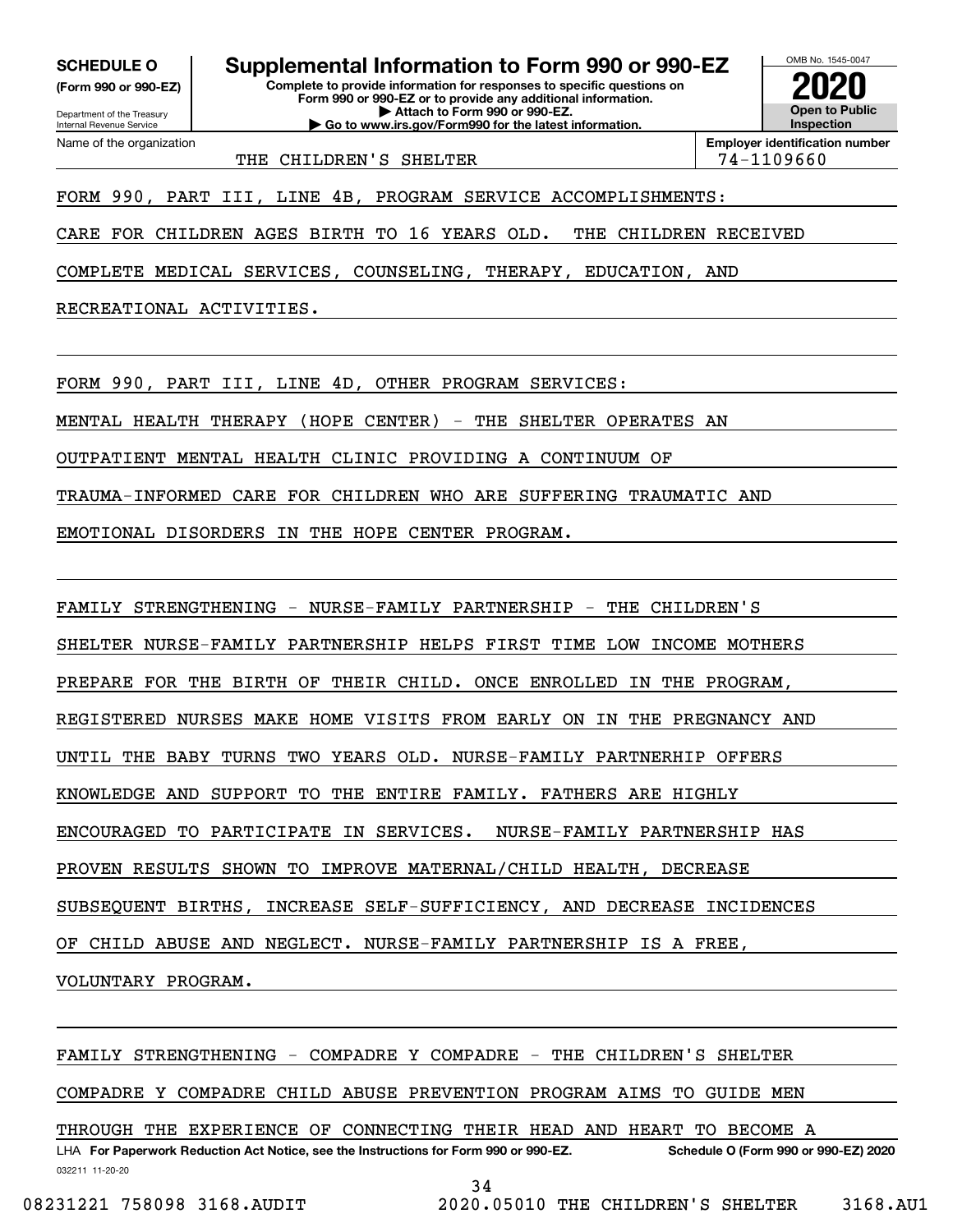| Schedule O (Form 990 or 990-EZ) 2020                                                          | Page 2                                              |
|-----------------------------------------------------------------------------------------------|-----------------------------------------------------|
| Name of the organization<br>CHILDREN'S SHELTER<br>THE                                         | <b>Employer identification number</b><br>74-1109660 |
| <b>OPEN</b><br>$\tt{FATHER}$ .<br>ONCE ENROLLED, PARTICIPANTS<br>MORE<br>AND<br>NURTURING     | ARE PAIRED                                          |
| <b>EDUCATOR</b><br>WHO<br>PROVIDES<br><b>SUPPORT</b><br>WITH A<br>TRAINED<br>PARENT<br>DURING | THE<br>ENTIRE                                       |
| PROGRAM.<br>COMPADRE<br>COMPADRE<br>PROGRAM OFFERS<br>A MENTOR<br>THE<br>Y                    | PROGRAM<br>FOR                                      |
| PROGRAM GRADUATES.<br>THE<br>MENTORS ASSIST BY PROVIDING                                      | ENCOURAGEMENT AND                                   |
| LESSONS<br>PARTICIPANTS.<br>FACILITATING<br>TО<br>INCOMING<br>ALL<br>MENTORS                  | <b>CONTINUE</b><br>TО                               |
| VALUABLE<br>SUPPORTIVE<br>SERVICES.<br>COMPADRE<br>Y COMPADRE<br>RECEIVE                      | IS<br>A FREE,                                       |
| FOR ANY<br>VOLUNTARY<br>PROGRAM AND<br>ΙS<br>AVAILABLE<br>MALE<br>CAREGIVER.                  |                                                     |
|                                                                                               |                                                     |
| CHILDREN'S<br>IPARENT<br>$SA -$<br>THE<br><b>SHELTER</b><br>STRENGTHENING<br>FAMILY<br>$-$    | IPARENT<br>SA                                       |
|                                                                                               |                                                     |

IS A COMPREHENSIVE PARENTING PROGRAM THAT SUPPORTS PARENTS TO CREATE A NURTURING FAMILY. ONCE ENROLLED, A TRAINED PARENT EDUCATOR WORKS WITH THE FAMILY TO ENHANCE PARENTING SKILLS BY LEARNING POSITIVE DISCIPLINE TECHNIQUES, STRESS MANAGEMENT, HEALTHY DEVELOPMENT FOR INFANTS, CHILDREN AND TEENS, PLUS MUCH MORE! IN HOME AND GROUP BASED SERVICES ARE AVAILABLE. IPARENT SA IS A FREE, VOLUNTARY PROGRAM, AND AVAILABLE

FOR PARENTS WITH CHILDREN AGES 0-17 YEARS OLD.

FAMILY STRENGTHENING - HOPES III - THE CHILDREN'S SHELTER HOPE III

PROGRAM PROVIDES PARENT EDUCATION FOR FAMILIES WITH CHILDREN FROM

INFANCY TO AGE FIVE, AND PRENATAL MOTHERS.

EXPENSES \$ 3,274,204. INCLUDING GRANTS OF \$ 139,148. REVENUE \$ 0.

FORM 990, PART VI, SECTION B, LINE 11B:

THE FORM 990 IS REVIEWED BY THE ORGANIZATION'S CEO AND CFO FOLLOWING

PREPARATION BY THE ORGANIZATION'S INDEPENDENT PUBLIC ACCOUNTING FIRM.

FOLLOWING THE CEO AND CFO REVIEW, THE FORM 990 IS PROVIDED TO THE FINANCE

COMMITTEE FOR REVIEW. A COPY OF THE FORM 990 IS THEN DISSEMINATED TO ALL

032212 11-20-20 **Schedule O (Form 990 or 990-EZ) 2020** BOARD MEMBERS PRIOR TO A FORMAL BOARD MEETING, WHERE THE BOARD HAS AN 35

08231221 758098 3168.AUDIT 2020.05010 THE CHILDREN'S SHELTER 3168.AU1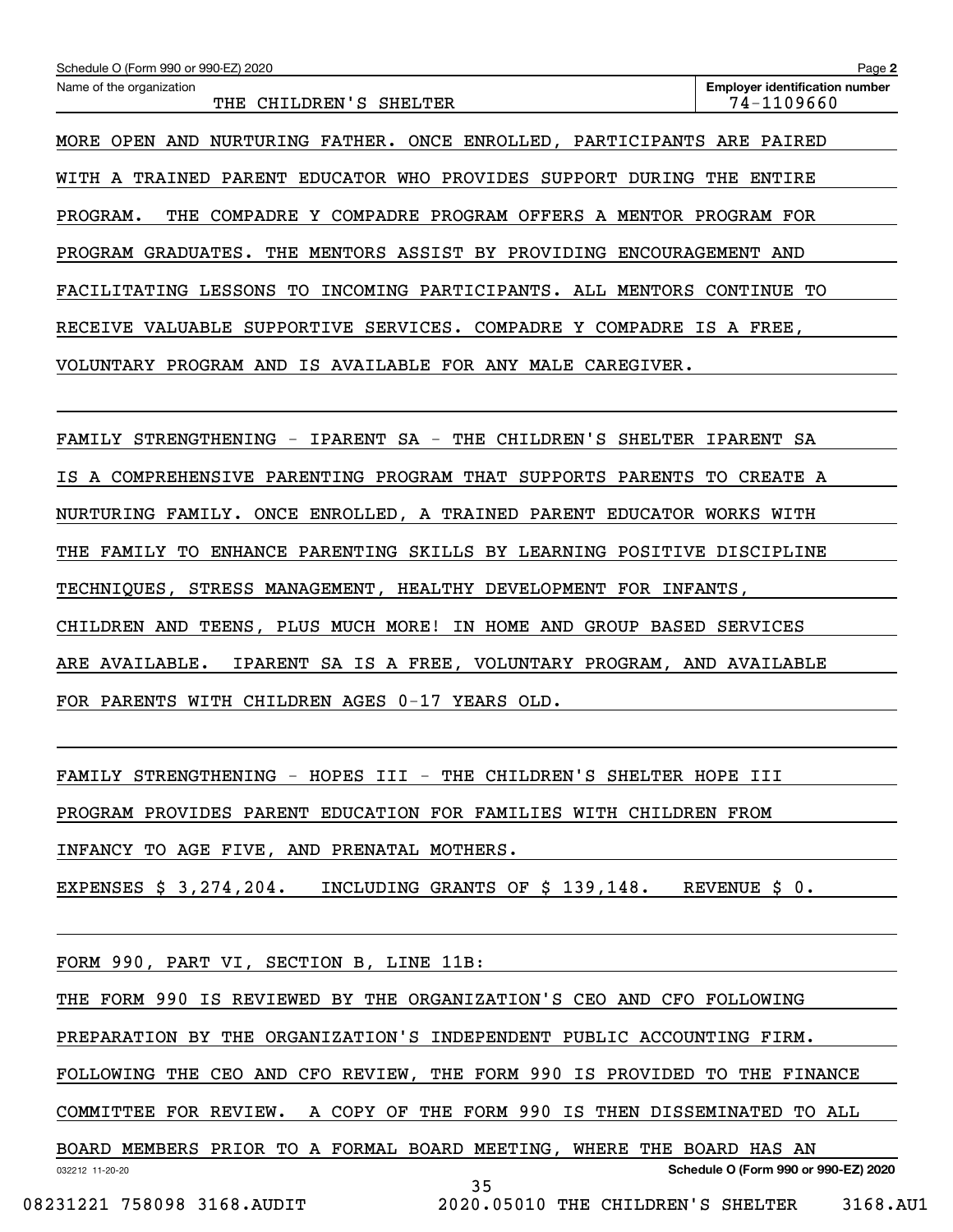THE CHILDREN'S SHELTER THE 74-1109660

OPPORTUNITY TO ASK QUESTIONS BEFORE THE RETURN IS FILED WITH THE IRS.

FORM 990, PART VI, SECTION B, LINE 12C:

ANNUALLY, THE CONFLICT OF INTEREST POLICY IS REVIEWED AND SIGNED BY BOTH

EMPLOYEES AND THE BOARD OF DIRECTORS.

FORM 990, PART VI, SECTION B, LINE 15A:

THE AGENCY STRIVES TO PAY SALARIES COMPETITIVE WITH THOSE IN THE NONPROFIT COMMUNITY AND INDUSTRY, RECOGNIZING INDIVIDUAL EFFORT AND CONTRIBUTION TO AGENCY SUCCESS. HR OBTAINS SURVEYS COVERING BOTH NONPROFITS AND FOR PROFIT ORGANIZATION FOR KEY POSITIONS INCLUDING THE CEO. DETERMINATION OF SALARY POLICY IS THE RESPONSIBILITY OF KEY MANAGEMENT INCLUDING THE CHIEF EXECUTIVE OFFICER'S DIRECT REPORTS AND THE CHAIRMAN OF THE BOARD AS IT RELATES THE CEO'S EVALUATION. REVIEWS FOR SALARY INCREASES ARE CONDUCTED EACH YEAR IN JULY WITH AN EFFECTIVE DATE OF THE FIRST PAY PERIOD IN AUGUST. SALARY INCREASES ARE NOT GRANTED AUTOMATICALLY, BUT ONLY AS A RESULT OF DEMONSTRATED PERFORMANCE, DOCUMENTED BY JOB RELATED PERFORMANCE APPRAISAL.

THE CEO APPRAISAL IS CONDUCTED UNDER THE SAME GUIDELINES. FOR THE MOST RECENT FISCAL YEAR THE CEO REVIEW WAS CONDUCTED BY THE CHAIRMAN OF THE BOARD IN JULY FOR THE PREVIOUS FISCAL YEAR PERFORMANCE. THE CHAIRMAN COMPLETED AN EMPLOYEE EVALUATION AND USED SURVEYS FROM THE NONPROFIT AND FOR PROFIT COMMUNITY TO DETERMINE SALARY RANGE. THE CEO SALARY IS GENERALLY ADJUSTED IN AUGUST TO BE CONSISTENT WITH THE AGENCY'S POLICY.

FORM 990, PART VI, SECTION C, LINE 19:

THE FORM 990 IS POSTED ON THE CHILDREN'S SHELTER WEBSITE AS SOON AS IT IS

032212 11-20-20 **Schedule O (Form 990 or 990-EZ) 2020** AVAILABLE. ALL GOVERNING DOCUMENTS, POLICIES AND FINANCIAL STATEMENTS ARE 36

08231221 758098 3168.AUDIT 2020.05010 THE CHILDREN'S SHELTER 3168.AU1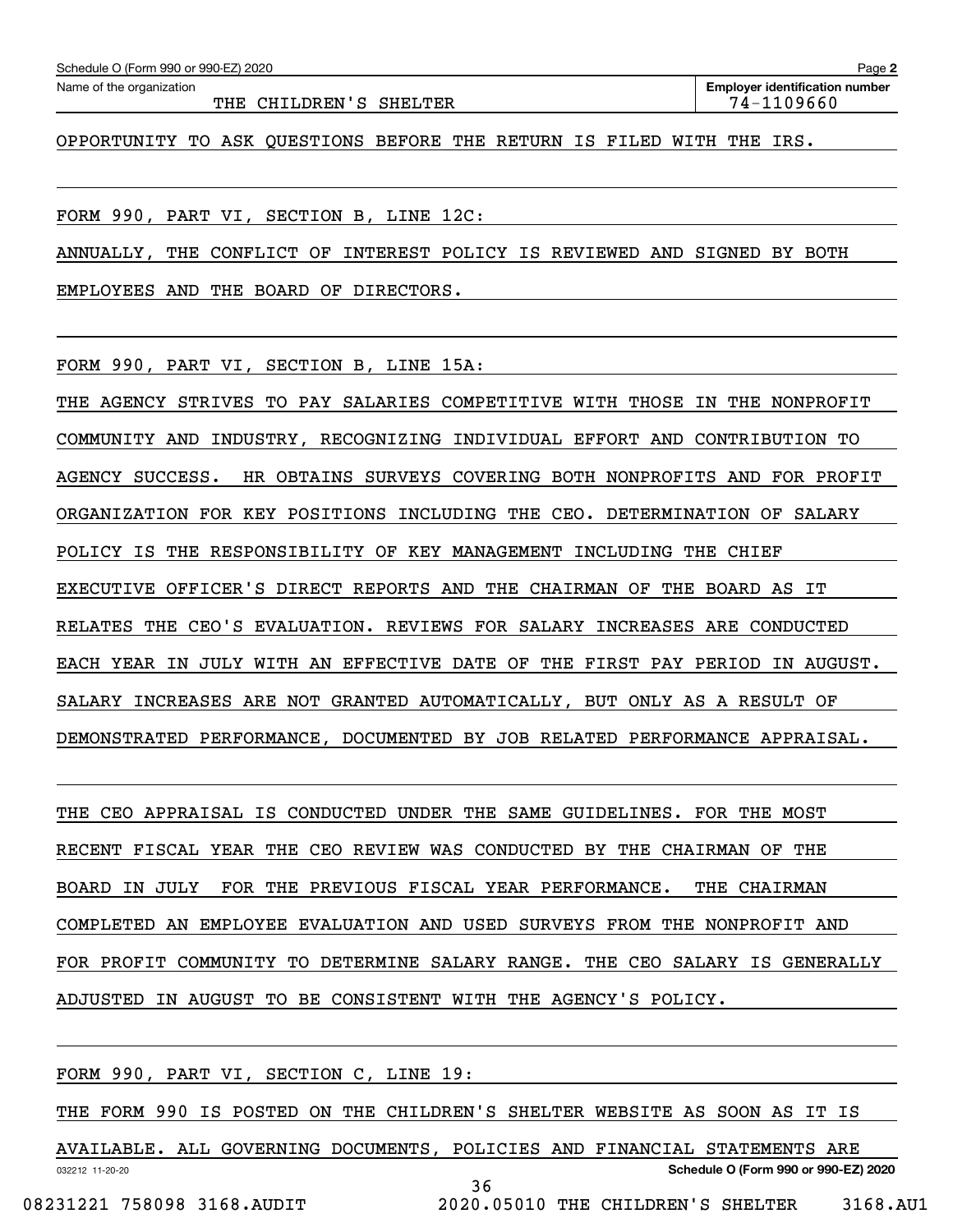032212 11-20-20

AVAILABLE UPON REQUEST.

FORM 990, PART XI, LINE 9, CHANGES IN NET ASSETS:

TRANSFER FROM AFFILIATED ENTITY, THE CHILDREN'S SHELTER

FOUNDATION 160,476.

FORM 990, PART XII, LINE 2C

### THE ORGANIZATION'S AUDIT COMMITTEE ASSUMES OVERSIGHT OF THE FINANCIAL

STATEMENT AUDIT.

Echedule O (Form 990 or 990-EZ) 2020<br>Name of the organization **number** Name of the organization **number** THE CHILDREN'S SHELTER 74-1109660

**2**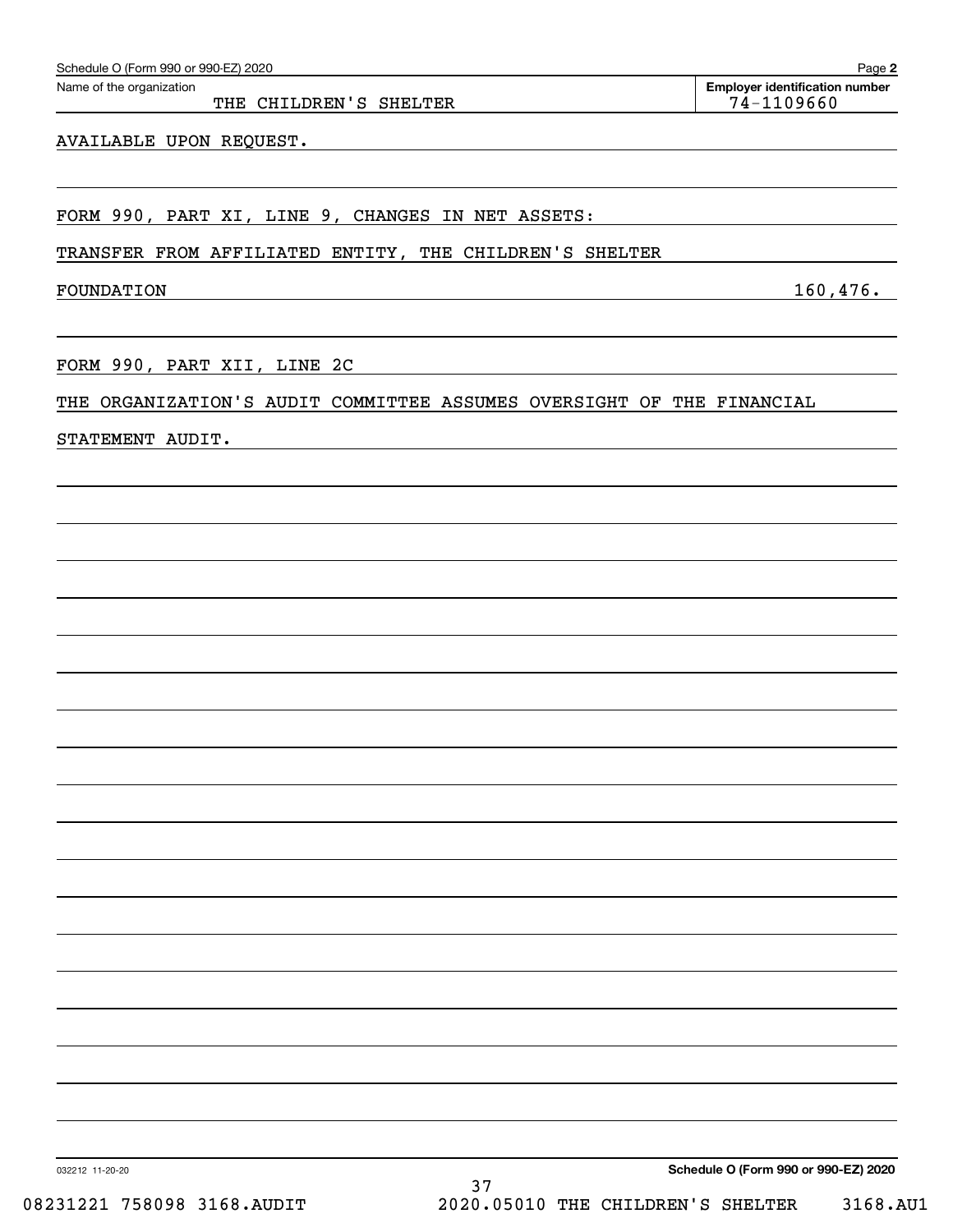032161 10-28-20 LHA

## **Related Organizations and Unrelated Partnerships**

**Complete if the organization answered "Yes" on Form 990, Part IV, line 33, 34, 35b, 36, or 37.** |

**Attach to Form 990.**  |

Department of the Treasury Internal Revenue Service Name of the organization

#### THE CHILDREN'S SHELTER

**Part I Identification of Disregarded Entities.**  Complete if the organization answered "Yes" on Form 990, Part IV, line 33.

| (a)<br>Name, address, and EIN (if applicable)<br>of disregarded entity | (b)<br>Primary activity | (c)<br>Legal domicile (state or<br>foreign country) | (d)<br>Total income | (e)<br>End-of-year assets | (f)<br>Direct controlling<br>entity |
|------------------------------------------------------------------------|-------------------------|-----------------------------------------------------|---------------------|---------------------------|-------------------------------------|
|                                                                        |                         |                                                     |                     |                           |                                     |
|                                                                        |                         |                                                     |                     |                           |                                     |
|                                                                        |                         |                                                     |                     |                           |                                     |
|                                                                        |                         |                                                     |                     |                           |                                     |

#### **Identification of Related Tax-Exempt Organizations.** Complete if the organization answered "Yes" on Form 990, Part IV, line 34, because it had one or more related tax-exempt **Part II** organizations during the tax year.

| sigameations adming the tax year.                        |                           |                                                     |                                      |                                             |                                     |     |                                                      |
|----------------------------------------------------------|---------------------------|-----------------------------------------------------|--------------------------------------|---------------------------------------------|-------------------------------------|-----|------------------------------------------------------|
| (a)<br>Name, address, and EIN<br>of related organization | (b)<br>Primary activity   | (c)<br>Legal domicile (state or<br>foreign country) | (d)<br><b>Exempt Code</b><br>section | (e)<br>Public charity<br>status (if section | (f)<br>Direct controlling<br>entity |     | $(g)$<br>Section 512(b)(13)<br>controlled<br>entity? |
|                                                          |                           |                                                     |                                      | 501(c)(3))                                  |                                     | Yes | No                                                   |
| THE CHILDREN'S SHELTER FOUNDATION -                      |                           |                                                     |                                      |                                             |                                     |     |                                                      |
| 74-3023381, 2939 W. WOODLAWN, SAN ANTONIO,               | TO SUPPORT THE PURPOSE OF |                                                     |                                      |                                             | THE CHILDREN'S                      |     |                                                      |
| TX 78228                                                 | THE CHILDREN'S SHELTER    | TEXAS                                               | 501(C)(3)                            | 509(A)(3)                                   | SHELTER                             |     | X                                                    |
|                                                          |                           |                                                     |                                      |                                             |                                     |     |                                                      |
|                                                          |                           |                                                     |                                      |                                             |                                     |     |                                                      |
|                                                          |                           |                                                     |                                      |                                             |                                     |     |                                                      |

**For Paperwork Reduction Act Notice, see the Instructions for Form 990. Schedule R (Form 990) 2020**

**Open to Public | Go to www.irs.gov/Form990 for instructions and the latest information. Inspection**



**Employer identification number**

74-1109660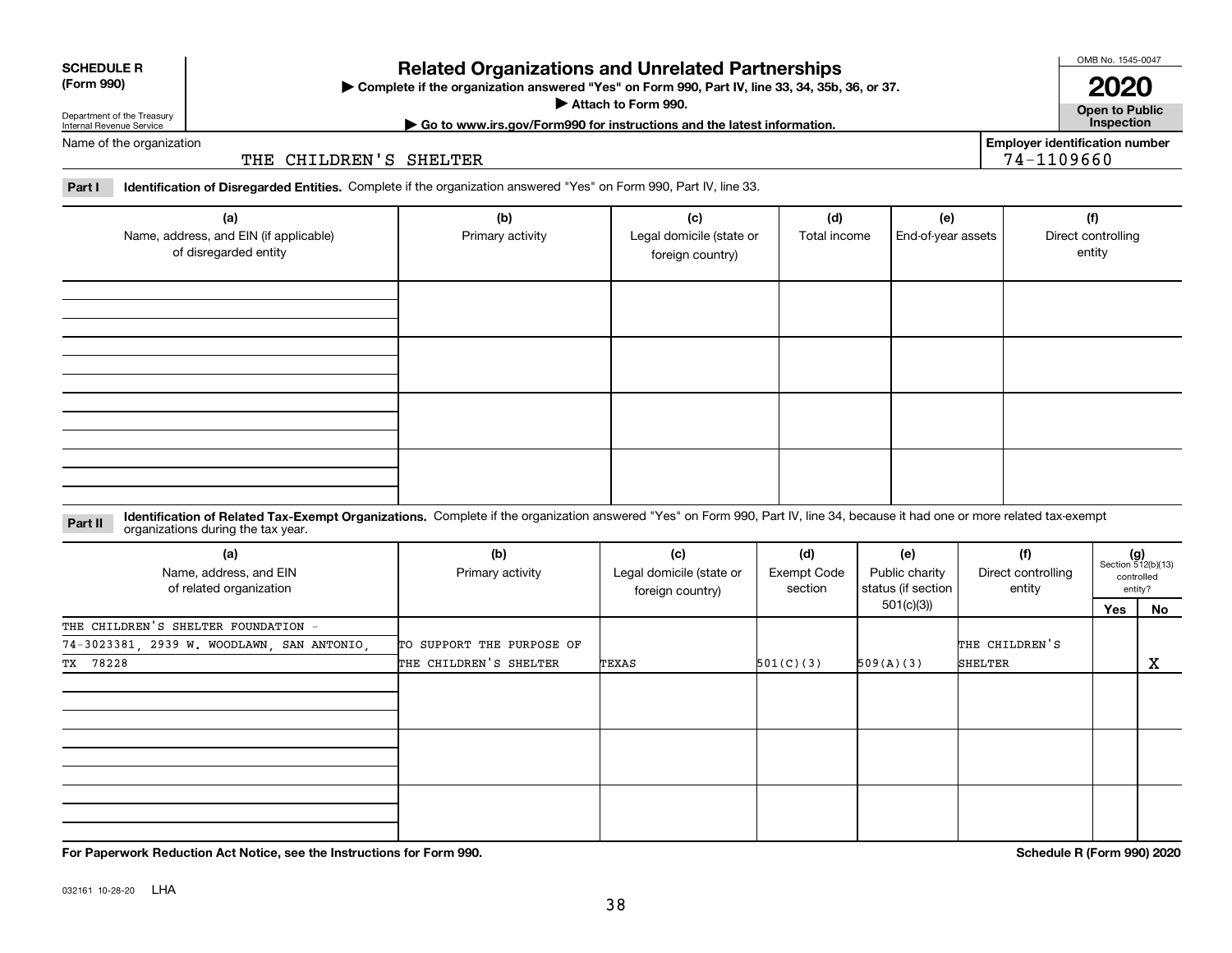#### Schedule R (Form 990) 2020 THE CHILDREN'S SHELTER 7 4-110 9 6 6 0 <sub>Page</sub>

**Identification of Related Organizations Taxable as a Partnership.** Complete if the organization answered "Yes" on Form 990, Part IV, line 34, because it had one or more related **Part III** organizations treated as a partnership during the tax year.

| (a)                                               | (b)              | (c)                                               | (d)                | (e)                                                                  | (f)                     | (g)              |              | (h)        | (i)                                                       | (i)                                                     | (k) |  |  |
|---------------------------------------------------|------------------|---------------------------------------------------|--------------------|----------------------------------------------------------------------|-------------------------|------------------|--------------|------------|-----------------------------------------------------------|---------------------------------------------------------|-----|--|--|
| Name, address, and EIN<br>of related organization | Primary activity | Legal<br>domicile<br>Direct controlling<br>entity | Predominant income | Share of total<br>income                                             | Share of<br>end-of-year | Disproportionate |              | Code V-UBI |                                                           | General or Percentage<br>managing ownership<br>partner? |     |  |  |
|                                                   |                  | (state or<br>foreign                              |                    | (related, unrelated,<br>excluded from tax under<br>sections 512-514) |                         | assets           | allocations? |            |                                                           |                                                         |     |  |  |
|                                                   |                  | country)                                          |                    |                                                                      |                         |                  |              | Yes   No   | amount in box<br>20 of Schedule<br>K-1 (Form 1065) Yes No |                                                         |     |  |  |
|                                                   |                  |                                                   |                    |                                                                      |                         |                  |              |            |                                                           |                                                         |     |  |  |
|                                                   |                  |                                                   |                    |                                                                      |                         |                  |              |            |                                                           |                                                         |     |  |  |
|                                                   |                  |                                                   |                    |                                                                      |                         |                  |              |            |                                                           |                                                         |     |  |  |
|                                                   |                  |                                                   |                    |                                                                      |                         |                  |              |            |                                                           |                                                         |     |  |  |
|                                                   |                  |                                                   |                    |                                                                      |                         |                  |              |            |                                                           |                                                         |     |  |  |
|                                                   |                  |                                                   |                    |                                                                      |                         |                  |              |            |                                                           |                                                         |     |  |  |
|                                                   |                  |                                                   |                    |                                                                      |                         |                  |              |            |                                                           |                                                         |     |  |  |
|                                                   |                  |                                                   |                    |                                                                      |                         |                  |              |            |                                                           |                                                         |     |  |  |
|                                                   |                  |                                                   |                    |                                                                      |                         |                  |              |            |                                                           |                                                         |     |  |  |
|                                                   |                  |                                                   |                    |                                                                      |                         |                  |              |            |                                                           |                                                         |     |  |  |
|                                                   |                  |                                                   |                    |                                                                      |                         |                  |              |            |                                                           |                                                         |     |  |  |
|                                                   |                  |                                                   |                    |                                                                      |                         |                  |              |            |                                                           |                                                         |     |  |  |
|                                                   |                  |                                                   |                    |                                                                      |                         |                  |              |            |                                                           |                                                         |     |  |  |
|                                                   |                  |                                                   |                    |                                                                      |                         |                  |              |            |                                                           |                                                         |     |  |  |
|                                                   |                  |                                                   |                    |                                                                      |                         |                  |              |            |                                                           |                                                         |     |  |  |
|                                                   |                  |                                                   |                    |                                                                      |                         |                  |              |            |                                                           |                                                         |     |  |  |
|                                                   |                  |                                                   |                    |                                                                      |                         |                  |              |            |                                                           |                                                         |     |  |  |

**Identification of Related Organizations Taxable as a Corporation or Trust.** Complete if the organization answered "Yes" on Form 990, Part IV, line 34, because it had one or more related **Part IV** organizations treated as a corporation or trust during the tax year.

| (a)<br>Name, address, and EIN<br>of related organization | (b)<br>Primary activity | (c)<br>Legal domicile<br>(state or<br>foreign | (d)<br>Direct controlling<br>entity | (e)<br>Type of entity<br>(C corp, S corp,<br>or trust) | (f)<br>Share of total<br>income | (g)<br>Share of<br>end-of-year<br>assets | (h)<br>Percentage<br>ownership | $\begin{array}{c} \textbf{(i)}\\ \text{Section}\\ 512 \text{(b)} \text{(13)}\\ \text{controlled} \\ \text{entity?} \end{array}$ |
|----------------------------------------------------------|-------------------------|-----------------------------------------------|-------------------------------------|--------------------------------------------------------|---------------------------------|------------------------------------------|--------------------------------|---------------------------------------------------------------------------------------------------------------------------------|
|                                                          |                         | country)                                      |                                     |                                                        |                                 |                                          |                                | Yes No                                                                                                                          |
|                                                          |                         |                                               |                                     |                                                        |                                 |                                          |                                |                                                                                                                                 |
|                                                          |                         |                                               |                                     |                                                        |                                 |                                          |                                |                                                                                                                                 |
|                                                          |                         |                                               |                                     |                                                        |                                 |                                          |                                |                                                                                                                                 |
|                                                          |                         |                                               |                                     |                                                        |                                 |                                          |                                |                                                                                                                                 |
|                                                          |                         |                                               |                                     |                                                        |                                 |                                          |                                |                                                                                                                                 |
|                                                          |                         |                                               |                                     |                                                        |                                 |                                          |                                |                                                                                                                                 |
|                                                          |                         |                                               |                                     |                                                        |                                 |                                          |                                |                                                                                                                                 |
|                                                          |                         |                                               |                                     |                                                        |                                 |                                          |                                |                                                                                                                                 |
|                                                          |                         |                                               |                                     |                                                        |                                 |                                          |                                |                                                                                                                                 |
|                                                          |                         |                                               |                                     |                                                        |                                 |                                          |                                |                                                                                                                                 |
|                                                          |                         |                                               |                                     |                                                        |                                 |                                          |                                |                                                                                                                                 |
|                                                          |                         |                                               |                                     |                                                        |                                 |                                          |                                |                                                                                                                                 |
|                                                          |                         |                                               |                                     |                                                        |                                 |                                          |                                |                                                                                                                                 |
|                                                          |                         |                                               |                                     |                                                        |                                 |                                          |                                |                                                                                                                                 |
|                                                          |                         |                                               |                                     |                                                        |                                 |                                          |                                |                                                                                                                                 |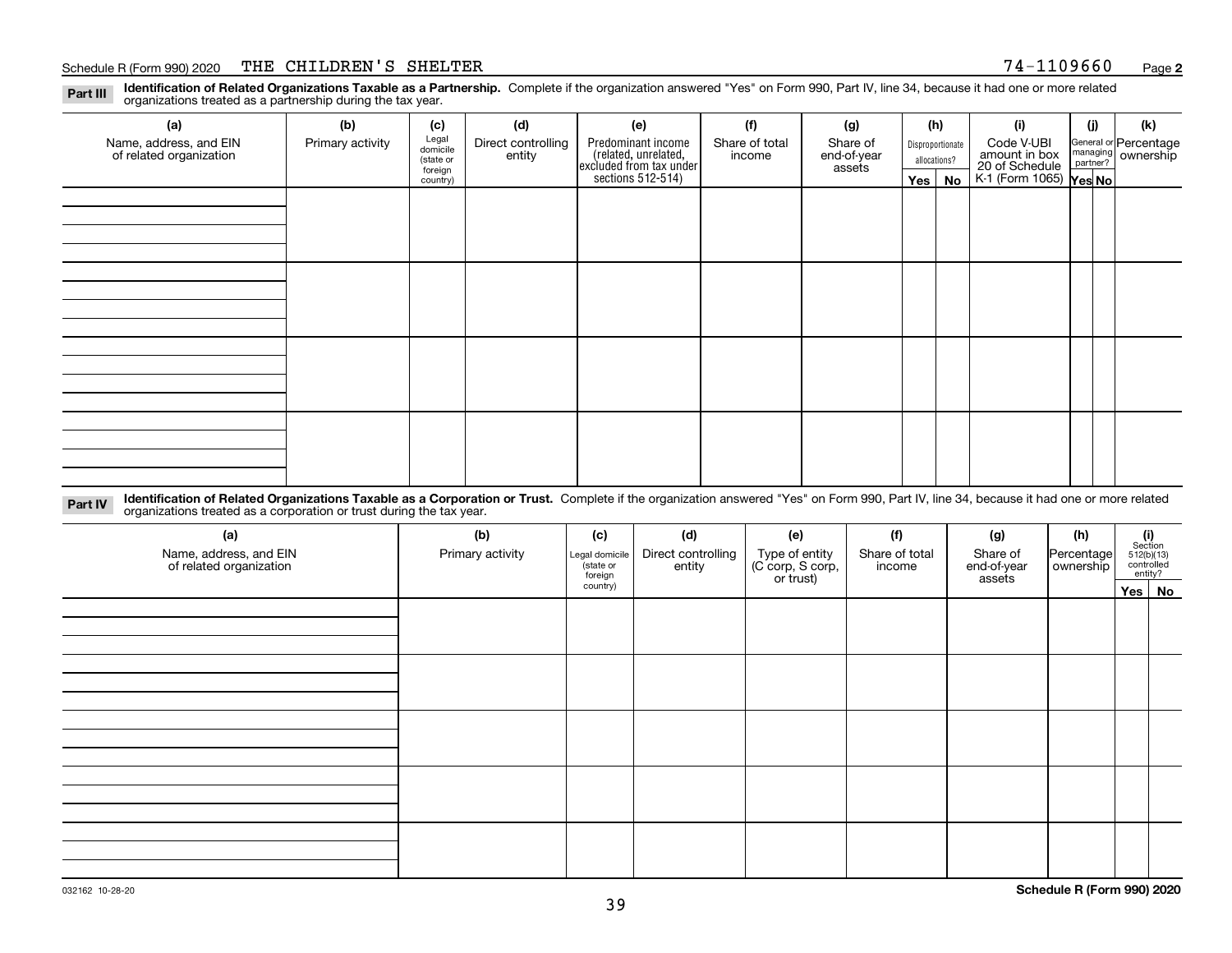#### Schedule R (Form 990) 2020 THE CHILDREN'S SHELTER 7 4-110 9 6 6 0 <sub>Page</sub>

**Part V** T**ransactions With Related Organizations.** Complete if the organization answered "Yes" on Form 990, Part IV, line 34, 35b, or 36.

| Note: Complete line 1 if any entity is listed in Parts II, III, or IV of this schedule. |                                                                                                                                                                                                                                |                 |   |             |  |
|-----------------------------------------------------------------------------------------|--------------------------------------------------------------------------------------------------------------------------------------------------------------------------------------------------------------------------------|-----------------|---|-------------|--|
|                                                                                         | During the tax year, did the organization engage in any of the following transactions with one or more related organizations listed in Parts II-IV?                                                                            |                 |   |             |  |
|                                                                                         |                                                                                                                                                                                                                                | 1a              |   | X           |  |
|                                                                                         | b Gift, grant, or capital contribution to related organization(s) mature and contained and contribution to related organization(s) matures are contained and contribution to related organization(s) matures are contained and | 1b              |   | X           |  |
|                                                                                         |                                                                                                                                                                                                                                | 1c              |   | $\mathbf X$ |  |
|                                                                                         |                                                                                                                                                                                                                                | 1 <sub>d</sub>  |   | X           |  |
|                                                                                         |                                                                                                                                                                                                                                |                 |   |             |  |
|                                                                                         |                                                                                                                                                                                                                                |                 |   |             |  |
|                                                                                         | Dividends from related organization(s) manufactured and contract and contract and contract and contract and contract and contract and contract and contract and contract and contract and contract and contract and contract a | 1f              |   | X           |  |
|                                                                                         |                                                                                                                                                                                                                                | 1g              |   | X           |  |
|                                                                                         | h Purchase of assets from related organization(s) manufactured and content to content the content of assets from related organization(s)                                                                                       | 1h              |   | $\mathbf X$ |  |
|                                                                                         | Exchange of assets with related organization(s) www.assettion.com/www.assettion.com/www.assettion.com/www.assettion.com/www.assettion.com/www.assettion.com/www.assettion.com/www.assettion.com/www.assettion.com/www.assettio | 1i              |   | $\mathbf x$ |  |
|                                                                                         |                                                                                                                                                                                                                                | 1i              |   | X           |  |
|                                                                                         |                                                                                                                                                                                                                                |                 |   |             |  |
|                                                                                         | k Lease of facilities, equipment, or other assets from related organization(s) manufaction content and the manufacture of facilities, equipment, or other assets from related organization(s) manufaction manufacture manufact | 1k              |   | X           |  |
|                                                                                         |                                                                                                                                                                                                                                | 11              |   | х           |  |
|                                                                                         |                                                                                                                                                                                                                                | 1 <sub>m</sub>  |   | X           |  |
|                                                                                         |                                                                                                                                                                                                                                | 1n              | X |             |  |
|                                                                                         | <b>o</b> Sharing of paid employees with related organization(s)                                                                                                                                                                | 10 <sub>o</sub> | x |             |  |
|                                                                                         |                                                                                                                                                                                                                                |                 |   |             |  |
|                                                                                         |                                                                                                                                                                                                                                | 1p              |   | X           |  |
|                                                                                         |                                                                                                                                                                                                                                | 1 <sub>q</sub>  | X |             |  |
|                                                                                         |                                                                                                                                                                                                                                |                 |   |             |  |
|                                                                                         | r Other transfer of cash or property to related organization(s)                                                                                                                                                                | 1r              | Х |             |  |
|                                                                                         |                                                                                                                                                                                                                                | 1s              |   | X           |  |
|                                                                                         | 2 If the answer to any of the above is "Yes," see the instructions for information on who must complete this line, including covered relationships and transaction thresholds.                                                 |                 |   |             |  |

| (a)<br>Name of related organization   | (b)<br>Transaction<br>type (a-s) | (c)<br>Amount involved | (d)<br>Method of determining amount involved |
|---------------------------------------|----------------------------------|------------------------|----------------------------------------------|
| (1) THE CHILDREN'S SHELTER FOUNDATION | $\mathbf R$                      |                        | 160,476.FAIR MARKET VALUE                    |
| (2)                                   |                                  |                        |                                              |
| (3)                                   |                                  |                        |                                              |
| (4)                                   |                                  |                        |                                              |
| (5)                                   |                                  |                        |                                              |
| (6)                                   |                                  |                        |                                              |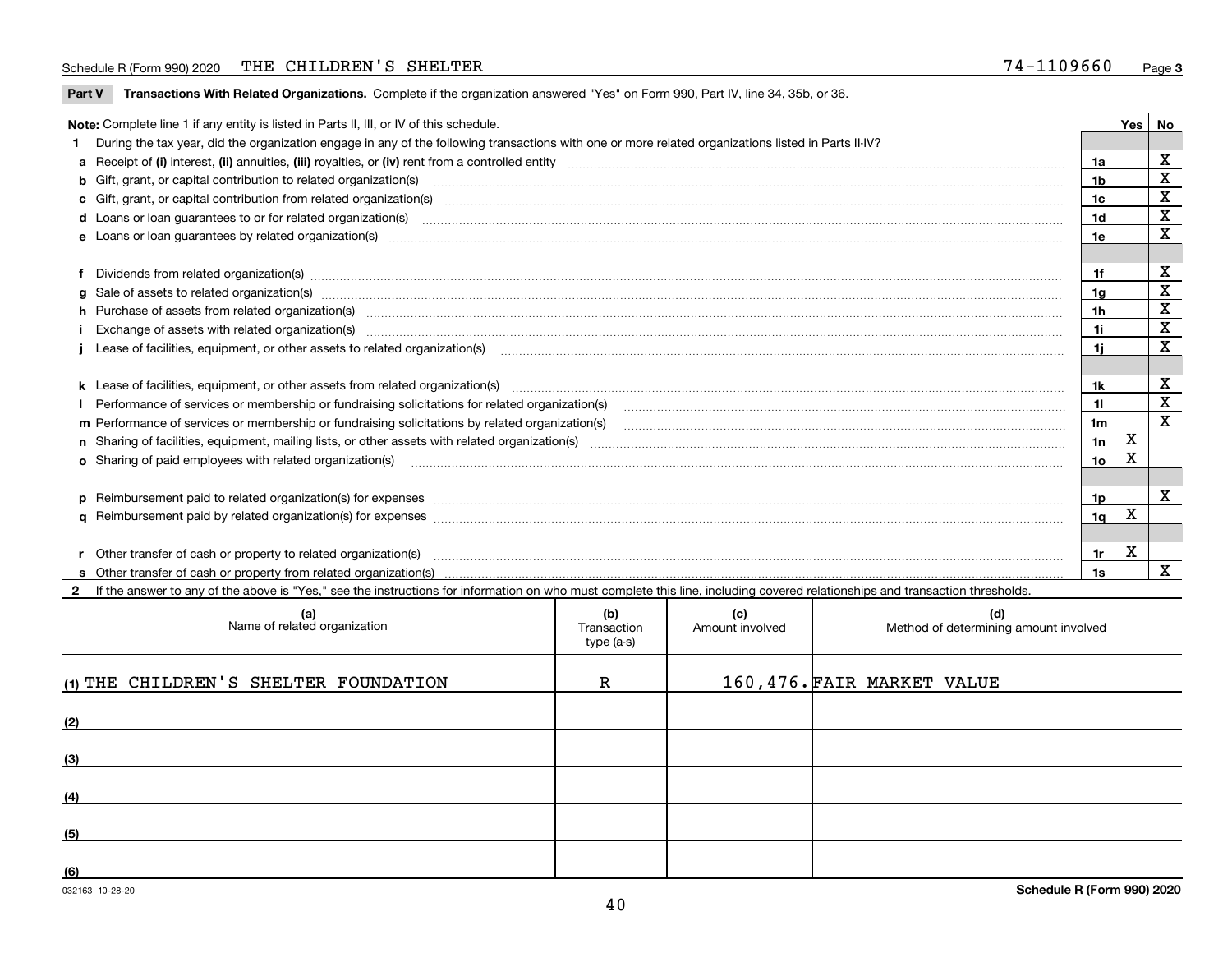#### Schedule R (Form 990) 2020 THE CHILDREN'S SHELTER 7 4-110 9 6 6 0 <sub>Page</sub>

**Part VI Unrelated Organizations Taxable as a Partnership. Complete if the organization answered "Yes" on Form 990, Part IV, line 37.** 

Provide the following information for each entity taxed as a partnership through which the organization conducted more than five percent of its activities (measured by total assets or gross revenue) that was not a related organization. See instructions regarding exclusion for certain investment partnerships.

| ັ                      | ັ<br>ັ           |                   |                                                                                            |                                                                                               |          |             |                                  |                                                                                                  |        |     |
|------------------------|------------------|-------------------|--------------------------------------------------------------------------------------------|-----------------------------------------------------------------------------------------------|----------|-------------|----------------------------------|--------------------------------------------------------------------------------------------------|--------|-----|
| (a)                    | (b)              | (c)               | (d)                                                                                        | $(e)$<br>Are all                                                                              | (f)      | (g)         | (h)                              | (i)                                                                                              | (i)    | (k) |
| Name, address, and EIN | Primary activity | Legal domicile    | Predominant income<br>(related, unrelated,<br>excluded from tax under<br>sections 512-514) |                                                                                               | Share of | Share of    | Disproportionate<br>allocations? | Code V-UBI<br>amount in box 20 managing<br>of Schedule K-1<br>(Form 1065)<br>$\overline{Yes}$ No |        |     |
| of entity              |                  | (state or foreign |                                                                                            | $\begin{array}{c}\n\text{partners} & \text{sec.} \\ 501(c)(3) & \text{orgs.?} \\ \end{array}$ | total    | end-of-year |                                  |                                                                                                  |        |     |
|                        |                  | country)          |                                                                                            |                                                                                               | income   | assets      |                                  |                                                                                                  |        |     |
|                        |                  |                   |                                                                                            | Yes No                                                                                        |          |             | Yes No                           |                                                                                                  | Yes No |     |
|                        |                  |                   |                                                                                            |                                                                                               |          |             |                                  |                                                                                                  |        |     |
|                        |                  |                   |                                                                                            |                                                                                               |          |             |                                  |                                                                                                  |        |     |
|                        |                  |                   |                                                                                            |                                                                                               |          |             |                                  |                                                                                                  |        |     |
|                        |                  |                   |                                                                                            |                                                                                               |          |             |                                  |                                                                                                  |        |     |
|                        |                  |                   |                                                                                            |                                                                                               |          |             |                                  |                                                                                                  |        |     |
|                        |                  |                   |                                                                                            |                                                                                               |          |             |                                  |                                                                                                  |        |     |
|                        |                  |                   |                                                                                            |                                                                                               |          |             |                                  |                                                                                                  |        |     |
|                        |                  |                   |                                                                                            |                                                                                               |          |             |                                  |                                                                                                  |        |     |
|                        |                  |                   |                                                                                            |                                                                                               |          |             |                                  |                                                                                                  |        |     |
|                        |                  |                   |                                                                                            |                                                                                               |          |             |                                  |                                                                                                  |        |     |
|                        |                  |                   |                                                                                            |                                                                                               |          |             |                                  |                                                                                                  |        |     |
|                        |                  |                   |                                                                                            |                                                                                               |          |             |                                  |                                                                                                  |        |     |
|                        |                  |                   |                                                                                            |                                                                                               |          |             |                                  |                                                                                                  |        |     |
|                        |                  |                   |                                                                                            |                                                                                               |          |             |                                  |                                                                                                  |        |     |
|                        |                  |                   |                                                                                            |                                                                                               |          |             |                                  |                                                                                                  |        |     |
|                        |                  |                   |                                                                                            |                                                                                               |          |             |                                  |                                                                                                  |        |     |
|                        |                  |                   |                                                                                            |                                                                                               |          |             |                                  |                                                                                                  |        |     |
|                        |                  |                   |                                                                                            |                                                                                               |          |             |                                  |                                                                                                  |        |     |
|                        |                  |                   |                                                                                            |                                                                                               |          |             |                                  |                                                                                                  |        |     |
|                        |                  |                   |                                                                                            |                                                                                               |          |             |                                  |                                                                                                  |        |     |
|                        |                  |                   |                                                                                            |                                                                                               |          |             |                                  |                                                                                                  |        |     |
|                        |                  |                   |                                                                                            |                                                                                               |          |             |                                  |                                                                                                  |        |     |
|                        |                  |                   |                                                                                            |                                                                                               |          |             |                                  |                                                                                                  |        |     |
|                        |                  |                   |                                                                                            |                                                                                               |          |             |                                  |                                                                                                  |        |     |
|                        |                  |                   |                                                                                            |                                                                                               |          |             |                                  |                                                                                                  |        |     |
|                        |                  |                   |                                                                                            |                                                                                               |          |             |                                  |                                                                                                  |        |     |
|                        |                  |                   |                                                                                            |                                                                                               |          |             |                                  |                                                                                                  |        |     |
|                        |                  |                   |                                                                                            |                                                                                               |          |             |                                  |                                                                                                  |        |     |
|                        |                  |                   |                                                                                            |                                                                                               |          |             |                                  |                                                                                                  |        |     |
|                        |                  |                   |                                                                                            |                                                                                               |          |             |                                  |                                                                                                  |        |     |
|                        |                  |                   |                                                                                            |                                                                                               |          |             |                                  |                                                                                                  |        |     |
|                        |                  |                   |                                                                                            |                                                                                               |          |             |                                  |                                                                                                  |        |     |
|                        |                  |                   |                                                                                            |                                                                                               |          |             |                                  |                                                                                                  |        |     |
|                        |                  |                   |                                                                                            |                                                                                               |          |             |                                  |                                                                                                  |        |     |
|                        |                  |                   |                                                                                            |                                                                                               |          |             |                                  |                                                                                                  |        |     |
|                        |                  |                   |                                                                                            |                                                                                               |          |             |                                  |                                                                                                  |        |     |
|                        |                  |                   |                                                                                            |                                                                                               |          |             |                                  |                                                                                                  |        |     |
|                        |                  |                   |                                                                                            |                                                                                               |          |             |                                  |                                                                                                  |        |     |
|                        |                  |                   |                                                                                            |                                                                                               |          |             |                                  |                                                                                                  |        |     |
|                        |                  |                   |                                                                                            |                                                                                               |          |             |                                  |                                                                                                  |        |     |
|                        |                  |                   |                                                                                            |                                                                                               |          |             |                                  |                                                                                                  |        |     |
|                        |                  |                   |                                                                                            |                                                                                               |          |             |                                  |                                                                                                  |        |     |
|                        |                  |                   |                                                                                            |                                                                                               |          |             |                                  |                                                                                                  |        |     |

**Schedule R (Form 990) 2020**